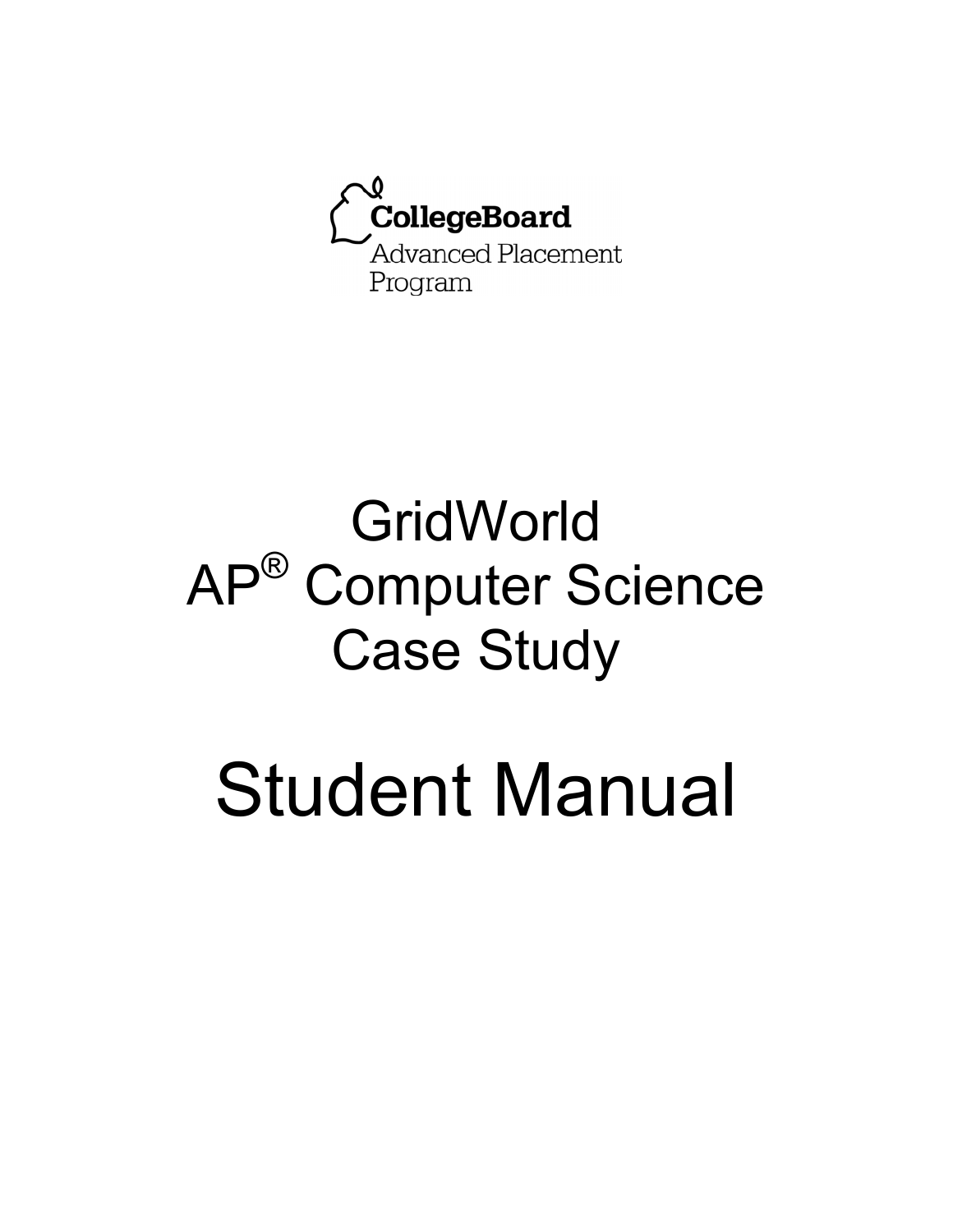#### **The College Board: Connecting Students to College Success**

The College Board is a not-for-profit membership association whose mission is to connect students to college success and opportunity. Founded in 1900, the association is composed of more than 5,000 schools, colleges, universities, and other educational organizations. Each year, the College Board serves seven million students and their parents, 23,000 high schools, and 3,500 colleges through major programs and services in college admissions, guidance, assessment, financial aid, enrollment, and teaching and learning. Among its best-known programs are the  $SAT^{\circ}$ , the PSAT/NMSQT<sup>®</sup>, and the Advanced Placement Program<sup>®</sup> (AP<sup>®</sup>). The College Board is committed to the principles of excellence and equity, and that commitment is embodied in all of its programs, services, activities, and concerns.

For further information, visit www.collegeboard.com.

<sup>© 2007</sup> The College Board. All rights reserved. College Board, Advanced Placement Program, AP, AP Central, SAT, and the acorn logo are registered trademarks of the College Board. connect to college success is a trademark owned by the College Board. PSAT/NMSQT is a registered trademark of the College Board and National Merit Scholarship Corporation. All other products and services mentioned herein may be trademarks of their respective owners. Visit the College Board on the Web: www.collegeboard.com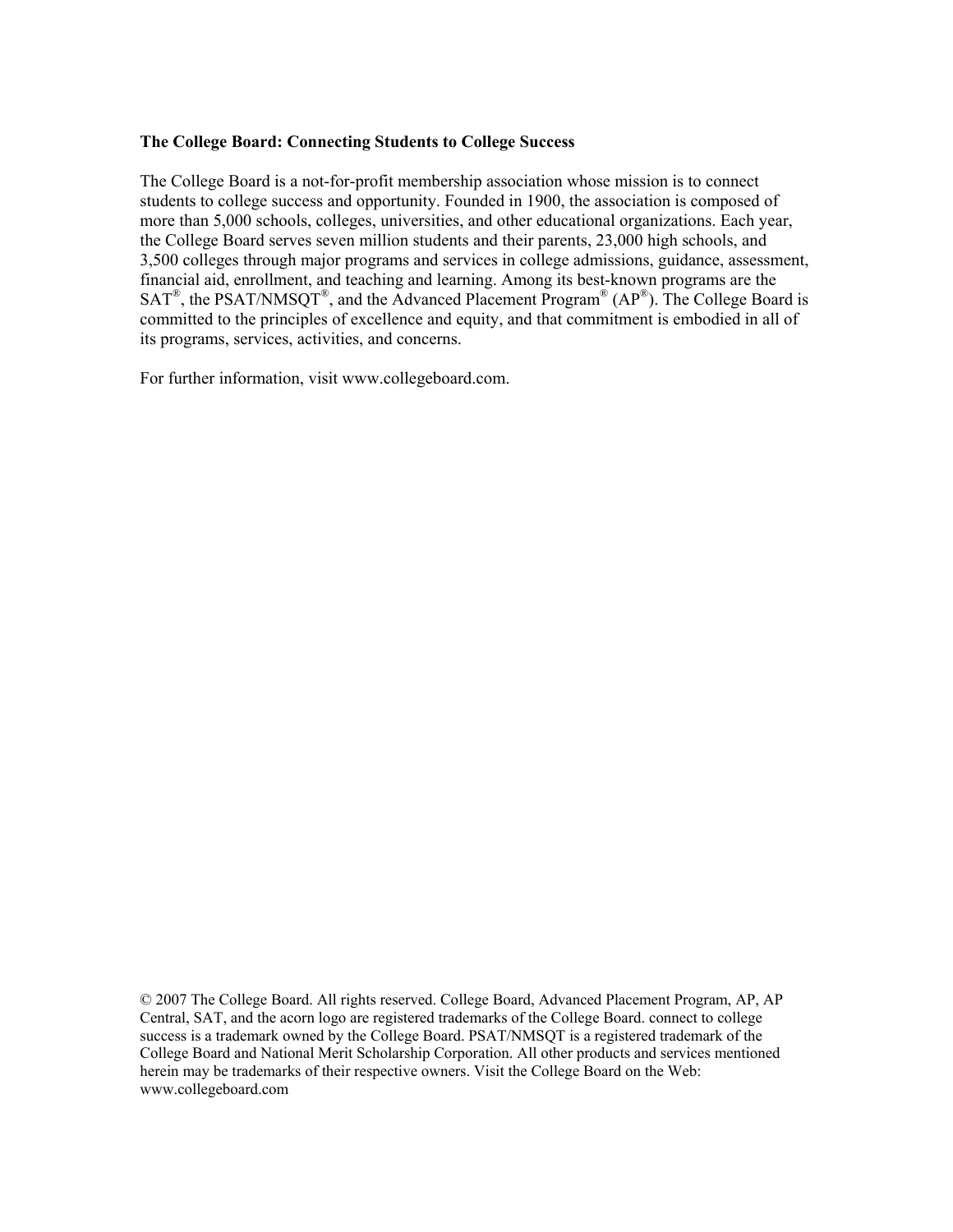## **GridWorld Case Study (2008 AP® CS Exam)**

The  $AP^{\circledR}$  Program wishes to acknowledge and to thank the following individuals for their contributions to the GridWorld Case Study.

Narrative by Chris Nevison and Barbara Cloud Wells, Colgate University

Framework design and implementation by Cay Horstmann, San Jose State University

Images created by Chris Renard, a student at the School for the Talented and Gifted, Dallas Independent School District

### **Introduction**

The GridWorld Case Study provides a graphical environment where visual objects inhabit and interact in a two-dimensional grid. In this case study, you will design and create "actor" objects, add them to a grid, and determine whether the actors behave according to their specifications. A graphical user interface (GUI) is provided that displays the grid and the actors. In addition, the GUI has a facility for adding actors to the grid and for invoking methods on them.

This guide for GridWorld is organized into the following parts:

- Part 1: Provides experiments to observe the attributes and behavior of the actors.
- Part 2: Defines Bug variations.
- Part 3: Explores the code that is needed to understand and create actors.
- Part 4: Defines classes that extend the Critter class.
- Part 5: (CS AB only) Explains grid data structures.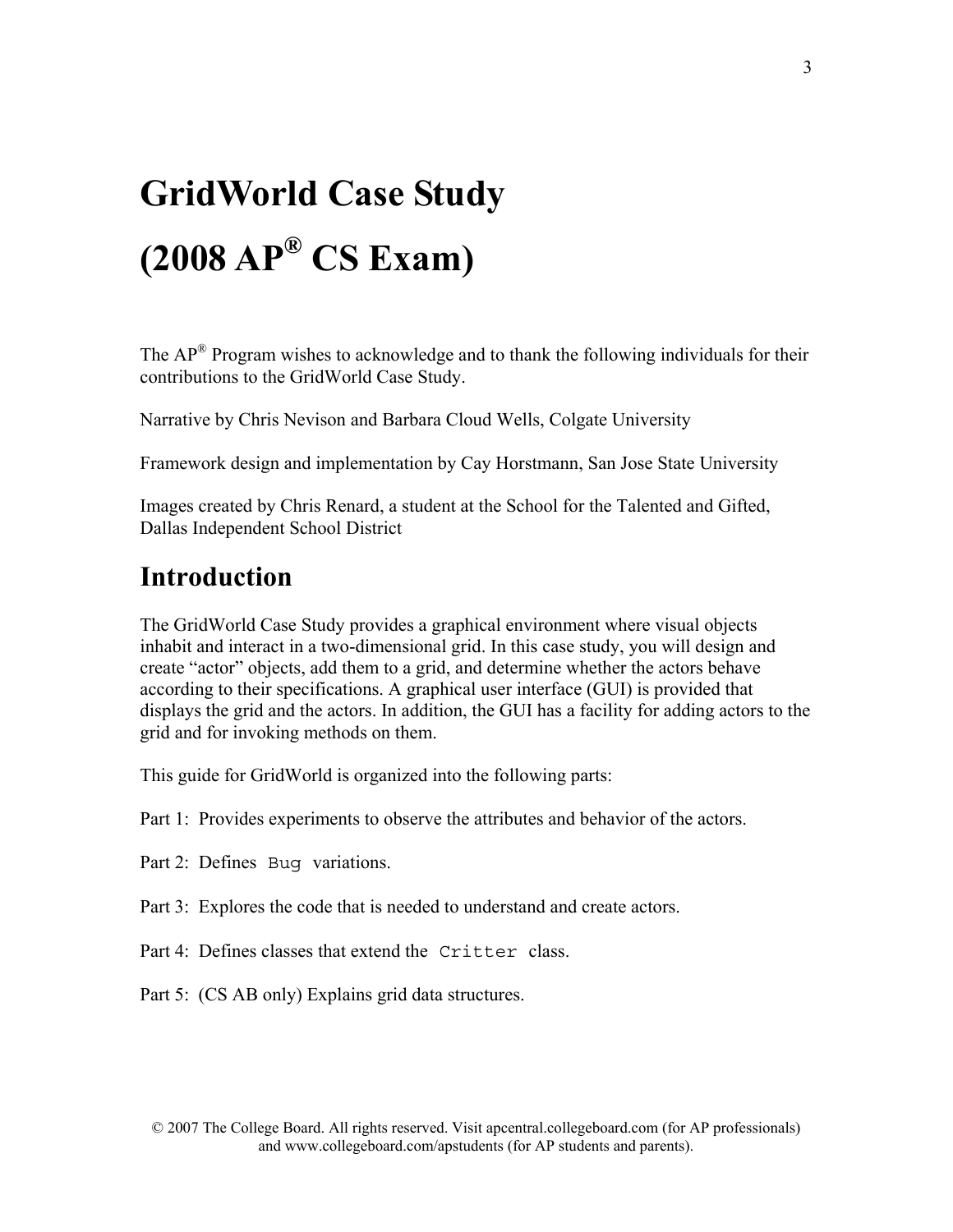### **Part 1: Observing and Experimenting with GridWorld**

#### **Running the Demo**

You need to download and install the case study files. Instructions are provided in a separate document.

Once the code is installed, simply compile and run the BugRunner.java application supplied with the case study. The GridWorld GUI will show a grid containing two actors, a "bug" and a "rock." Clicking on the **Step** button runs one step, making each actor act once. Clicking on the **Run** button carries out a series of steps until the **Stop** button is clicked. The delay between steps during a run can be adjusted with the slider. Try it!

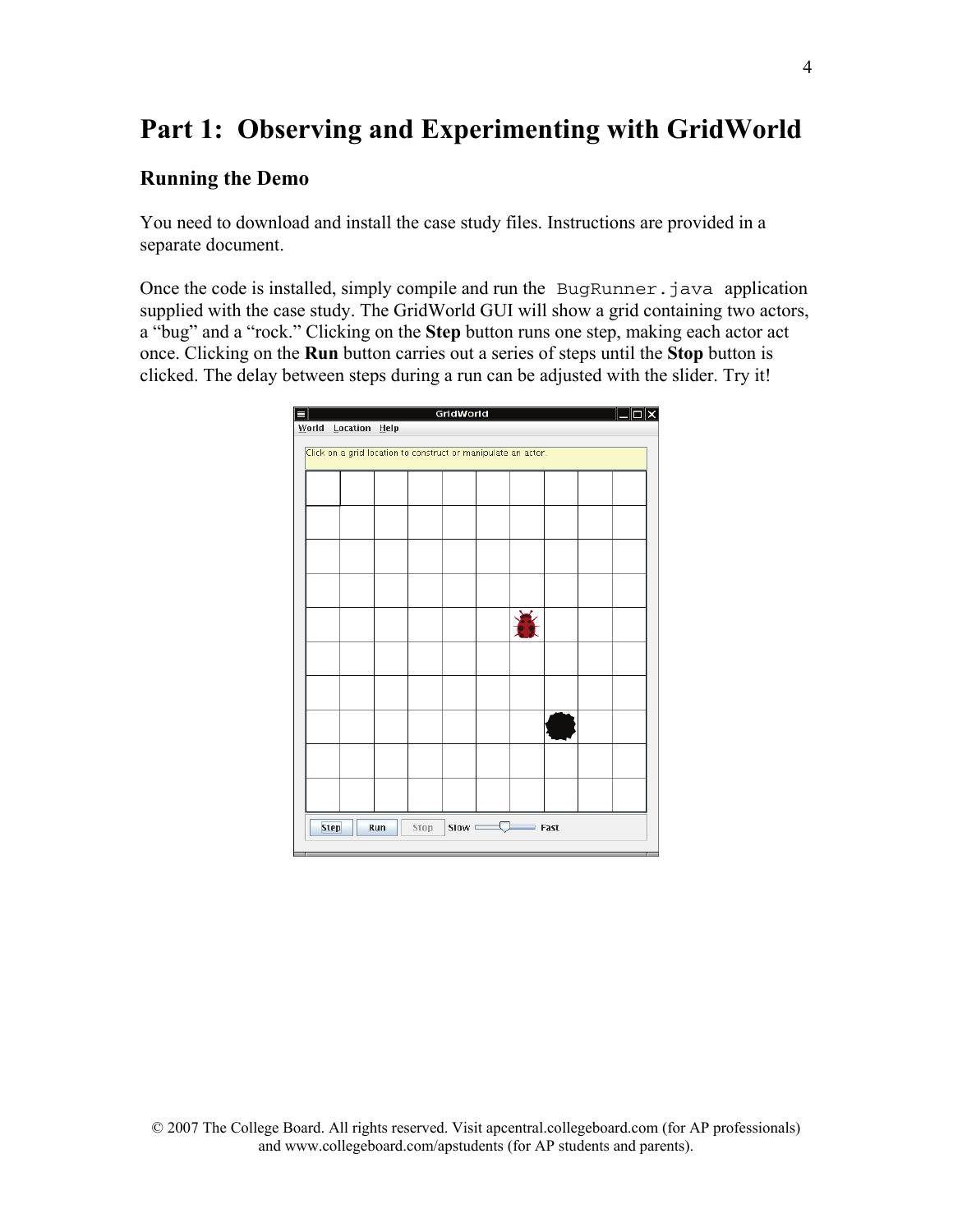Clicking on an empty cell in the grid displays a drop-down menu that shows the constructors for different actor types.



The menu lists constructors for the classes of all objects that have ever been placed in the grid.

Selecting one of these constructors places an instance of that type in the grid. If the constructor has parameters, a dialog window appears, requesting parameter values. For example, after selecting the constructor

**info.gridworld.actor.Bug(java.awt.Color)**, the following dialog window appears. Clicking in the color bar produces a drop-down menu from which to choose a color.

|    | <b>Parameters</b> |  |  |  |
|----|-------------------|--|--|--|
|    | java.awt.Color    |  |  |  |
| OК |                   |  |  |  |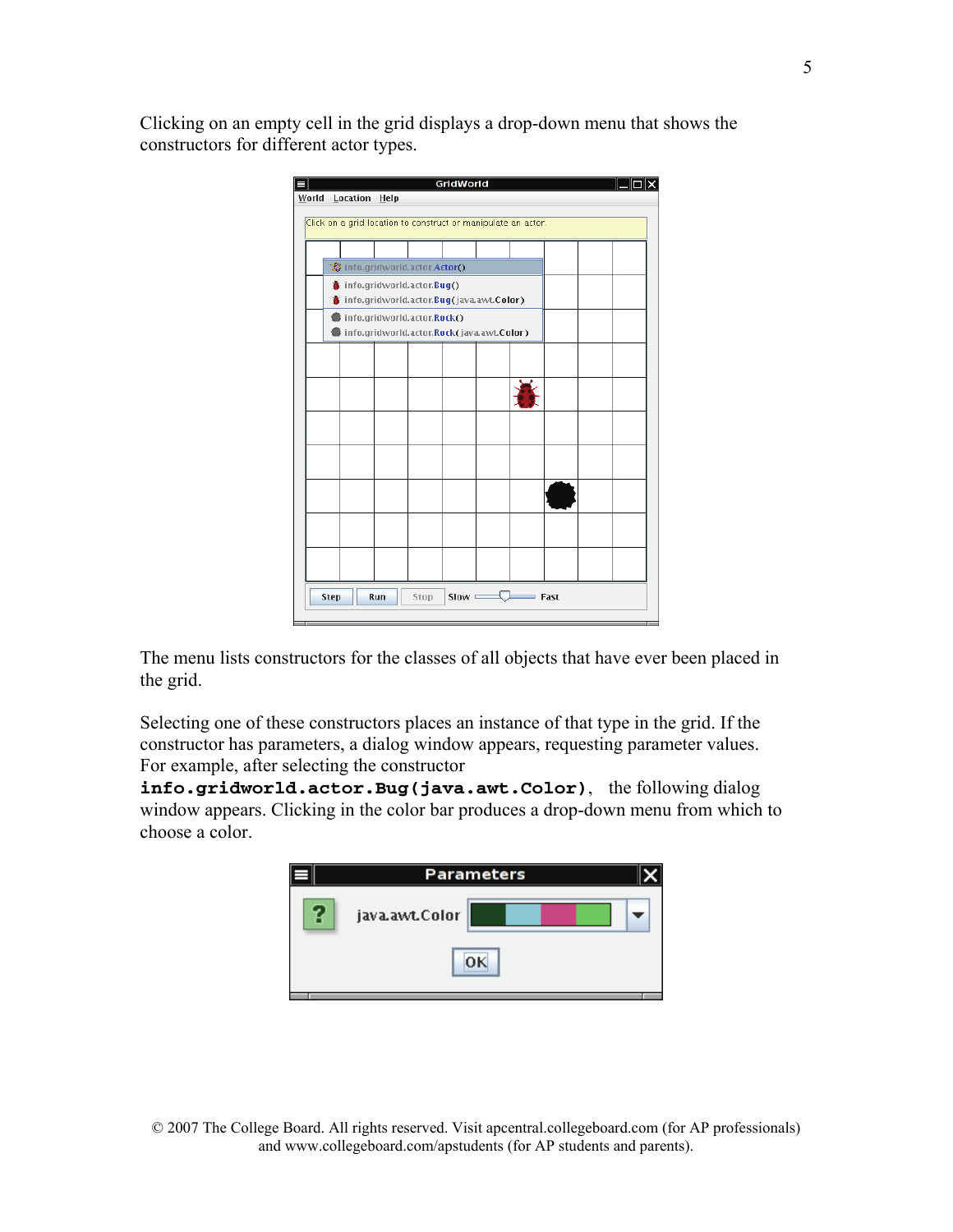#### **What's Happening?**

The grid uses directions as on a map: north is up on the screen, east is to the right, south is down, west is to the left. The diagonal directions are northeast, southeast, southwest, and northwest.

One attribute of the bug is its direction (indicated by its antennae). Initially, the bug faces north.

Make a bug, take several steps and observe its behavior. Then add more rocks and bugs by clicking on empty cells and selecting the actors of your choice. Answer the following questions based on your observations using the **Step** and **Run** buttons.



- 1. Does the bug always move to a new location? Explain.
- 2. In which direction does the bug move?
- 3. What does the bug do if it does not move?
- 4. What does a bug leave behind when it moves?
- 5. What happens when the bug is at an edge of the grid? (Consider whether the bug is facing the edge as well as whether the bug is facing some other direction when answering this question.)
- 6. What happens when a bug has a rock in the location immediately in front of it?
- 7. Does a flower move?
- 8. What behavior does a flower have?
- 9. Does a rock move or have any other behavior?
- 10. Can more than one actor (bug, flower, rock) be in the same location in the grid at the same time?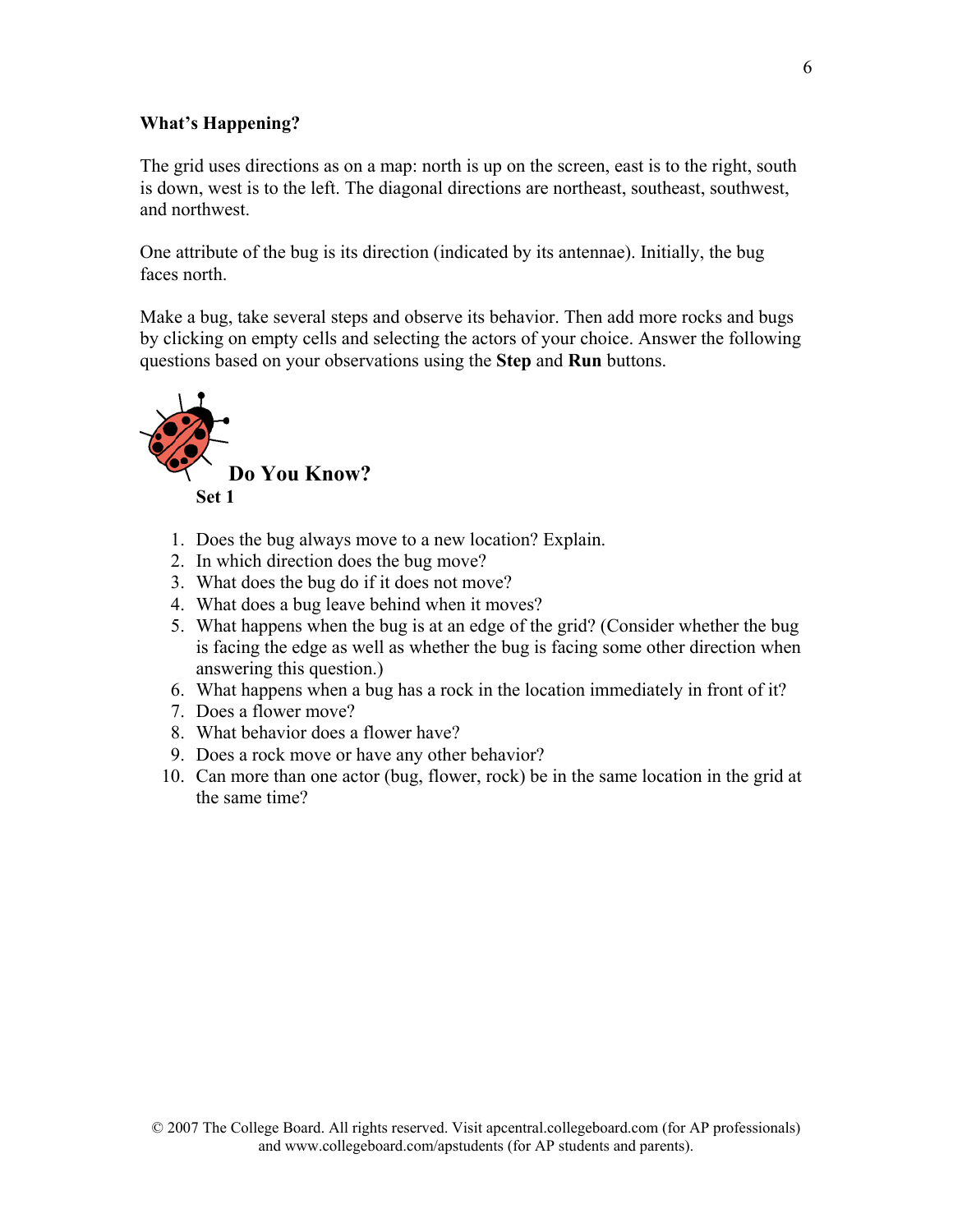### **Exploring Actor State and Behavior**

When you click on a cell containing an actor (bug, flower, or rock), a drop-down menu displays the methods that you can invoke on the actor. The methods that appear above the separator line are specified by the class that defines this actor; those that appear below the line are the methods inherited from the Actor class.



Experiment with the different methods to see how they work. Accessor methods will have their results displayed in a dialog window. Modifier methods will cause an appropriate change in the display of the actor in the grid. If parameters are needed for a method, you provide them through a dialog window such as the following.

|   | <b>Parameters</b> |  |
|---|-------------------|--|
| 2 | int $ 45 $        |  |
|   | OK                |  |

© 2007 The College Board. All rights reserved. Visit apcentral.collegeboard.com (for AP professionals) and www.collegeboard.com/apstudents (for AP students and parents).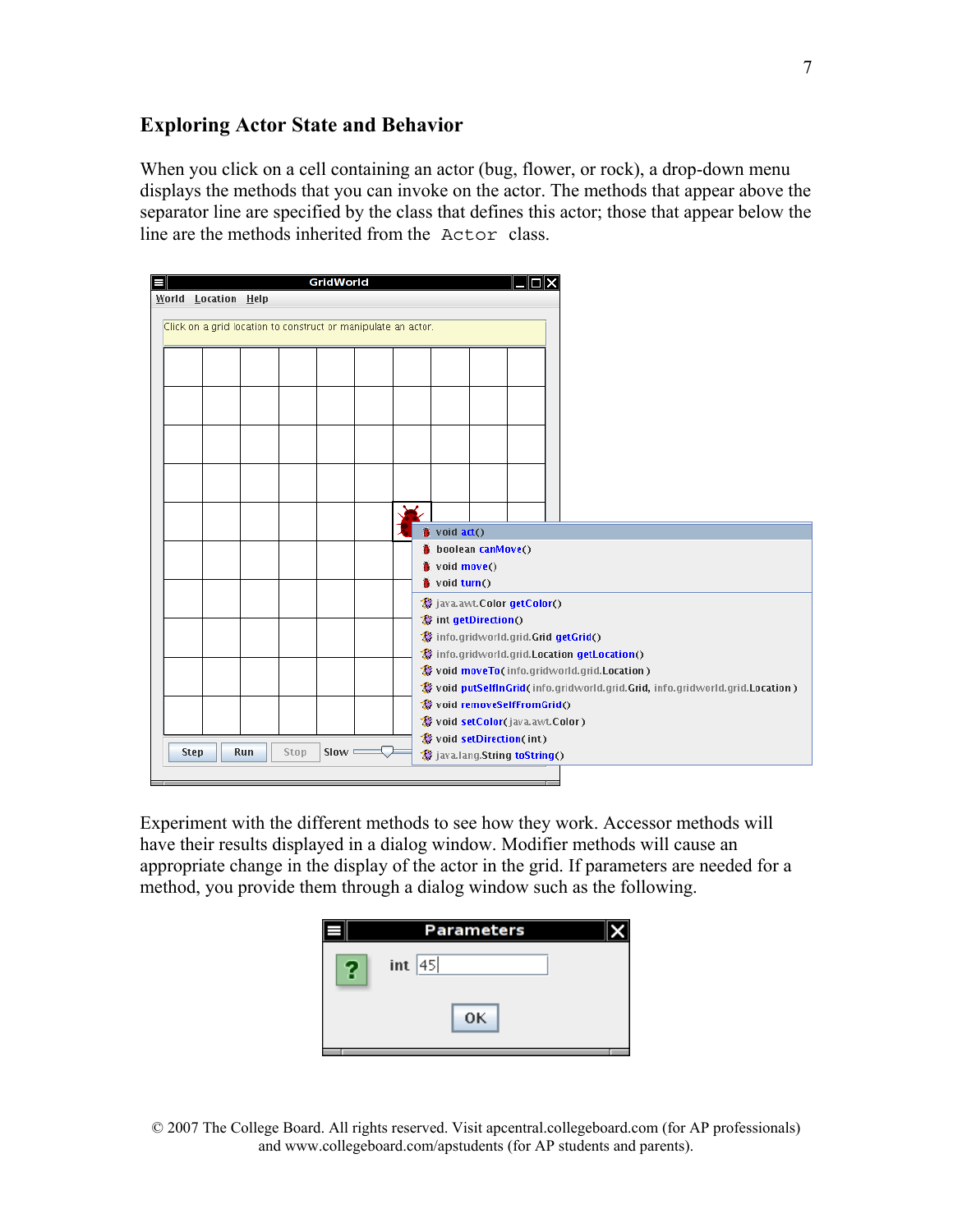If you select one of the methods in the menu, it will be invoked for this actor. As an example, click on a bug to see the menu of methods. Now observe what happens when you select the **void setDirection(int)** method. The bug will change its direction to the angle that you supply. Try selecting some of the other methods. What about the act method? If you invoked that method, the actor will behave as if you had clicked on the **Step** button, but no other actors will do anything. A bug will move forward or turn to the right, a flower's color will darken, and a rock will do nothing. The **Step** button simply causes the act method to be invoked on all actors in the grid.

#### **Exercises**

By clicking on a cell containing a bug, flower, or rock, do the following.

1. Test the setDirection method with the following inputs and complete the table, giving the compass direction each input represents.

| <b>Degrees</b> | <b>Compass Direction</b> |
|----------------|--------------------------|
| 0              | North                    |
| 45             |                          |
| 90             |                          |
| 135            |                          |
| 180            |                          |
| 225            |                          |
| 270            |                          |
| 315            |                          |
| 360            |                          |

- 2. Move a bug to a different location using the moveTo method. In which directions can you move it? How far can you move it? What happens if you try to move the bug outside the grid?
- 3. Change the color of a bug, a flower, and a rock. Which method did you use?
- 4. Move a rock on top of a bug and then move the rock again. What happened to the bug?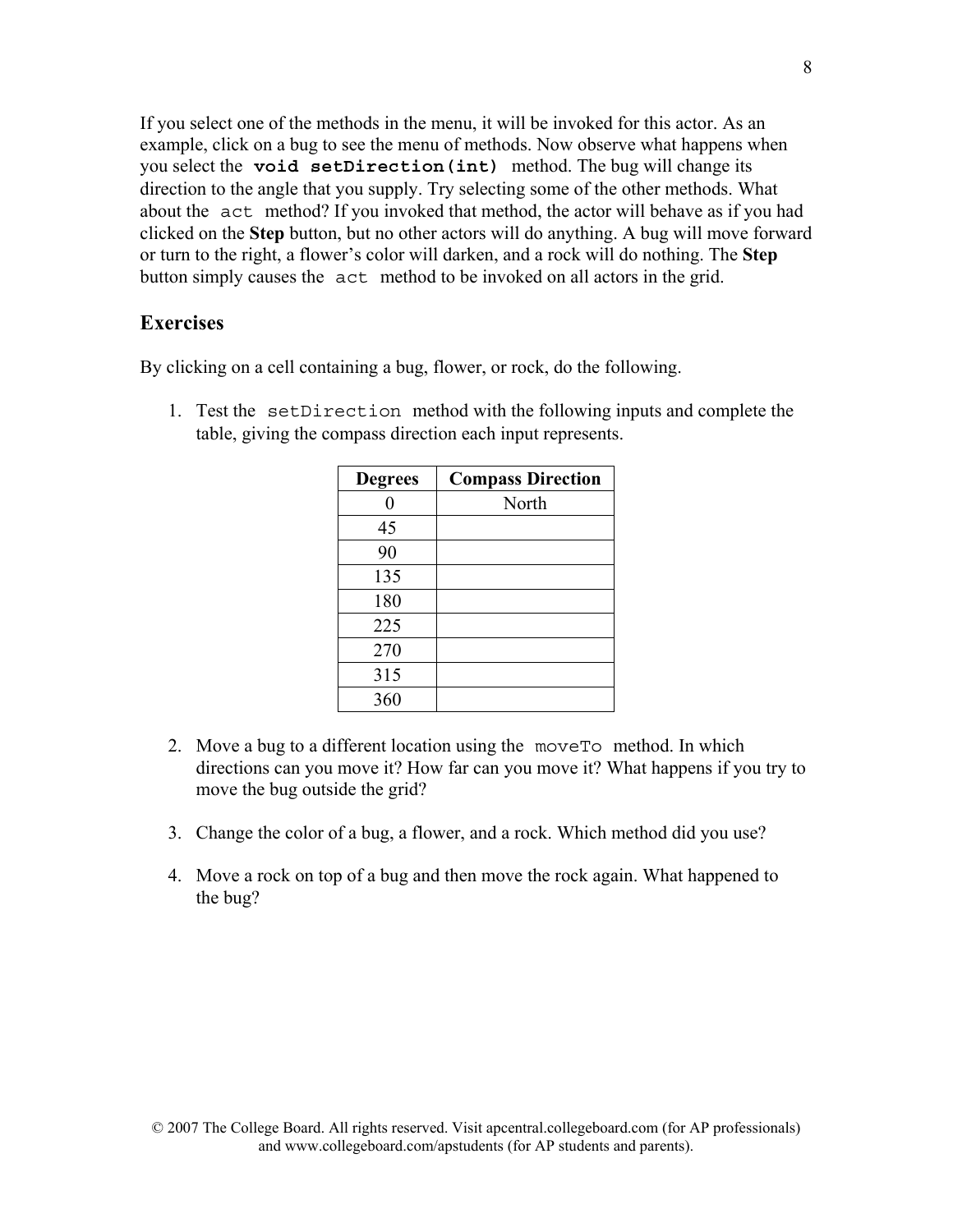### **GUI Summary**

| <b>Mouse Action</b>                                            | <b>Keyboard Shortcut</b>                                                    | <b>Result</b>                                                                                |
|----------------------------------------------------------------|-----------------------------------------------------------------------------|----------------------------------------------------------------------------------------------|
| Click on an empty<br>location                                  | Select empty location with<br>cursor keys and press the<br><b>Enter</b> key | Shows the constructor menu                                                                   |
| Click on an occupied<br>location                               | Select occupied location<br>with cursor keys and press<br>the Enter key     | Shows the method menu                                                                        |
| Select the <b>Location</b> -><br>Delete menu item              | Press the <b>Delete</b> key                                                 | Removes the occupant in the<br>currently selected location from<br>the grid                  |
| Click on the <b>Step</b> button                                |                                                                             | Calls act on each actor                                                                      |
| Click on the <b>Run</b> button                                 |                                                                             | Starts run mode (in run mode, the<br>action of the Step button is carried<br>out repeatedly) |
| Click on the <b>Stop</b> button                                |                                                                             | Stops run mode                                                                               |
| <b>Adjust the Slow/Fast</b><br>slider                          |                                                                             | Changes speed of run mode                                                                    |
| Select the <b>Location</b> -><br>Zoom in/Zoom out<br>menu item | Press the Ctrl+PgUp /<br>Ctrl+PgDn keys                                     | Zooms grid display in or out                                                                 |
| Adjust the scroll bars<br>next to grid                         | Move the location with the<br>cursor keys                                   | Scrolls to other parts of the grid (if<br>the grid is too large to fit inside<br>the window) |
| Select the World -> Set<br>grid menu item                      |                                                                             | Changes between bounded and<br>unbounded grids                                               |
| Select the World -><br><b>Quit</b> menu item                   | Press the Ctrl+Q keys                                                       | Quits GridWorld                                                                              |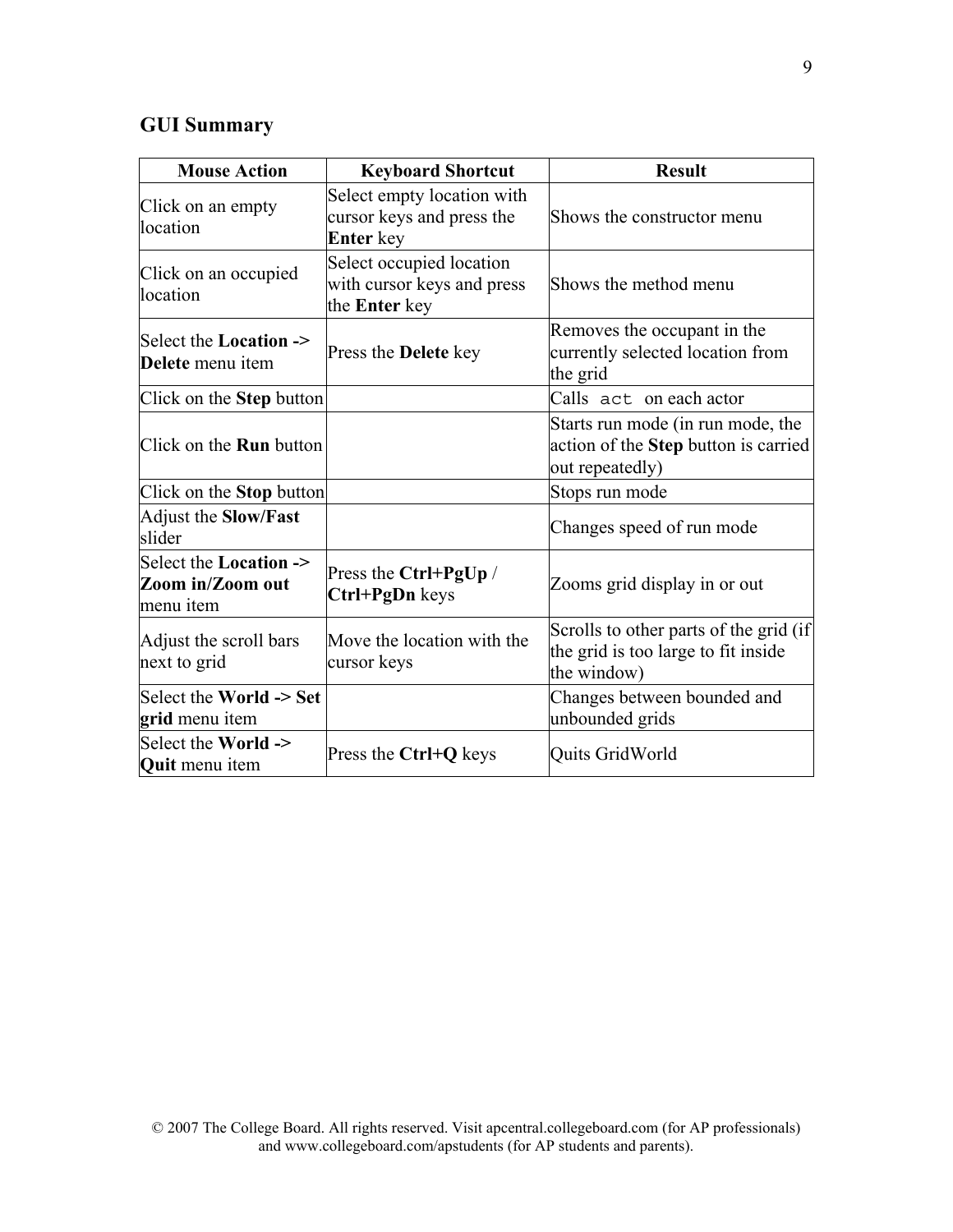### **GridWorld Case Study**

### **Part 2: Bug Variations**

### **Methods of the Bug Class**

The Bug class provides three methods that specify how bugs move and turn.

```
 public boolean canMove()
```
tests whether the bug can move forward into a location that is empty or contains a flower

```
 public void move()
```
moves the bug forward, putting a flower into the location it previously occupied

```
 public void turn()
```
turns the bug 45 degrees to the right without changing its location

These methods are used in the bug's act method.

```
 public void act() 
\{ if (canMove()) 
           move(); 
       else 
           turn(); 
    }
```
The experiments in the previous section showed that the bug moves forward when it can. When the bug has a rock in front of it or is facing an edge of the grid, it cannot move, so it turns. However, it can step on a flower (which removes the flower from the grid). When the bug moves, it leaves a flower in its previous location. This behavior is determined by the act method and the three methods that the act method calls.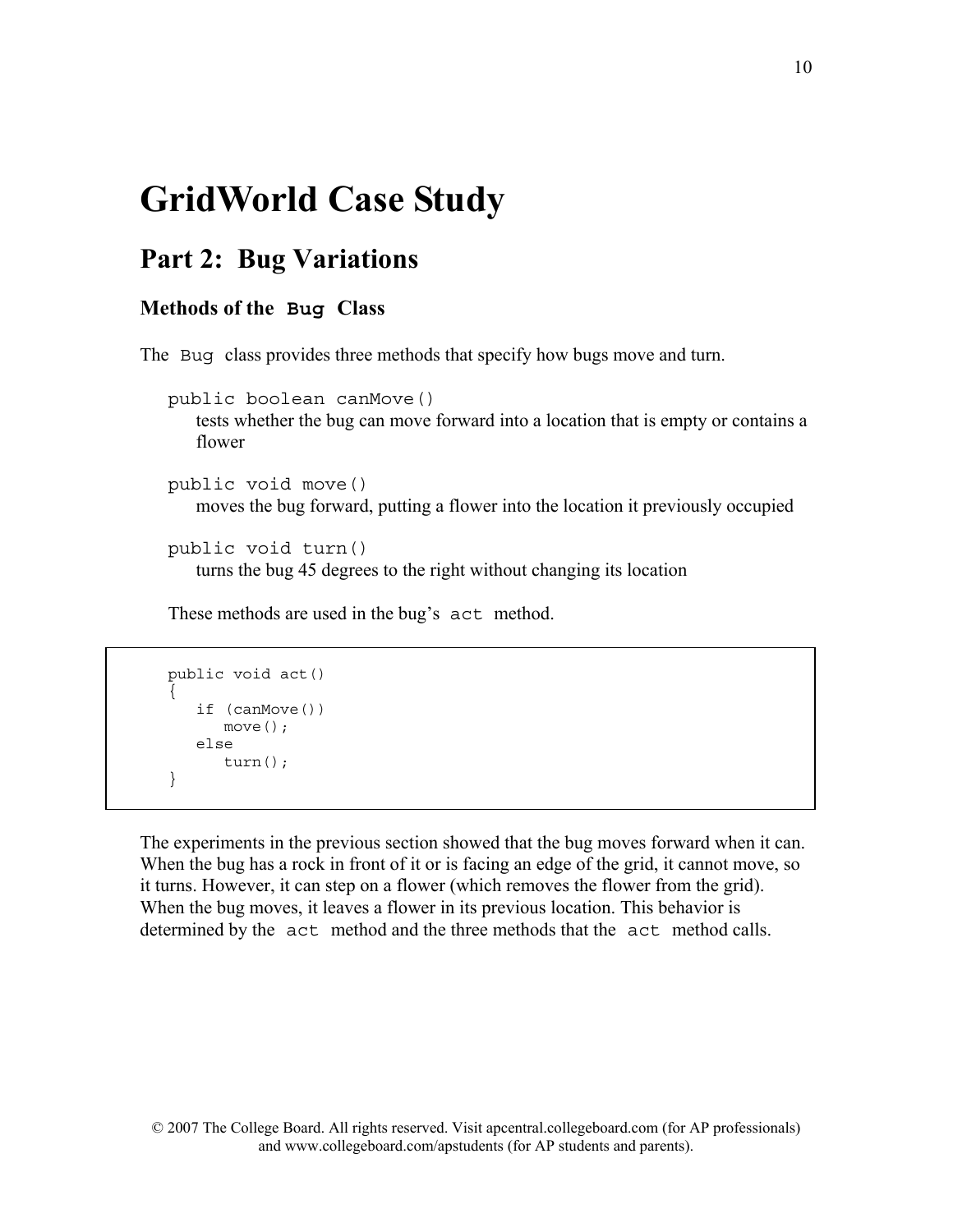### **Extending the Bug Class**

A new type of bug with different behavior can be created by extending the Bug class and overriding the act method. No new methods need to be added; the act method uses the three auxiliary methods from the Bug class listed above. A BoxBug moves in a square pattern. In order to keep track of its movement, the BoxBug class has two instance variables, sideLength and steps.

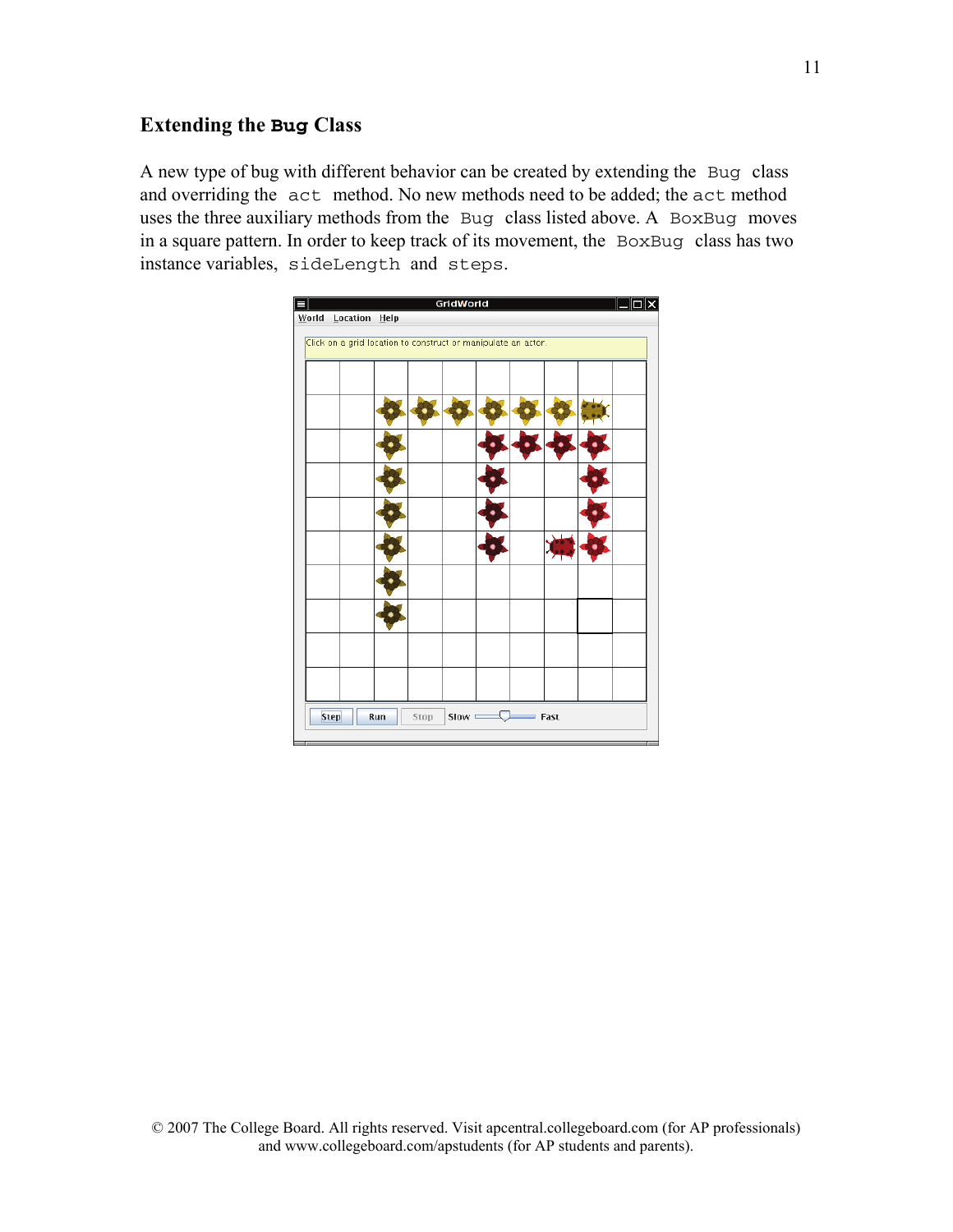

The source code for the BoxBug class is in Appendix C.

- 1. What is the role of the instance variable sideLength?
- 2. What is the role of the instance variable steps?
- 3. Why is the turn method called *twice* when steps becomes equal to sideLength?
- 4. Why can the move method be called in the BoxBug class when there is no move method in the BoxBug code?
- 5. After a BoxBug is constructed, will the size of its square pattern always be the same? Why or why not?
- 6. Can the path a BoxBug travels ever change? Why or why not?
- 7. When will the value of steps be zero?

### **Runner Classes**

In order to observe the behavior of one or more actors, a "runner" class is required. That class constructs an ActorWorld object, places actors into it, and shows the world. For the bug, this class is BugRunner. For the box bug, it is BoxBugRunner. In each of these runner classes, the overloaded add method is used to place actors (instances of classes such as Bug, BoxBug, Rock) into the grid of the ActorWorld. The add method with an Actor parameter and a Location parameter places an actor at a specified location. The add method with an Actor parameter but no Location parameter places an actor at a random empty location. When you write your own classes that extend Bug, you also need to create a similar runner class.



The source code for the BoxBugRunner class is at the end of this part of GridWorld.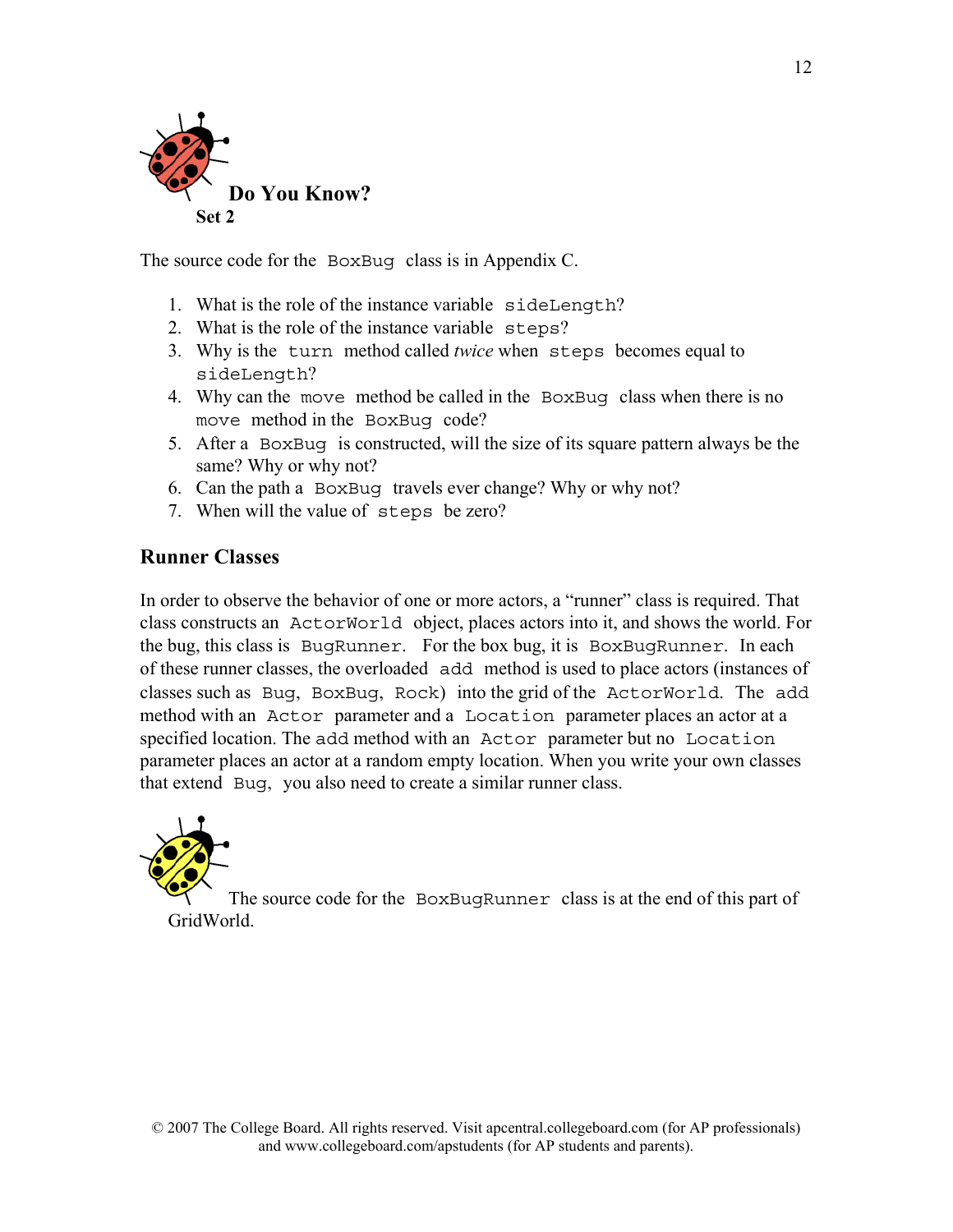### **Exercises**

In the following exercises, write a new class that extends the Bug class. Override the act method to define the new behavior.

- 1. Write a class CircleBug that is identical to BoxBug, except that in the act method the turn method is called once instead of twice. How is its behavior different from a BoxBug?
- 2. Write a class SpiralBug that drops flowers in a spiral pattern. Hint: Imitate BoxBug, but adjust the side length when the bug turns. You may want to change the world to an UnboundedGrid to see the spiral pattern more clearly.

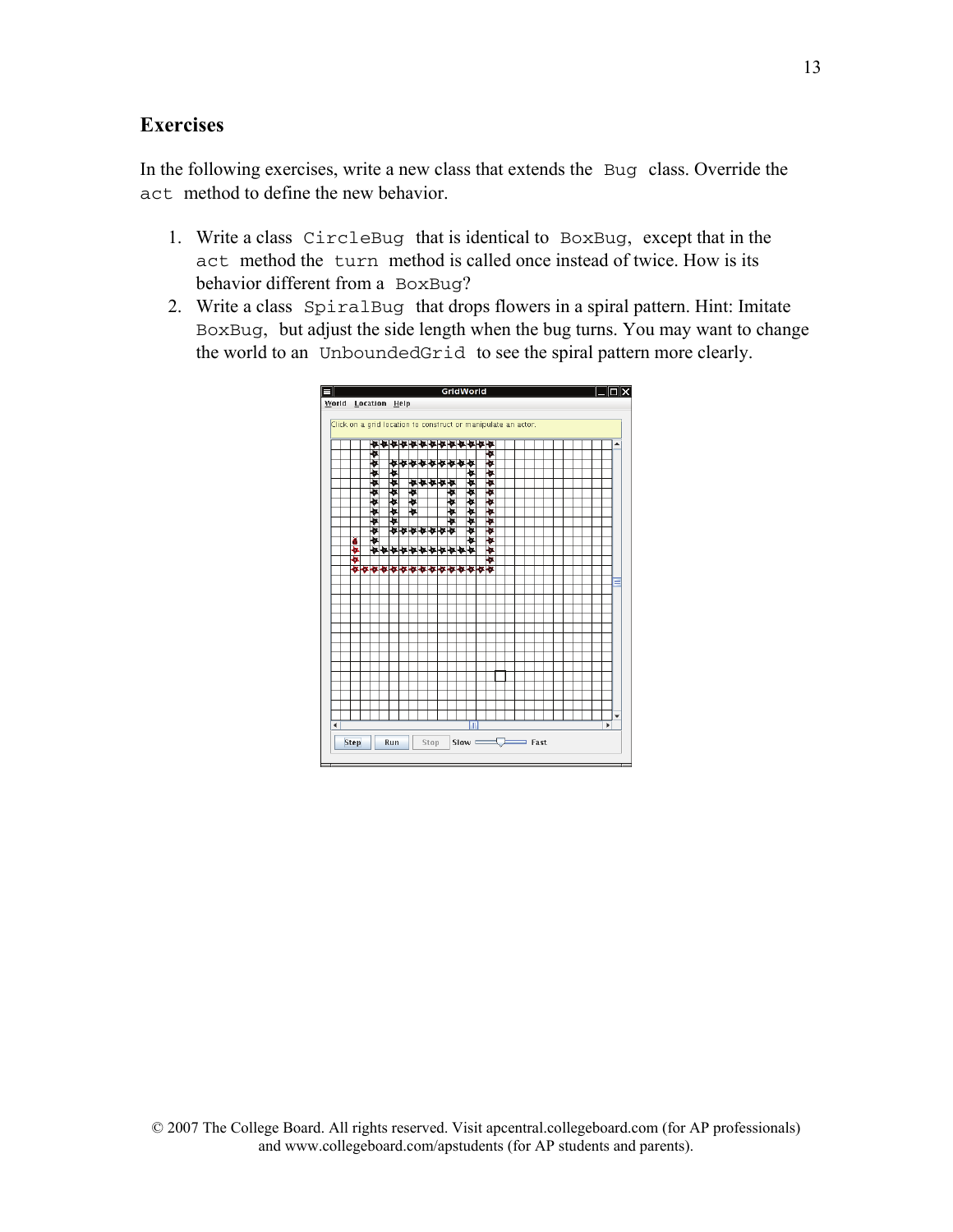3. Write a class ZBug to implement bugs that move in a "Z" pattern, starting in the top left corner. After completing one "Z" pattern, a ZBug should stop moving. In any step, if a ZBug can't move and is still attempting to complete its "Z" pattern, the ZBug does not move and should not turn to start a new side. Supply the length of the "Z" as a parameter in the constructor. The following image shows a "Z" pattern of length 4. Hint: Notice that a ZBug needs to be facing east before beginning its "Z" pattern.

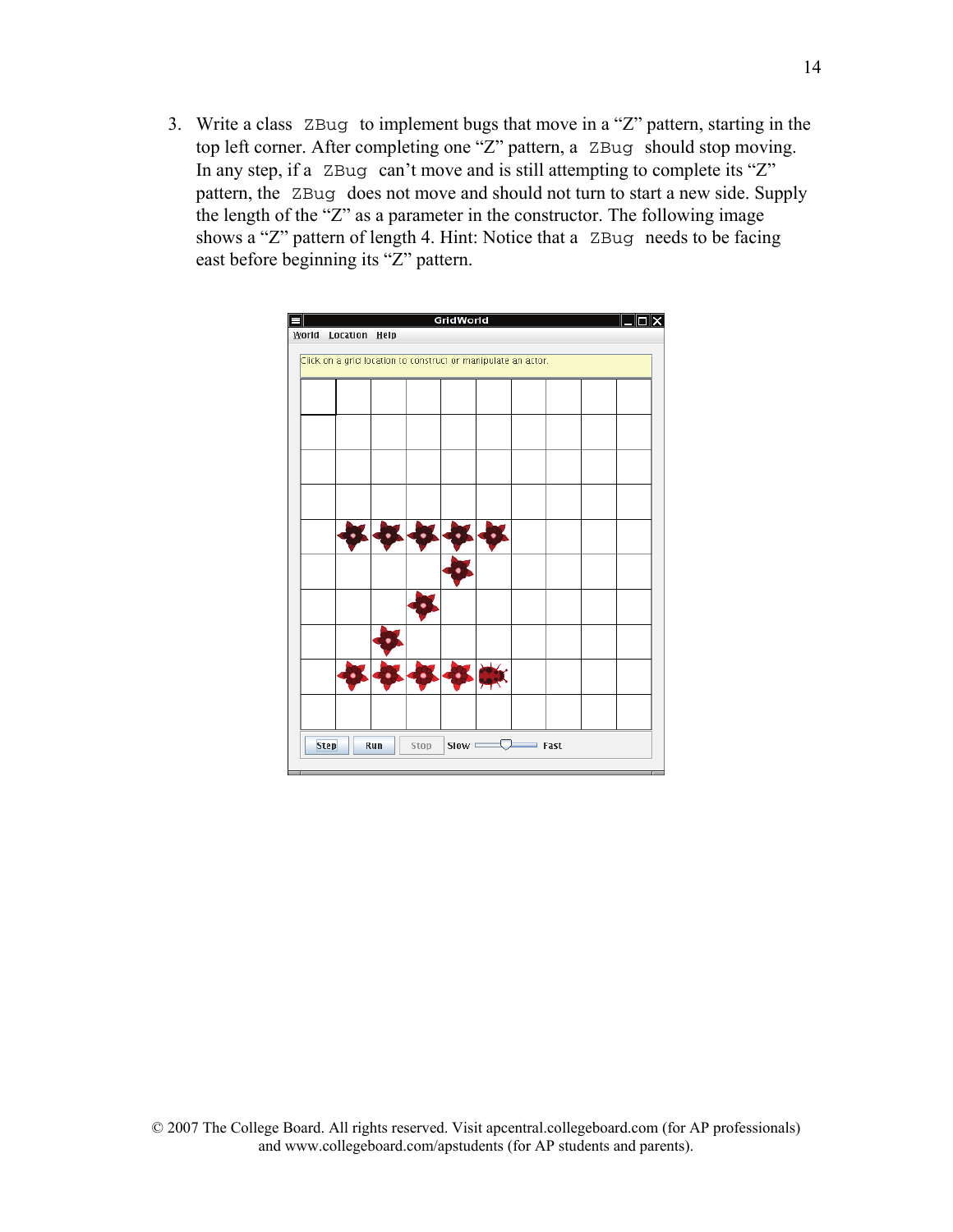4. Write a class DancingBug that "dances" by making different turns before each move. The DancingBug constructor has an integer array as parameter. The integer entries in the array represent how many times the bug turns before it moves. For example, an array entry of 5 represents a turn of 225 degrees (recall one turn is 45 degrees). When a dancing bug acts, it should turn the number of times given by the current array entry, then act like a Bug. In the next move, it should use the next entry in the array. After carrying out the last turn in the array, it should start again with the initial array value so that the dancing bug continually repeats the same turning pattern.

The DancingBugRunner class should create an array and pass it as a parameter to the DancingBug constructor.

 5. Study the code for the BoxBugRunner class. Summarize the steps you would use to add another BoxBug actor to the grid.

### **BoxBugRunner.java**

```
import info.gridworld.actor.ActorWorld; 
import info.gridworld.grid.Location; 
import java.awt.Color; 
/** 
  * This class runs a world that contains box bugs. 
  * This class is not tested on the AP CS A and AB exams.
  */ 
public class BoxBugRunner 
{ 
   public static void main(String[] args) 
 { 
    ActorWorld world = new ActorWorld();
    BoxBug alice = new BoxBug(6);
     alice.setColor(Color.ORANGE); 
    BoxBug bob = new BoxBug(3);
     world.add(new Location(7, 8), alice); 
     world.add(new Location(5, 5), bob); 
     world.show(); 
 } 
}
```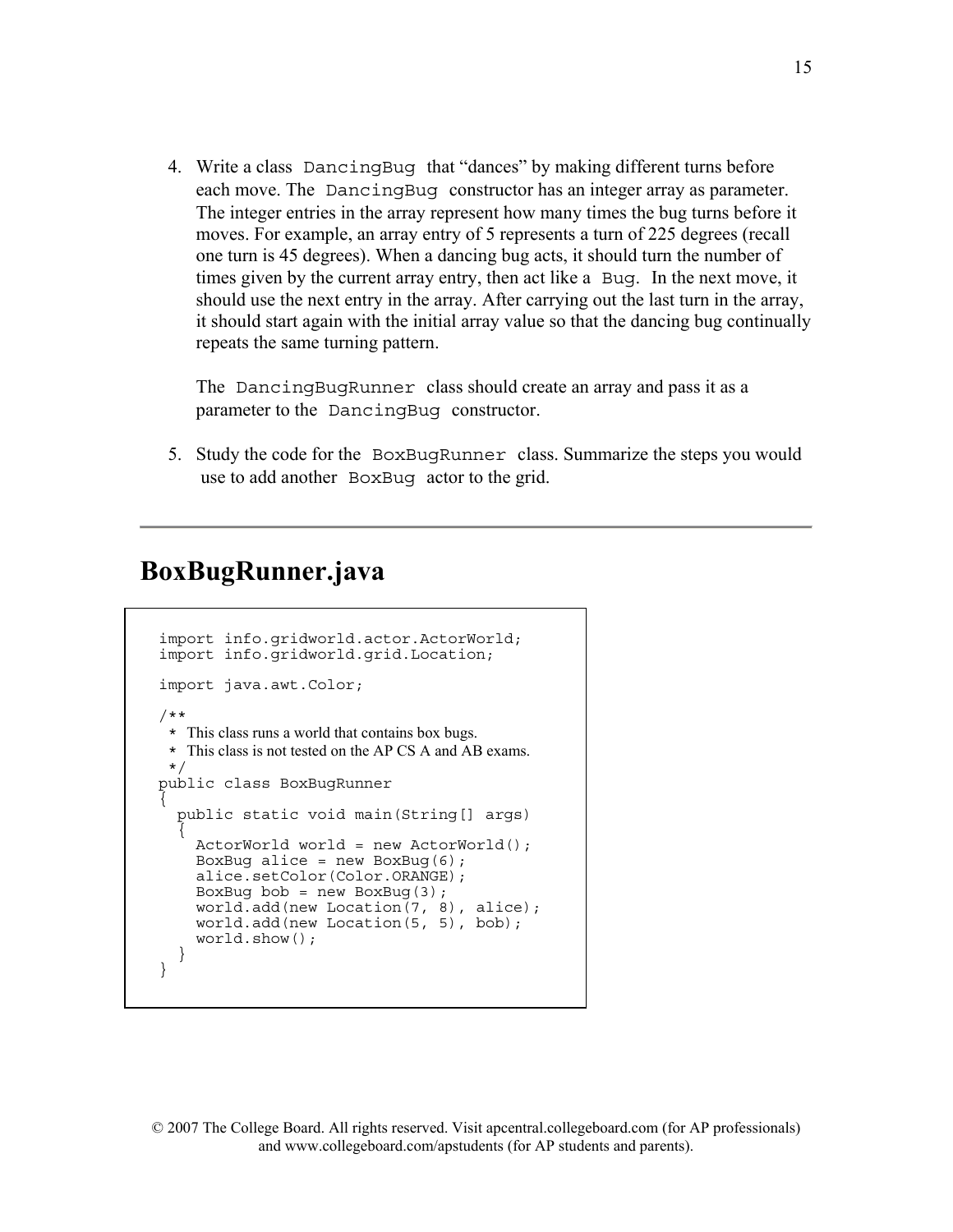### **GridWorld Case Study**

### **Part 3: GridWorld Classes and Interfaces**

In our example programs, a grid contains actors that are instances of classes that extend the Actor class. There are two classes that implement the Grid interface: BoundedGrid and UnboundedGrid. Locations in a grid are represented by objects of the Location class. An actor knows the grid in which it is located as well as its current location in the grid. The relationships among these classes are shown in the following figure.



### **The Location Class**

Every actor that appears has a location in the grid. The Location class encapsulates the coordinates for an actor's position in a grid. It also provides methods that determine relationships between locations and compass directions.



Every actor in the grid also has a direction. Directions are represented by compass directions measured in degrees: 0 degrees is north, 45 degrees is northeast, 90 degrees is east, etc. The Location class provides eight constants that specify the compass directions.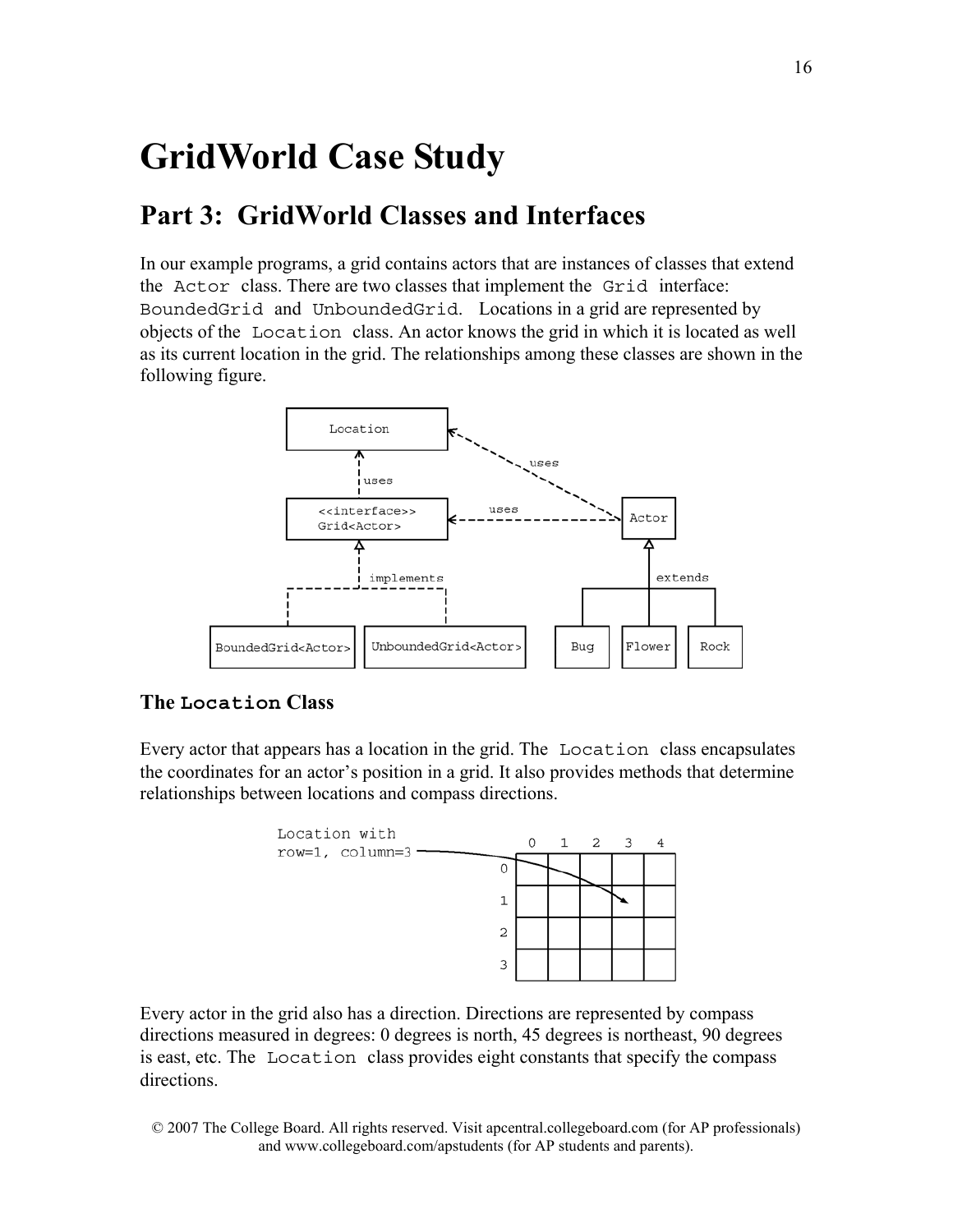```
public static final int NORTH = 0;
public static final int EAST = 90; 
public static final int SOUTH = 180; 
public static final int WEST = 270; 
public static final int NORTHEAST = 45; 
public static final int SOUTHEAST = 135; 
public static final int SOUTHWEST = 225; 
public static final int NORTHWEST = 315;
```
In addition, the Location class specifies constants for commonly used turn angles. For example, Location. HALF RIGHT denotes a turn by 45 degrees. Here are the constants for the turn angles.

```
public static final int LEFT = -90; 
public static final int RIGHT = 90; 
public static final int HALF LEFT = -45;
public static final int HALF RIGHT = 45;public static final int FULL CIRCLE = 360;public static final int HALF CIRCLE = 180;
public static final int AHEAD = 0;
```
To make an actor turn by a given angle, set its direction to the sum of the current direction and the turn angle. For example, the turn method of the Bug class makes this call.

setDirection(getDirection() + Location.HALF RIGHT);

A location in a grid has a row and a column. These values are parameters of the Location constructor.

public Location(int r, int c)

Two accessor methods are provided to return the row and column for a location.

```
public int getRow() 
public int getCol()
```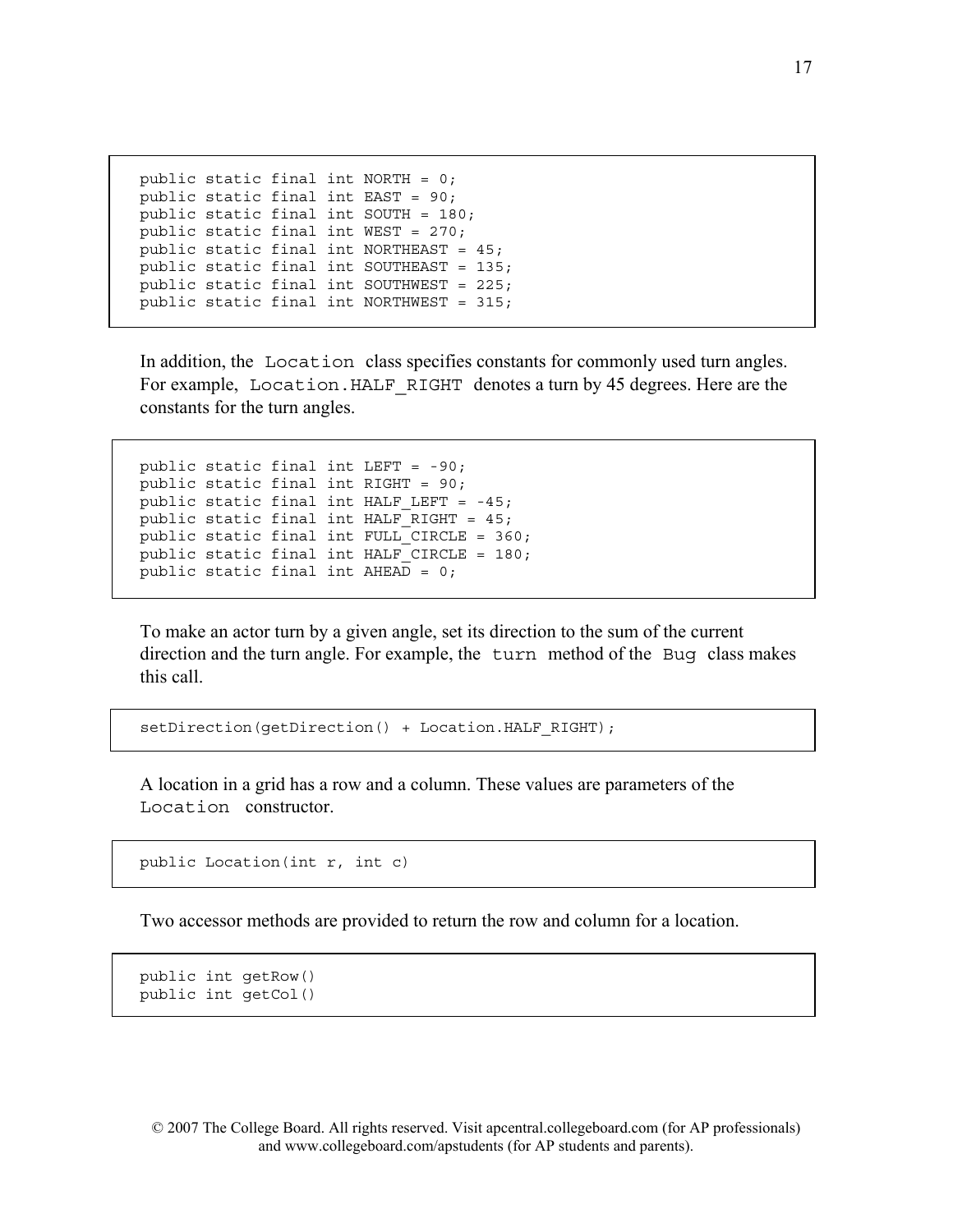Two other Location methods give information about the relationships between locations and directions.

 public Location getAdjacentLocation(int direction) returns the adjacent location in the compass direction that is closest to direction

 public int getDirectionToward(Location target) returns the closest compass direction from this location toward target

For example, assume you have the statement below.

```
Location loc1 = new Location(5, 7);
```
The following statements will result in the values indicated by the comments.

```
Location loc2 = loc1.qetAdjacentLocation(Location.WEST);
// loc2 has row 5, column 6 
Location loc3 = loc1.getAdjacentLocation(Location.NORTHEAST);
// loc3 has row 4, column 8 
int dir = loc1.getDirectionToward(new Location(6, 8)); 
// dir has value 135 (degrees)
```
Note that the row values increase as you go south (down the screen) and the column values increase as you go east (to the right on the screen).

The Location class defines the equals method so that loc.equals(other) returns true if other is a Location object with the same row and column values as loc and returns false otherwise.

The Location class implements the Comparable interface. The compareTo method compares two Location objects. The method call loc.compareTo(other) returns a negative integer if loc has a smaller row coordinate than other, or if they have the same row and loc has a smaller column coordinate than other. The call returns 0 if loc and other have the same row and column values. Otherwise, the call returns a positive integer.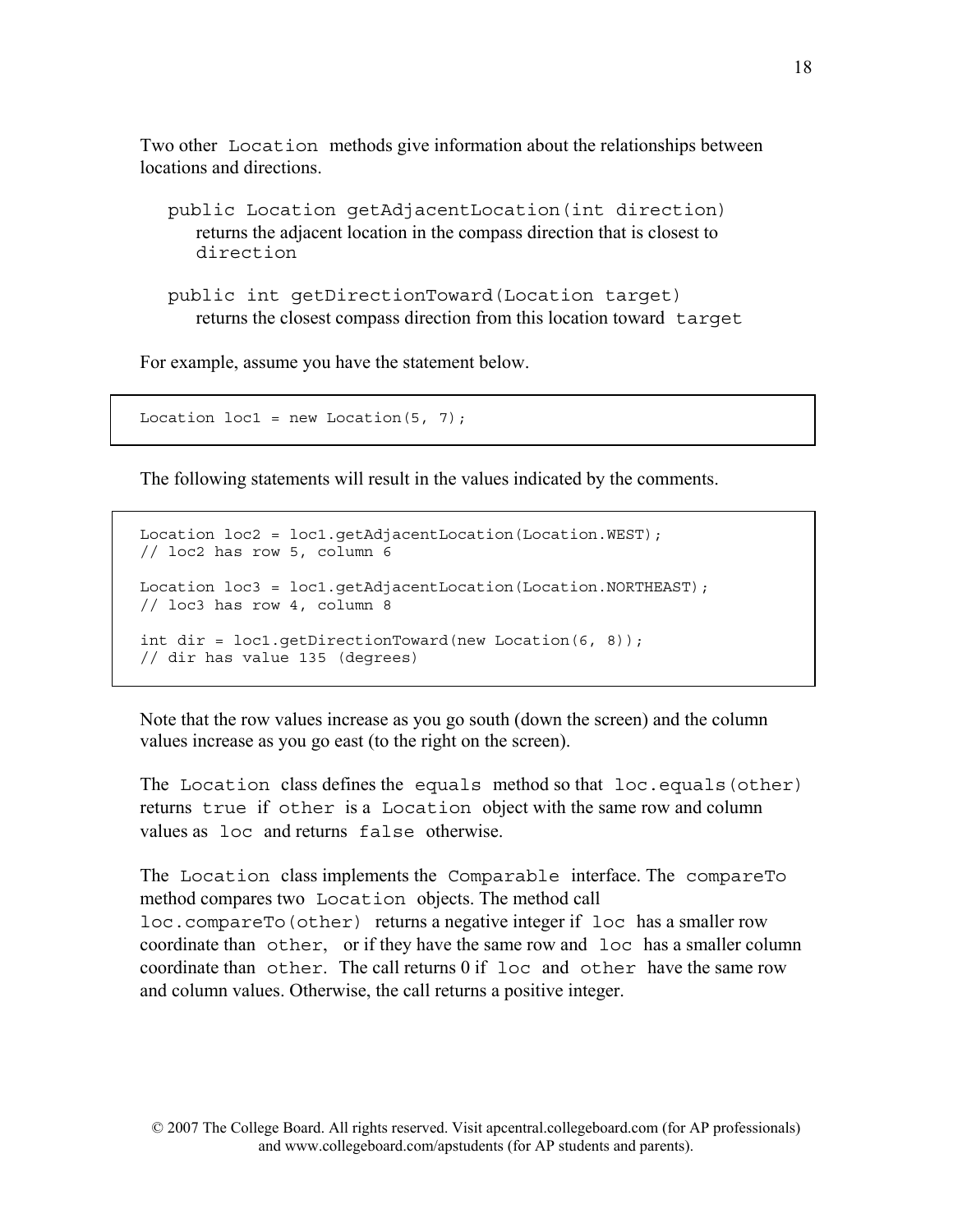

The API for the Location class is in Appendix B.

Assume the following statements when answering the following questions.

```
Location loc1 = new Location(4, 3);Location loc2 = new Location(3, 4);
```
- 1. How would you access the row value for loc1?
- 2. What is the value of b after the following statement is executed?

boolean  $b = loc1.equals(loc2);$ 

3. What is the value of loc3 after the following statement is executed?

Location loc3 = loc2.getAdjacentLocation(Location.SOUTH);

4. What is the value of dir after the following statement is executed?

int dir = loc1.getDirectionToward(new Location(6, 5));

5. How does the getAdjacentLocation method know which adjacent location to return?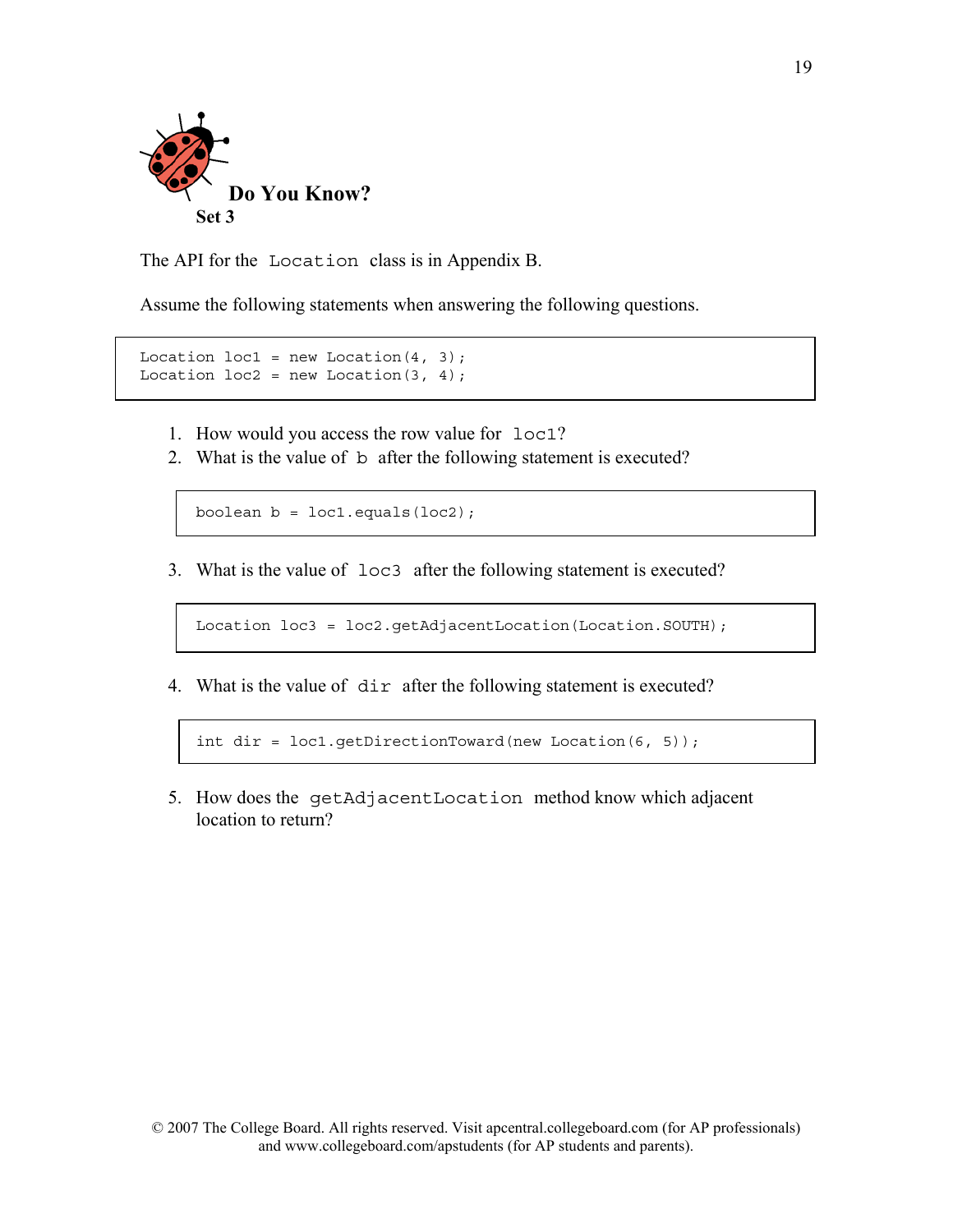### **The Grid Interface**

The interface Grid<E> specifies the methods for any grid that contains objects of the type E. Two classes, BoundedGrid<E> and UnboundedGrid<E> implement the interface.

You can check whether a given location is within a grid with this method.

```
boolean isValid(Location loc)
      returns true if loc is valid in this grid, false otherwise 
      Precondition: loc is not null
```


All methods in this case study have the implied precondition that their parameters are not null. The precondition is emphasized in this method to eliminate any doubt whether null is a valid or invalid location. The null reference does not refer to any location, and you must not pass null to the isValid method.

The following three methods allow us to put objects into a grid, remove objects from a grid, and get a reference to an object in a grid.

```
 E put(Location loc, E obj)
   puts obj at location loc in this grid and returns the object previously at that 
   location (or null if the location was previously unoccupied) 
   Precondition: (1) loc is valid in this grid (2) obj is not null
```
E remove(Location loc)

removes the object at location loc and returns it (or null if the location is unoccupied) **Precondition:**  $\log$  is valid in this grid

E get(Location loc)

```
returns the object at location loc (or null if the location is unoccupied) 
Precondition: \log is valid in this grid
```
An additional method returns all occupied locations in a grid.

ArrayList<Location> getOccupiedLocations()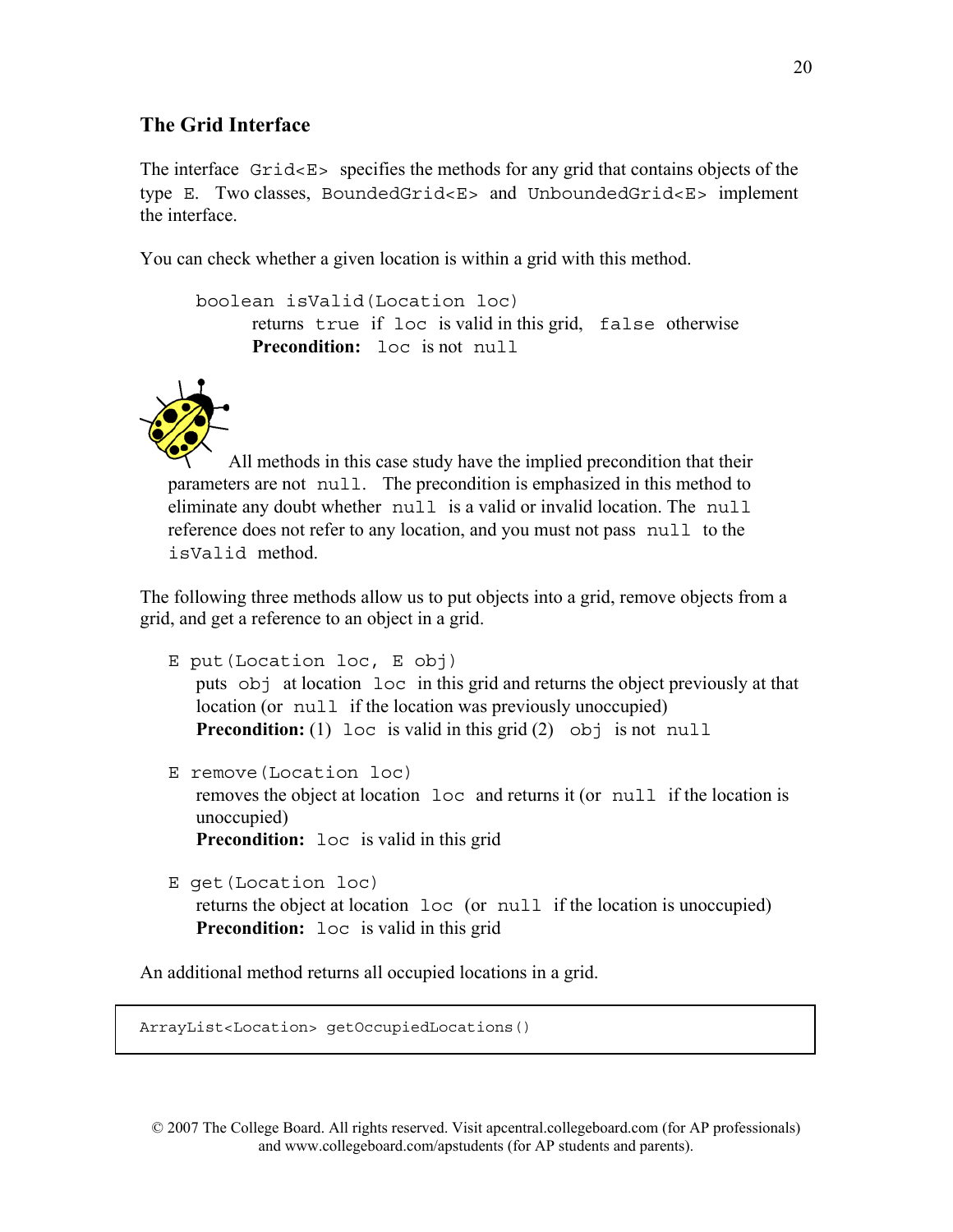Four methods are used to collect adjacent locations or neighbor elements of a given location in a grid. The use of these methods is demonstrated by the examples in Part 4.

```
 ArrayList<Location> getValidAdjacentLocations(Location loc)
   returns all valid locations adjacent to loc in this grid 
   Precondition: loc is valid in this grid
 ArrayList<Location> getEmptyAdjacentLocations(Location loc)
   returns all valid empty locations adjacent to loc in this grid 
   Precondition: \log is valid in this grid
 ArrayList<Location> getOccupiedAdjacentLocations(Location loc)
   returns all valid occupied locations adjacent to loc in this grid 
   Precondition: \log is valid in this grid
 ArrayList<E> getNeighbors(Location loc)
   returns all objects in the occupied locations adjacent to loc in this grid 
   Precondition: \log is valid in this grid
```
Finally, you can get the number of rows and columns of a grid.

int getNumRows(); int getNumCols();

For unbounded grids, these methods return -1.



The API for the Grid interface is in Appendix B.

- 1. How can you obtain a count of the objects in a grid? How can you obtain a count of the empty locations in a bounded grid?
- 2. How can you check if location (10,10) is in a grid?
- 3. Grid contains method declarations, but no code is supplied in the methods. Why? Where can you find the implementations of these methods?
- 4. All methods that return multiple objects return them in an ArrayList. Do you think it would be a better design to return the objects in an array? Explain your answer.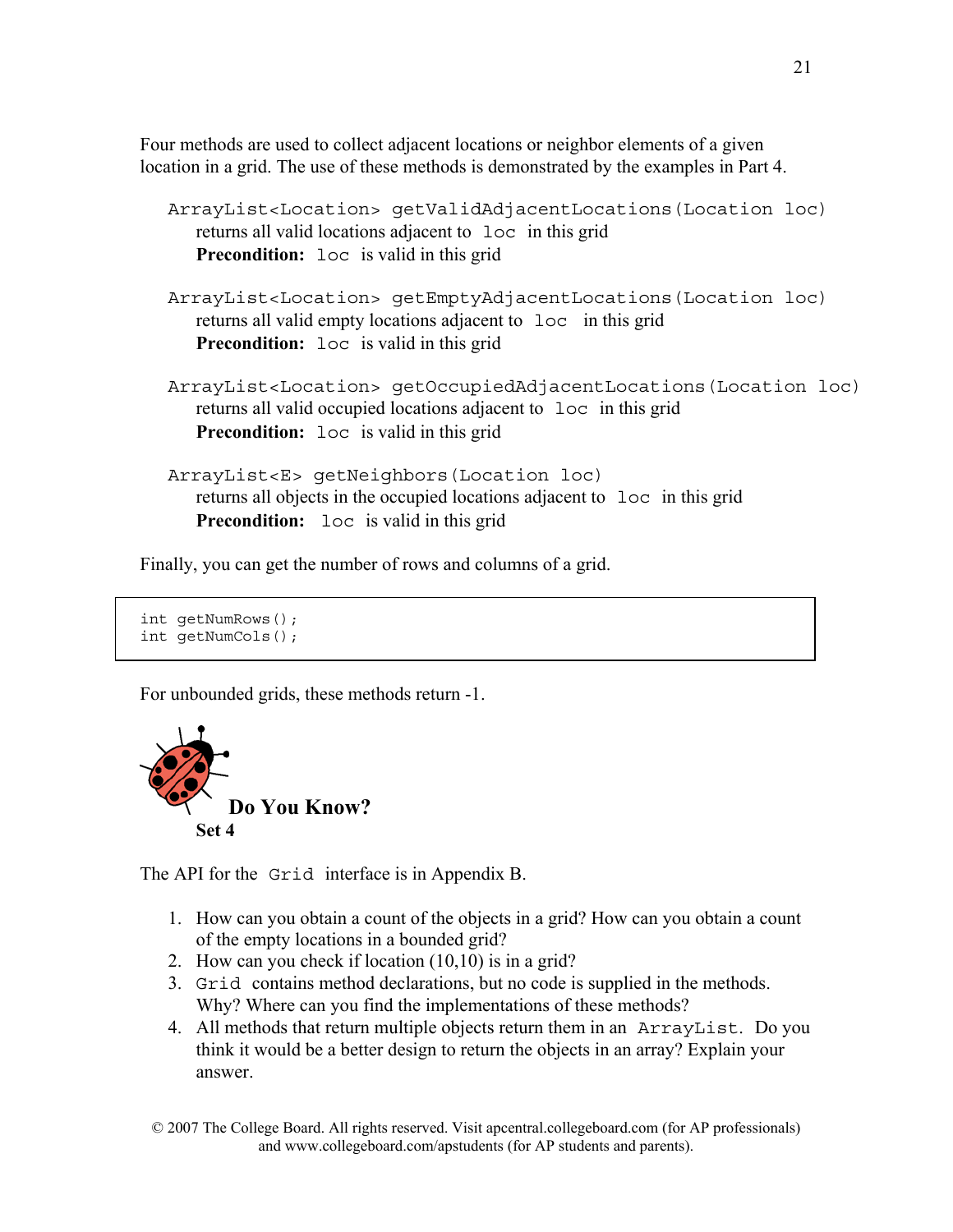### **The Actor Class**

The following accessor methods of the Actor class provide information about the state of the actor.

```
public Color getColor() 
public int getDirection() 
public Grid<Actor> getGrid() 
public Location getLocation()
```
One method enables an actor to add itself to a grid; another enables the actor to remove itself from the grid.

```
public void putSelfInGrid(Grid<Actor> gr, Location loc) 
public void removeSelfFromGrid()
```
The putSelfInGrid method establishes the actor's location as well as the grid in which it is placed. The removeSelfFromGrid method removes the actor from its grid and makes the actor's grid and location both null.



When adding or removing actors, do *not* use the put and remove methods of the Grid interface. Those methods do not update the location and grid instance variables of the actor. That is a problem since most actors behave incorrectly if they do not know their location. To ensure correct actor behavior, always use the putSelfInGrid and removeSelfFromGrid methods of the Actor class.

To move an actor to a different location, use the following method.

public void moveTo(Location loc)

The moveTo method allows the actor to move to any valid location. If the actor calls moveTo for a location that contains another actor, the other one removes itself from the grid and this actor moves into that location.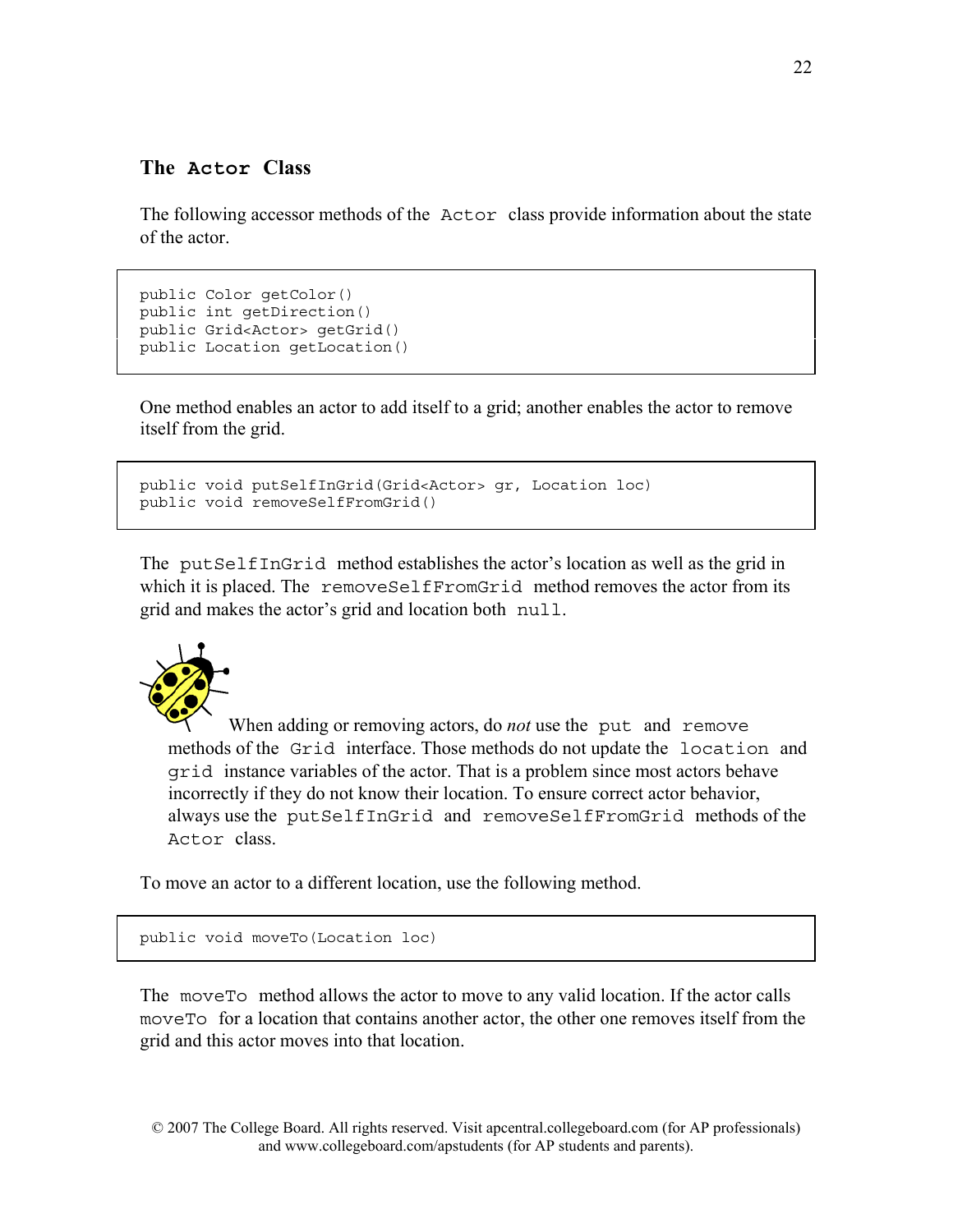You can change the direction or color of an actor with the methods below.

```
public void setColor(Color newColor) 
public void setDirection(int newDirection)
```
These Actor methods provide the tools to implement behavior for an actor. Any class that extends Actor defines its behavior by overriding the act method.

public void act()

The act method of the Actor class reverses the direction of the actor. You override this method in subclasses of Actor to define actors with different behavior. If you extend Actor without specifying an act method in the subclass, or if you add an Actor object to the grid, you can observe that the actor flips back and forth with every step.

The Bug, Flower, and Rock classes provide examples of overriding the act method.

The API for the Grid interface and the Location and Actor classes is provided in Appendix B. The following questions help analyze the code for Actor.



The API for the Actor class is in Appendix B.

- 1. Name three properties of every actor.
- 2. When an actor is constructed, what is its direction and color?
- 3. Why do you think that the Actor class was created as a class instead of an interface?
- 4. Can an actor put itself into a grid twice without first removing itself? Can an actor remove itself from a grid twice? Can an actor be placed into a grid, remove itself, and then put itself back? Try it out. What happens?
- 5. How can an actor turn 90 degrees to the right?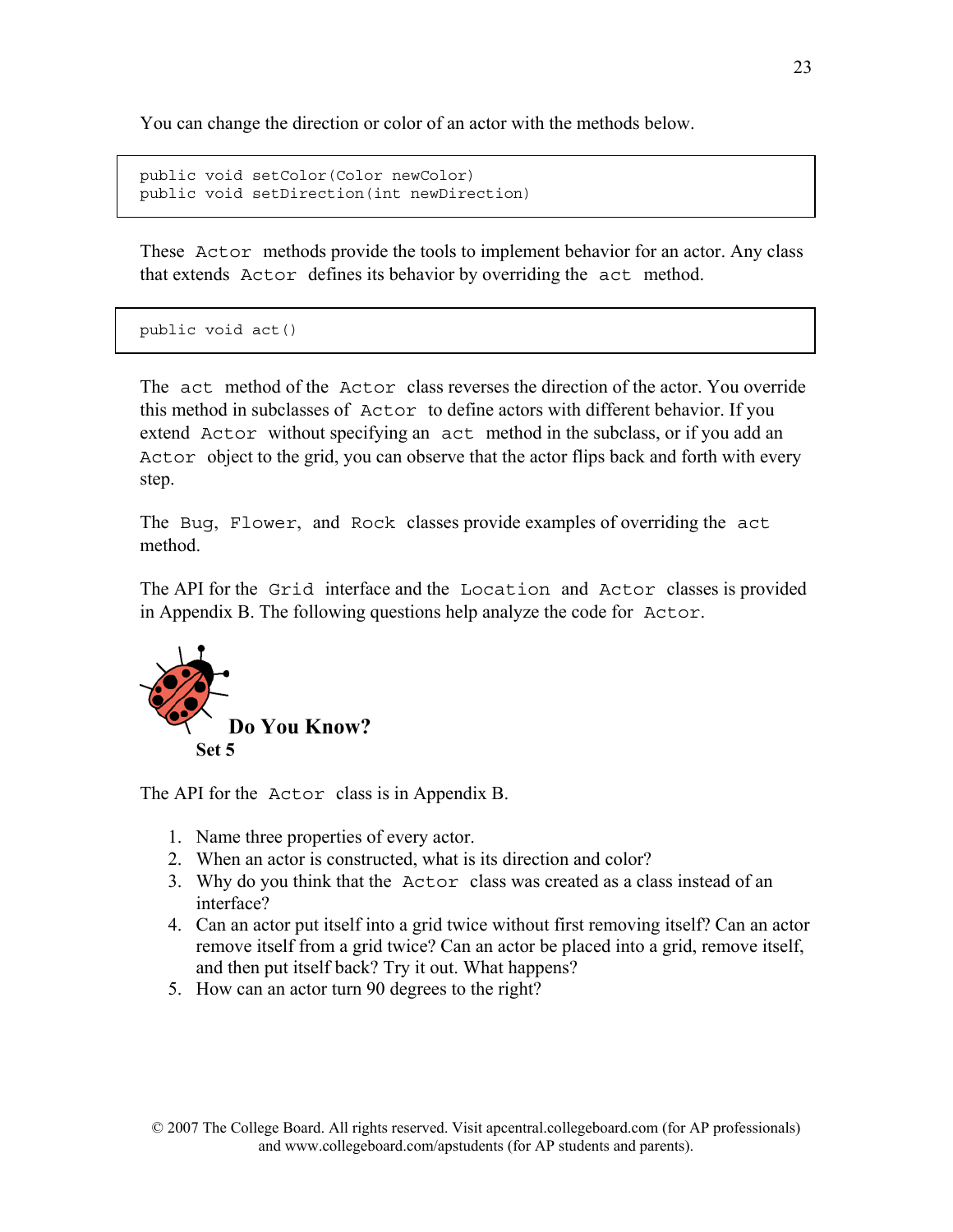### **Extending the Actor Class**

The Bug, Flower, and Rock classes extend Actor in different ways. Their behavior is specified by how they override the act method.

#### **The Rock Class**

A rock acts by doing nothing at all. The act method of the Rock class has an empty body.

#### **The Flower Class**

A flower acts by darkening its color, without moving. The act method of the Flower class reduces the values of the red, green, and blue components of the color by a constant factor.

### **The Bug Class**

A bug acts by moving forward and leaving behind a flower. A bug cannot move into a location occupied by a rock, but it can move into a location that is occupied by a flower, which is then removed. If a bug cannot move forward because the location in front is occupied by a rock or is out of the grid, then it turns right 45 degrees.

In Part 2, exercises were given to extend the Bug class. All of the exercises required the act method of the Bug class to be overridden to implement the desired behavior. The act method uses the three auxiliary methods in the Bug class: canMove, move, and turn. These auxiliary methods call methods from Actor, the superclass.

The canMove method determines whether it is possible for this Bug to move. It uses a Java operator called instanceof (not part of the AP CS Java subset). This operator is used as in the following way.

*expr* instanceof *Name*

Here, *expr* is an expression whose value is an object and *Name* is the name of a class or interface type. The instanceof operator returns true if the object has the specified type. If *Name* is a class name, then the object must be an instance of that class itself or one of its subclasses. If *Name* is an interface name, then the object must belong to a class that implements the interface.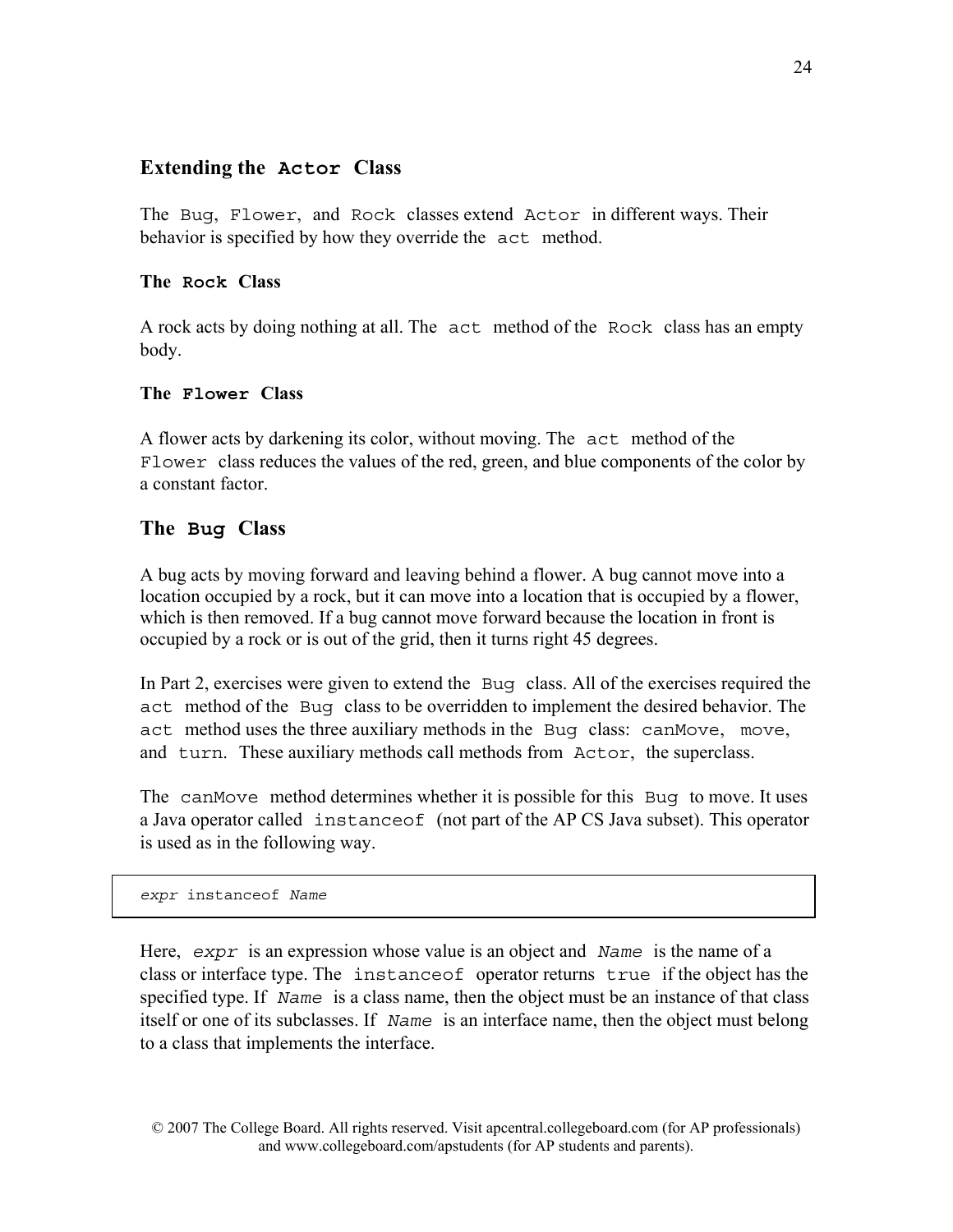This statement in the canMove method checks whether the object in the adjacent location is null or if it is a Flower.

```
return (neighbor == null) || (neighbor instanceof Flower);
```
The following statement in the canMove method checks that the bug is actually in a grid—it would be possible for the bug not to be in a grid if some other actor removed it.

```
if (gr == null) return false;
```
The other code for canMove is explored in the questions at the end of this section.

The move method for Bug moves it to the location immediately in front and puts a flower in its previous location. The turn method for Bug turns it 45 degrees to the right. The code for these methods is explored in the following questions.



The source code for the Bug class is in Appendix C.

- 1. Which statement(s) in the canMove method ensures that a bug does not try to move out of its grid?
- 2. Which statement(s) in the canMove method determines that a bug will not walk into a rock?
- 3. Which methods of the Grid interface are invoked by the canMove method and why?
- 4. Which method of the Location class is invoked by the canMove method and why?
- 5. Which methods inherited from the Actor class are invoked in the canMove method?
- 6. What happens in the move method when the location immediately in front of the bug is out of the grid?
- 7. Is the variable loc needed in the move method, or could it be avoided by calling getLocation() multiple times?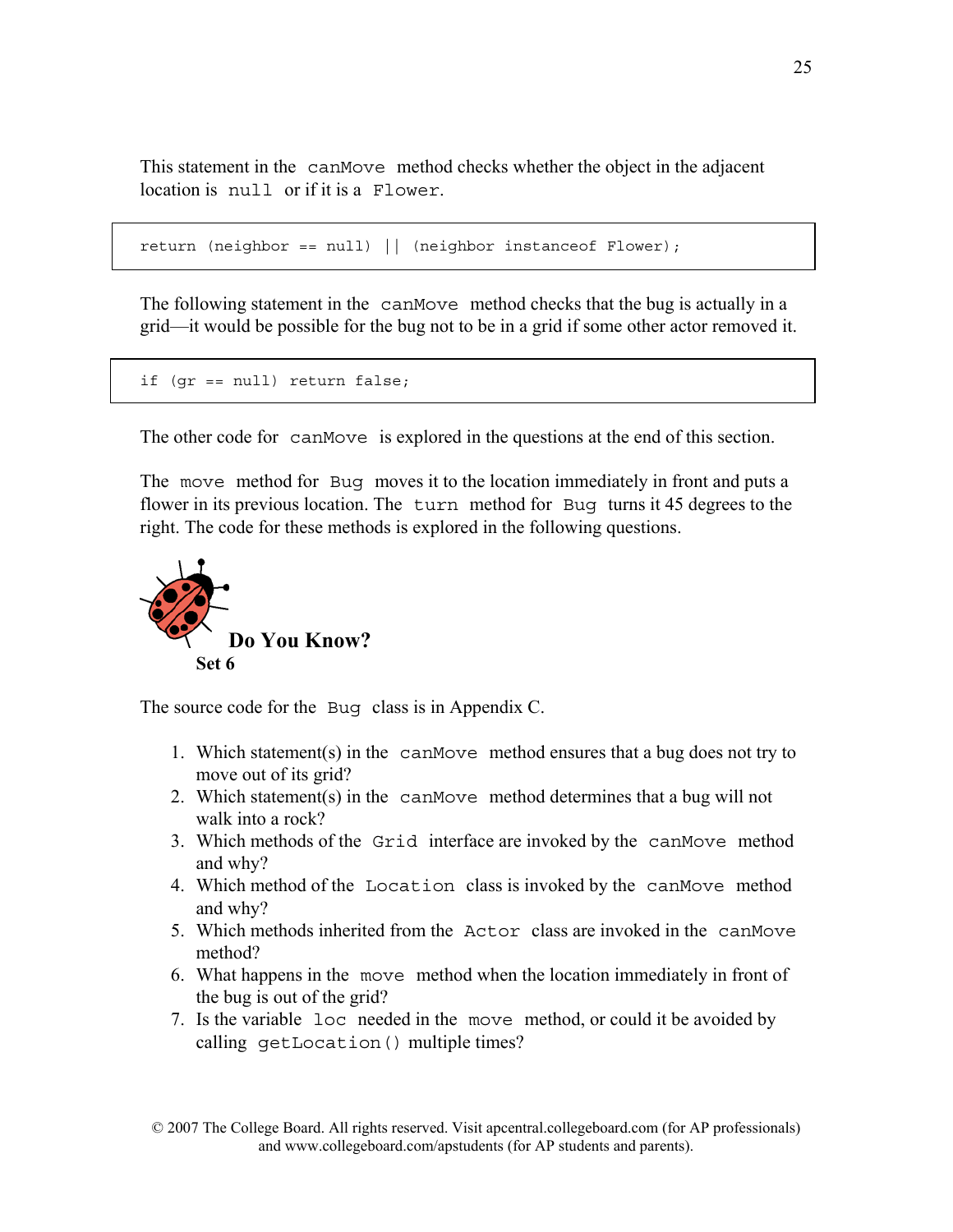- 8. Why do you think the flowers that are dropped by a bug have the same color as the bug?
- 9. When a bug removes itself from the grid, will it place a flower into its previous location?
- 10. Which statement(s) in the move method places the flower into the grid at the bug's previous location?
- 11. If a bug needs to turn 180 degrees, how many times should it call the turn method?

### **Group Activity**

Organize groups of 3–5 students.

1. Specify: Each group creates a class called Jumper. This actor can move forward two cells in each move. It "jumps" over rocks and flowers. It does not leave anything behind it when it jumps.

In the small groups, discuss and clarify the details of the problem:

- a. What will a jumper do if the location in front of it is empty, but the location two cells in front contains a flower or a rock?
- b. What will a jumper do if the location two cells in front of the jumper is out of the grid?
- c. What will a jumper do if it is facing an edge of the grid?
- d. What will a jumper do if another actor (not a flower or a rock) is in the cell that is two cells in front of the jumper?
- e. What will a jumper do if it encounters another jumper in its path?
- f. Are there any other tests the jumper needs to make?
- 2. Design: Groups address important design decisions to solve the problem:
	- a. Which class should Jumper extend?
	- b. Is there an existing class that is similar to the Jumper class?
	- c. Should there be a constructor? If yes, what parameters should be specified for the constructor?
	- d. Which methods should be overridden?
	- e. What methods, if any, should be added?
	- f. What is the plan for testing the class?
- 3. Code: Implement the Jumper and JumperRunner classes.
- 4. Test: Carry out the test plan to verify that the Jumper class meets the specification.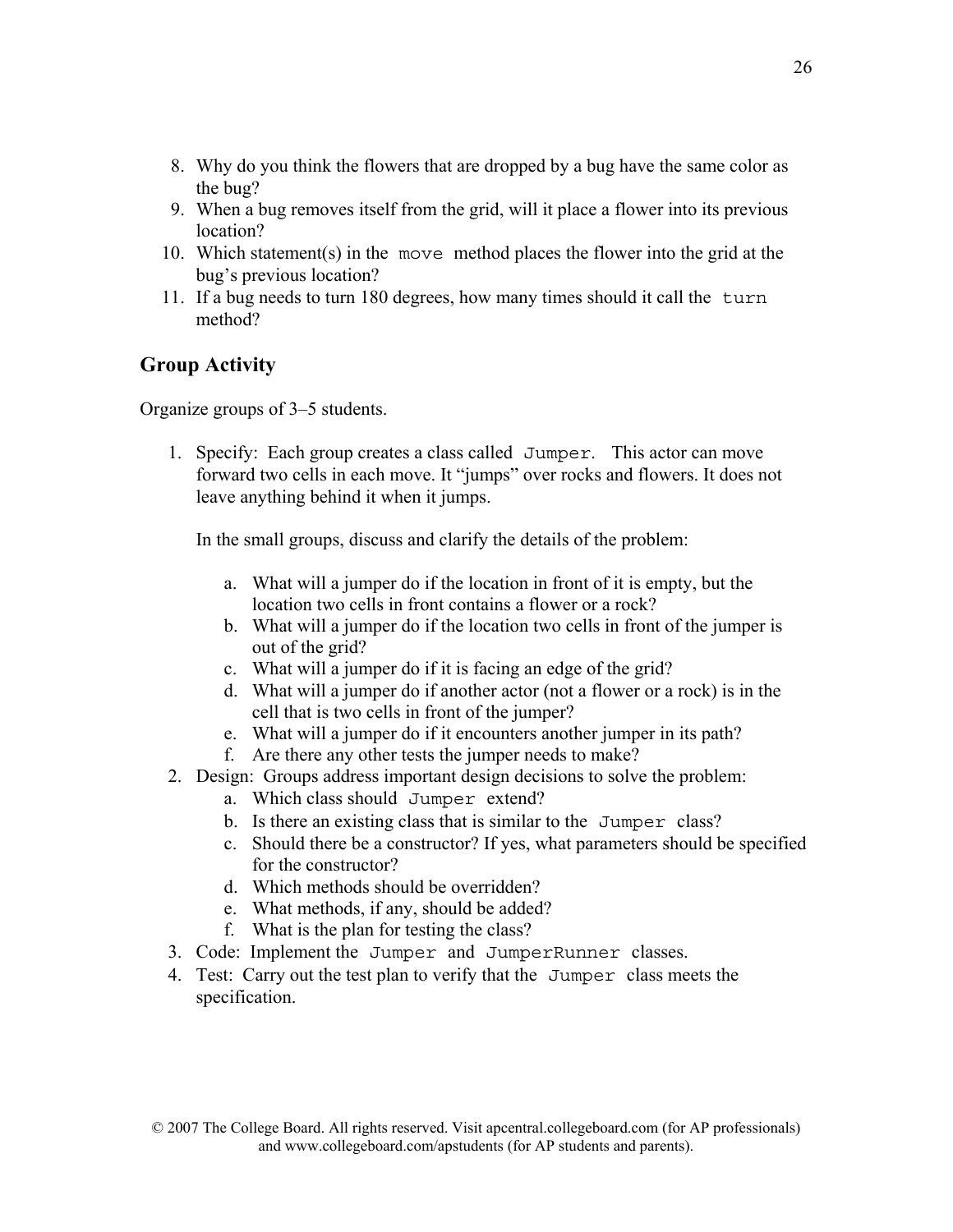### **What Makes It Run? (Optional)**

A graphical user interface (GUI) has been provided for running GridWorld programs. The World class makes the connection between the GUI and the classes already described. The GUI asks the world for its grid, locates the grid occupants, and draws them. The GUI allows the user to invoke the step method of the world, either taking one step at a time or running continuously. After each step, the GUI redisplays the grid.

For our actors, a subclass of the World class called ActorWorld is provided. ActorWorld defines a step method that invokes act on each actor.

The World and ActorWorld classes are not tested in the AP CS Exam.

Other worlds can be defined that contain occupants other than actors. By providing different implementations of the step method and other methods of the World class, one can produce simulations, games, and so on. This is not tested on the AP CS Exam.

In order to display the GUI, a runner program constructs a world, adds occupants to it, and invokes the show method on the world. That method causes the GUI to launch.

The ActorWorld class has a constructor with a Grid<Actor> parameter. Use that constructor to explore worlds with grids other than the default 10 x 10 grid.

The ActorWorld has two methods for adding an actor.

```
public void add(Location loc, Actor occupant) 
public void add(Actor occupant)
```
The add method without a Location parameter adds an actor at a random empty **location** 

When adding actors to a world, be sure to use the add method of the ActorWorld class and not the put method of the Grid interface. The add method calls the Actor method putSelfInGrid. As explained previously, the putSelfInGrid method sets the actor's references to its grid and location and calls the grid method put, giving the grid a reference to the actor.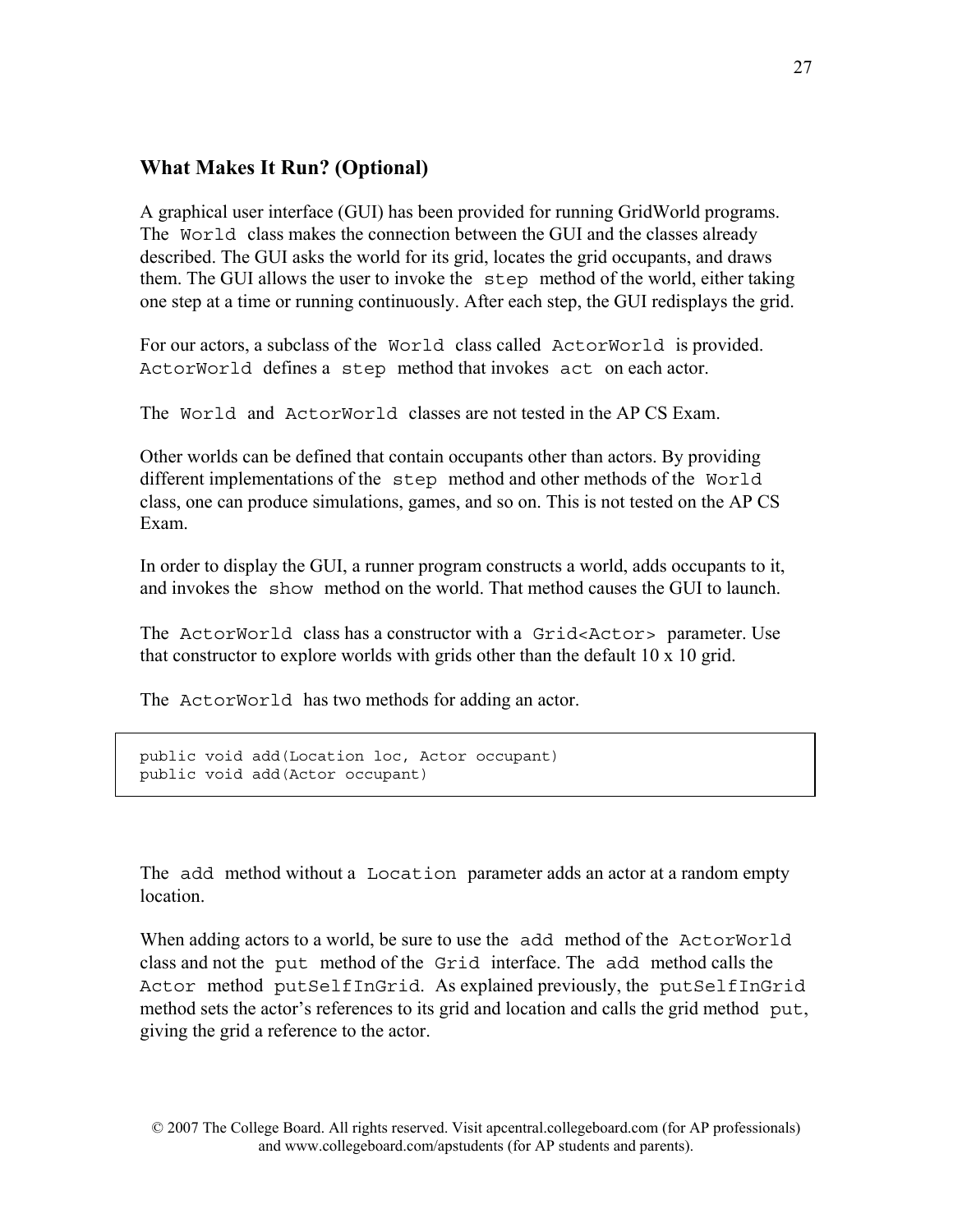The remove method removes an actor from a given location and returns the Actor that has been removed.

```
public Actor remove(Location loc)
```
The relationship between the GUI, world, and actor classes is shown in the following figure. Note that the GUI has no knowledge of actors. It can show occupants in any world. Conversely, actors have no knowledge of the GUI.

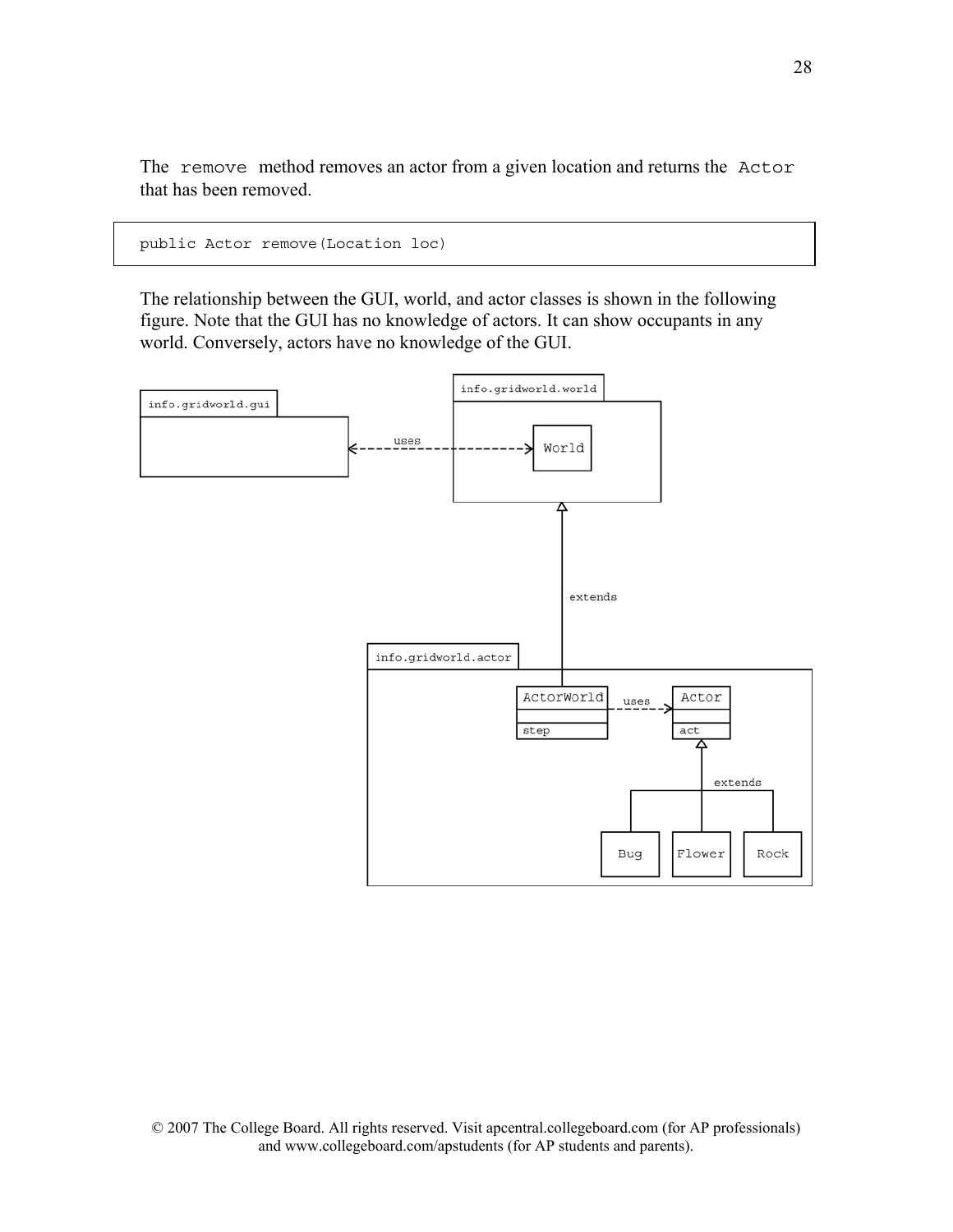### **GridWorld Case Study**

### **Part 4: Interacting Objects**

### **The Critter Class**

Critters are actors that share a common pattern of behavior, but the details may vary for each type of critter. When a critter acts, it first gets a list of actors to process. It processes those actors and then generates the set of locations to which it may move, selects one, and moves to that location.

Different types of critters may select move locations in different ways, may have different ways of selecting among them, and may vary the actions they take when they make the move. For example, one type of critter might get all the neighboring actors and process each one of them in some way (change their color, make them move, and so on). Another type of critter may get only the actors to its front, front-right, and front-left and randomly select one of them to eat. A simple critter may get all the empty neighboring locations, select one at random, and move there. A more complex critter may only move to the location in front or behind and make a turn if neither of these locations is empty.

Each of these behaviors fits a general pattern. This general pattern is defined in the act method for the Critter class, a subclass of Actor. This act method invokes the following five methods.

```
ArrayList<Actor> getActors() 
void processActors(ArrayList<Actor> actors) 
ArrayList<Location> getMoveLocations() 
Location selectMoveLocation(ArrayList<Location> locs) 
void makeMove(Location loc)
```
These methods are implemented in the Critter class with simple default behavior see the following section. Subclasses of Critter should override one or more of these methods.

It is usually not a good idea to override the act method in a Critter subclass. The Critter class was designed to represent actors that process other actors and then move. If you find the act method unsuitable for your actors, you should consider extending Actor, not Critter.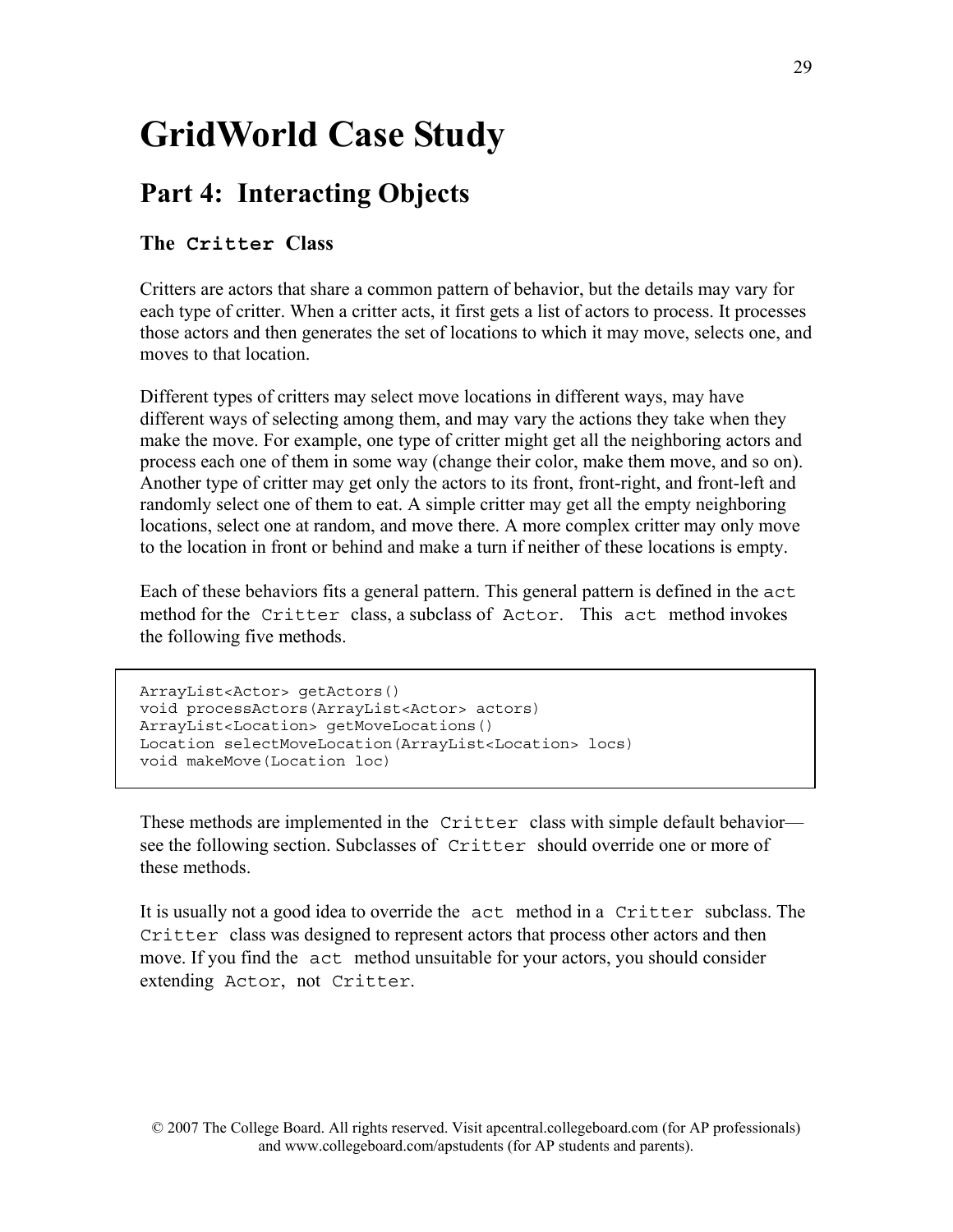

The source code for the Critter class is in Appendix C.

- 1. What methods are implemented in Critter?
- 2. What are the five basic actions common to all critters when they act?
- 3. Should subclasses of Critter override the getActors method? Explain.
- 4. Describe three ways that a critter could process actors.
- 5. What three methods must be invoked to make a critter move? Explain each of these methods.
- 6. Why is there no Critter constructor?

### **Default Critter Behavior**

Before moving, critters process other actors in some way. They can examine them, move them, or even eat them.

There are two steps involved:

- 1. Determination of which actors should be processed
- 2. Determination of how they should be processed

The getActors method of the Critter class gets a list of all neighboring actors. This behavior can be inherited in subclasses of Critter. Alternatively, a subclass can decide to process a different set of actors, by overriding the getActors method.

The processActors method in the Critter class eats (that is, removes) actors that are not rocks or critters. This behavior is either inherited or overridden in subclasses.

When the critter has completed processing actors, it moves to a new location. This is a three-step process.

- 1. Determination of which locations are candidates for the move
- 2. Selection of one of the candidates
- 3. Making the move

Each of these steps is implemented in a separate method. This allows subclasses to change each behavior separately.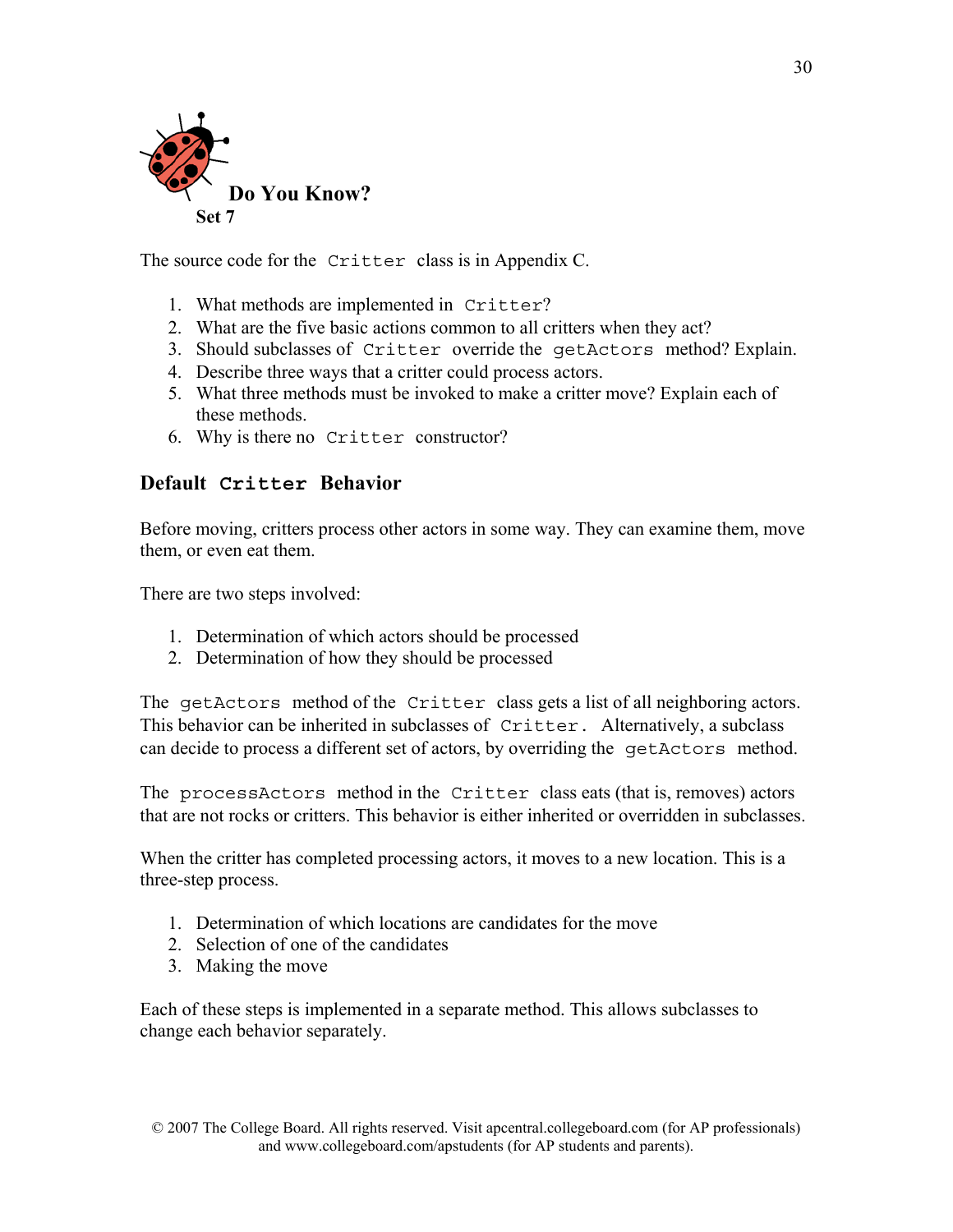The Critter implementation of the getMoveLocations method returns all empty adjacent locations. In a subclass, you may want to compute a different set of locations. One of the examples in the case study is a CrabCritter that can only move sideways.

Once the candidate locations have been determined, the critter needs to select one of them. The Critter implementation of selectMoveLocation selects a location at random. However, other critters may want to work harder and pick the location they consider best, such as the one with the most food or the one closest to their friends.

Finally, when a location has been selected, it is passed to the makeMove method. The makeMove method of the Critter class simply calls moveTo, but you may want to override the makeMove method to make your critters turn, drop a trail of rocks, or take other actions.



Note that there are postconditions on the five Critter methods called by act. When you override these methods, you should maintain these postconditions.

The design philosophy behind the Critter class is that the behavior is carried out in separate phases, each of which can be overridden independently. The postconditions help to ensure that subclasses implement behavior that is consistent with the purpose of each phase.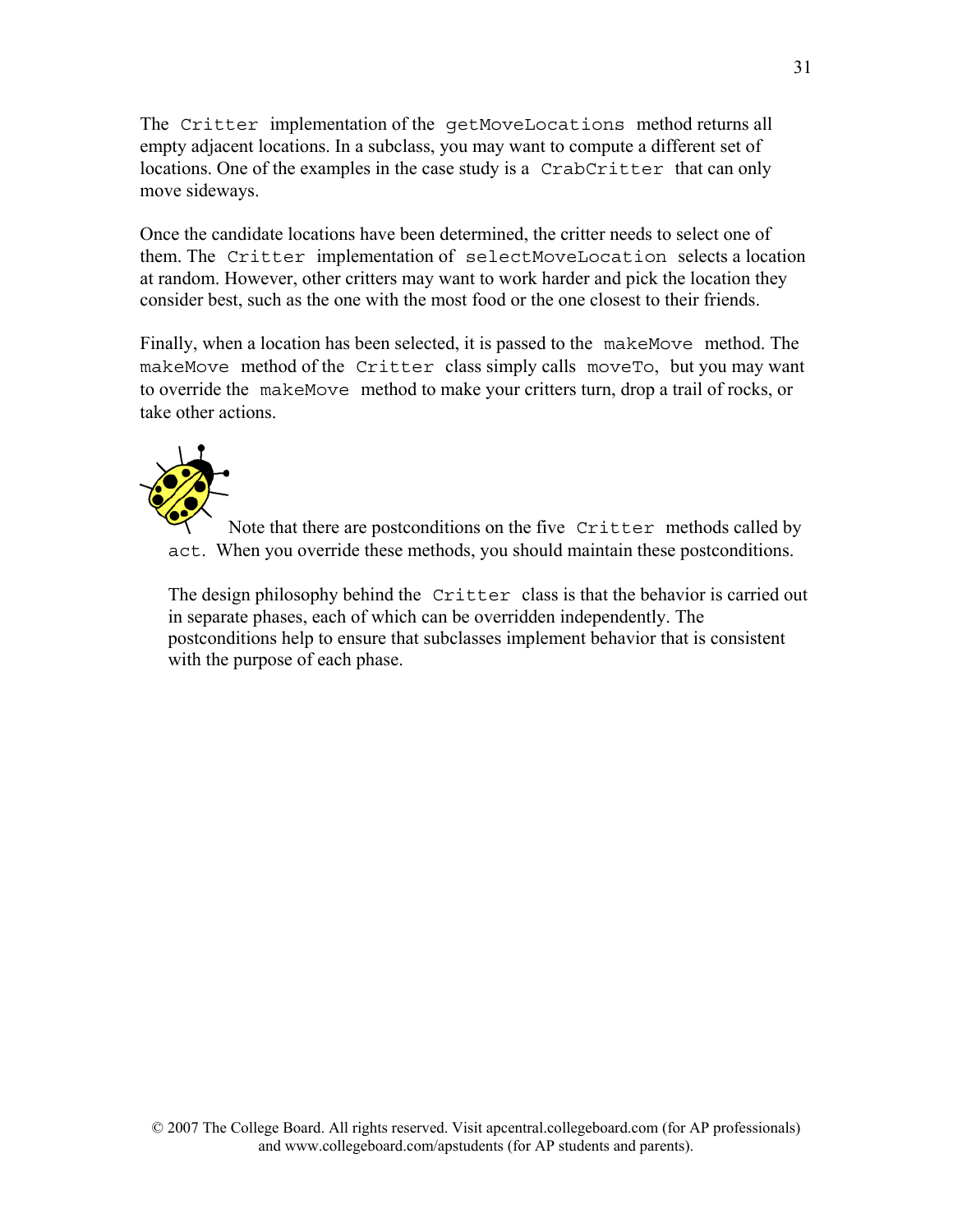### **Extending the Critter Class**

The ChameleonCritter class defines a new type of critter that gets the same neighboring actors as a Critter. However, unlike a Critter, a ChameleonCritter doesn't process actors by eating them. Instead, when a ChameleonCritter processes actors, it randomly selects one and changes its own color to the color of the selected actor.



The ChameleonCritter class also overrides the makeMove method of the Critter class. When a ChameleonCritter moves, it turns toward the new location.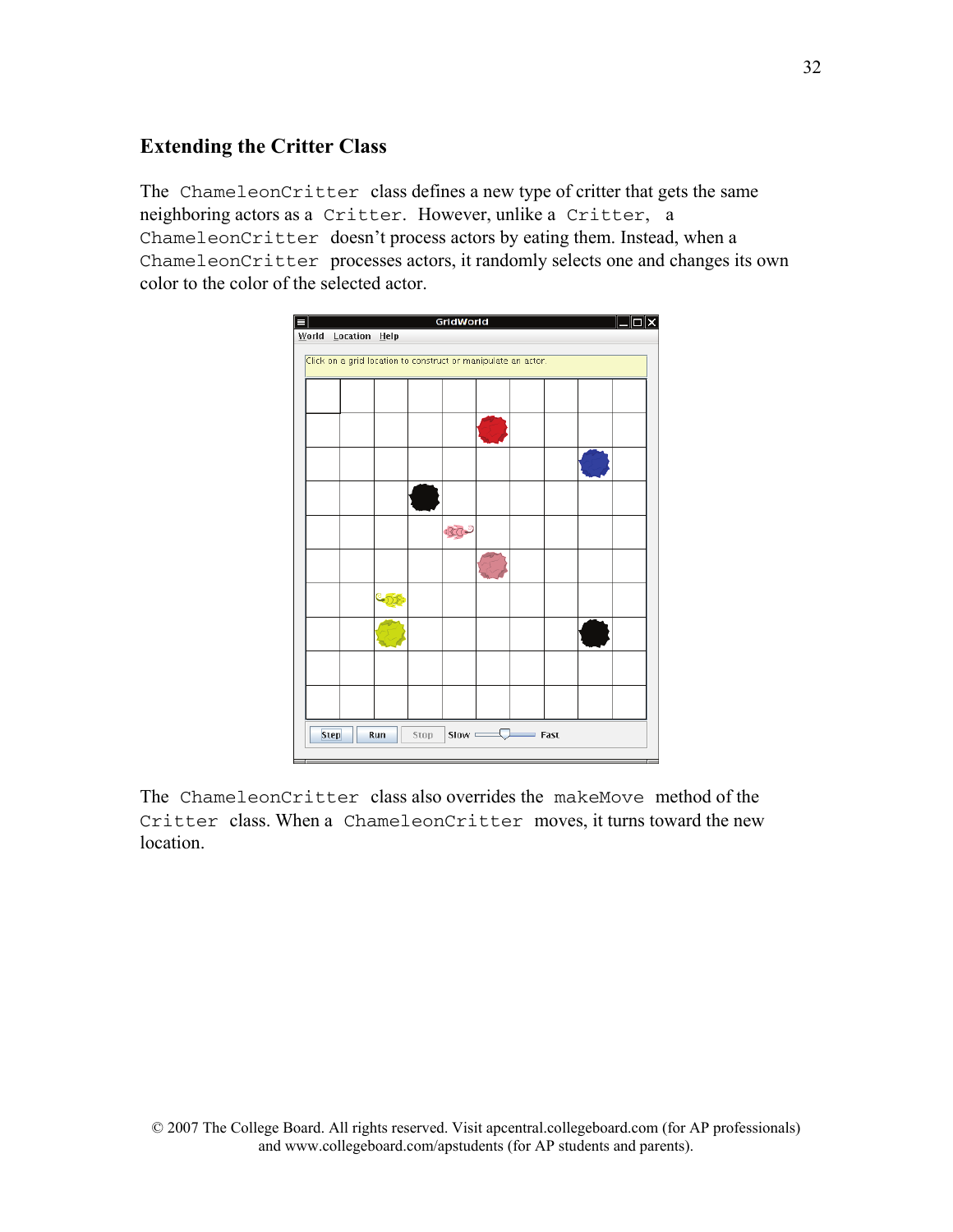The following figure shows the relationships among Actor, Critter, and ChameleonCritter, as well as the CrabCritter class that is discussed in the following section.





The source code for the ChameleonCritter class is in Appendix C.

- 1. Why does act cause a ChameleonCritter to act differently from a Critter even though ChameleonCritter does not override act?
- 2. Why does the makeMove method of ChameleonCritter call super.makeMove?
- 3. How would you make the ChameleonCritter drop flowers in its old location when it moves?
- 4. Why doesn't ChameleonCritter override the getActors method?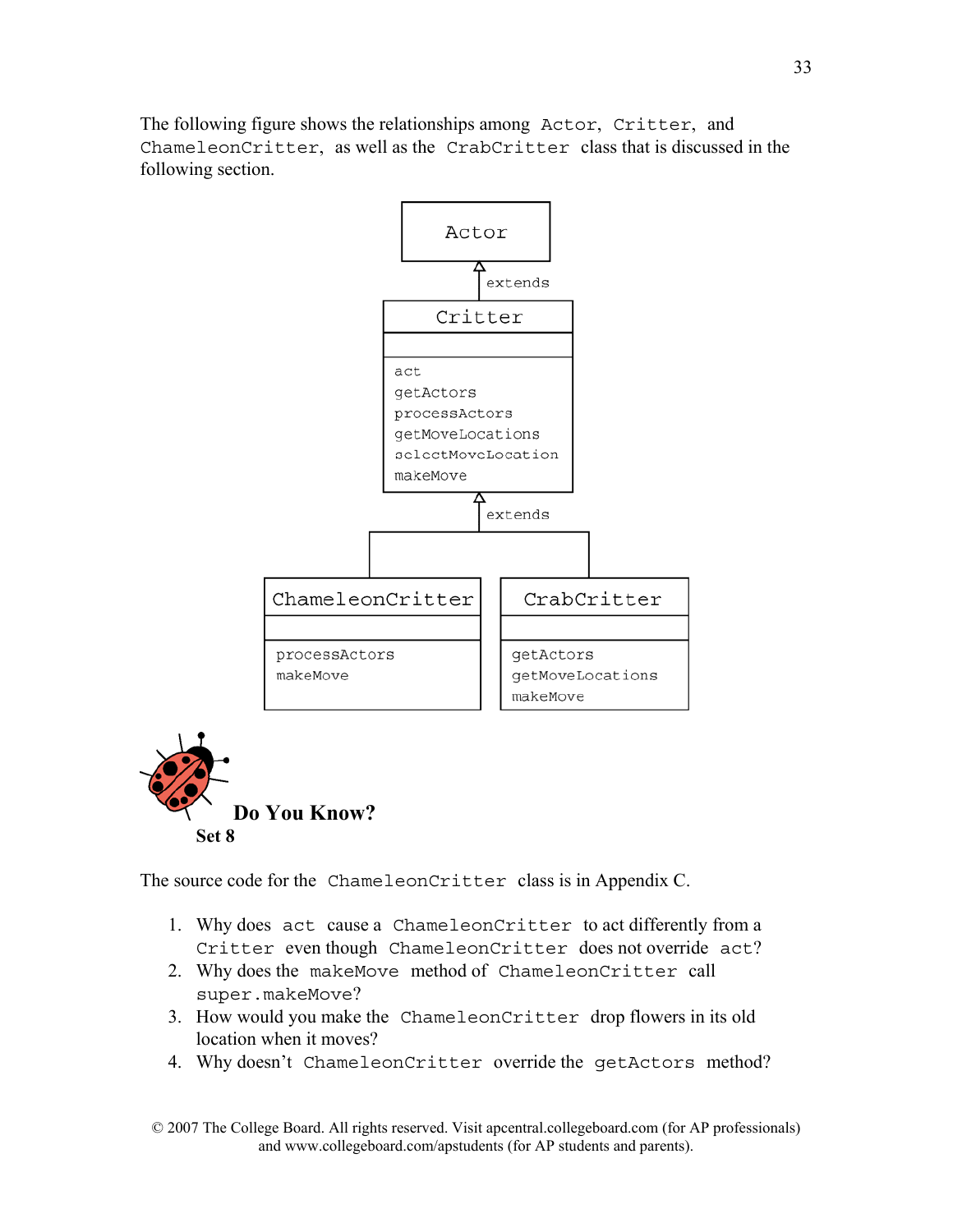- 5. Which class contains the getLocation method?
- 6. How can a Critter access its own grid?

#### **Another Critter**

A CrabCritter is a critter that eats whatever is found in the locations immediately in front, to the right-front, or to the left-front of it. It will not eat a rock or another critter (this restriction is inherited from the Critter class). A CrabCritter can move only to the right or to the left. If both locations are empty, it randomly selects one. If a CrabCritter cannot move, then it turns 90 degrees, randomly to the left or right.

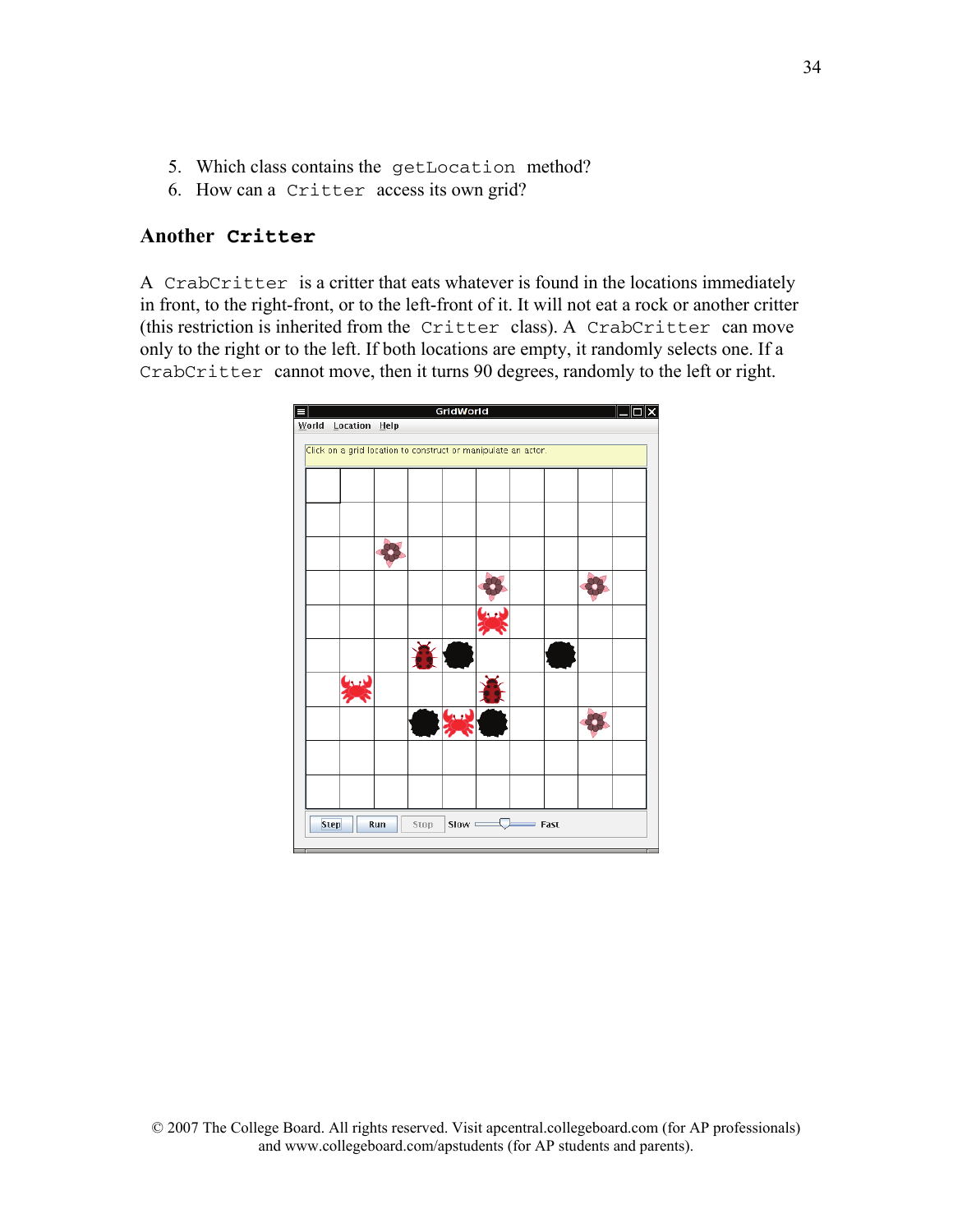

The source code for the CrabCritter class is reproduced at the end of this part of GridWorld. This code is not required for the AP CS Exam, but working with the code is good practice as preparation for the exam.

- 1. Why doesn't CrabCritter override the processActors method?
- 2. Describe the process a CrabCritter uses to find and eat other actors. Does it always eat all neighboring actors? Explain.
- 3. Why is the getLocationsInDirections method used in CrabCritter?
- 4. If a CrabCritter has location (3, 4) and faces south, what are the possible locations for actors that are returned by a call to the getActors method?
- 5. What are the similarities and differences between the movements of a CrabCritter and a Critter?
- 6. How does a CrabCritter determine when it turns instead of moving?
- 7. Why don't the CrabCritter objects eat each other?

#### **Exercises**

1. Modify the processActors method in ChameleonCritter so that if the list of actors to process is empty, the color of the ChameleonCritter will darken (like a flower).



In the following exercises, your first step should be to decide which of the five methods—getActors, processActors, getMoveLocations, selectMoveLocation, and makeMove should be changed to get the desired result.

2. Create a class called ChameleonKid that extends ChameleonCritter as modified in exercise 1. A ChameleonKid changes its color to the color of one of the actors immediately in front or behind. If there is no actor in either of these locations, then the ChameleonKid darkens like the modified ChameleonCritter.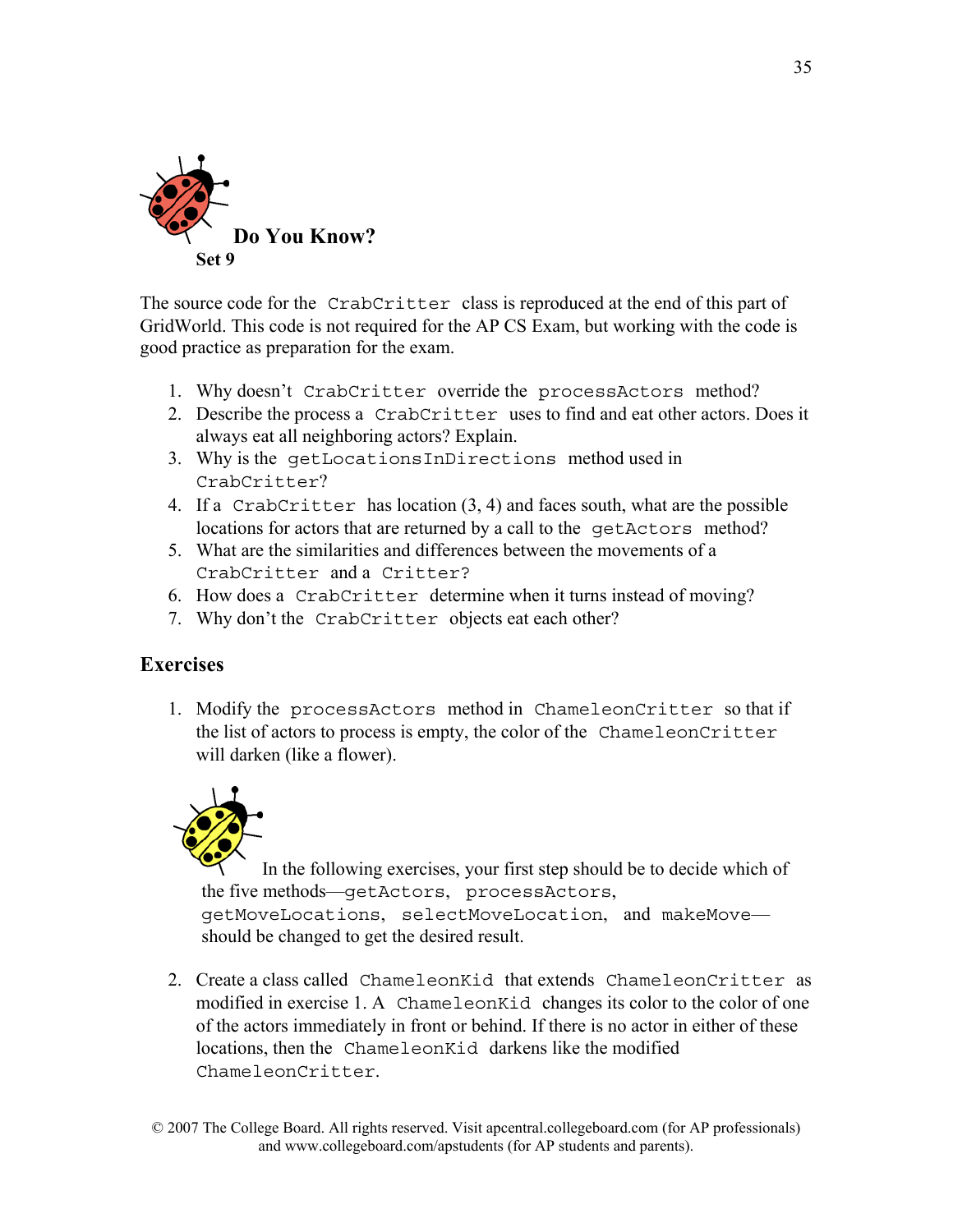- 3. Create a class called RockHound that extends Critter. A RockHound gets the actors to be processed in the same way as a Critter. It removes any rocks in that list from the grid. A RockHound moves like a Critter.
- 4. Create a class BlusterCritter that extends Critter. A BlusterCritter looks at all of the neighbors within two steps of its current location. (For a BlusterCritter not near an edge, this includes 24 locations). It counts the number of critters in those locations. If there are fewer than *c* critters, the BlusterCritter's color gets brighter (color values increase). If there are *c* or more critters, the BlusterCritter's color darkens (color values decrease). Here, *c* is a value that indicates the courage of the critter. It should be set in the constructor.
- 5. Create a class QuickCrab that extends CrabCritter. A QuickCrab processes actors the same way a CrabCritter does. A QuickCrab moves to one of the two locations, randomly selected, that are two spaces to its right or left, if that location and the intervening location are both empty. Otherwise, a QuickCrab moves like a CrabCritter.
- 6. Create a class KingCrab that extends CrabCritter. A KingCrab gets the actors to be processed in the same way a CrabCritter does. A KingCrab causes each actor that it processes to move one location further away from the KingCrab. If the actor cannot move away, the KingCrab removes it from the grid. When the KingCrab has completed processing the actors, it moves like a CrabCritter.

#### **Group Activity**

Organize groups of 2–4 students.

- 1. Specify: Each group specifies a new creature that extends Critter. The specifications must describe the properties and behavior of the new creature in detail.
- 2. Design: The groups exchange specifications. Each group reads the specification that it received and determines the needed variables and basic algorithms for the creature.
- 3. Code: Each group implements the code for the creature in the specification that it received.
- 4. Test: Each group writes test cases for the creature that it specified in step 1. Test cases are exchanged as in step 2. The recipients verify that the implementations meet the specifications.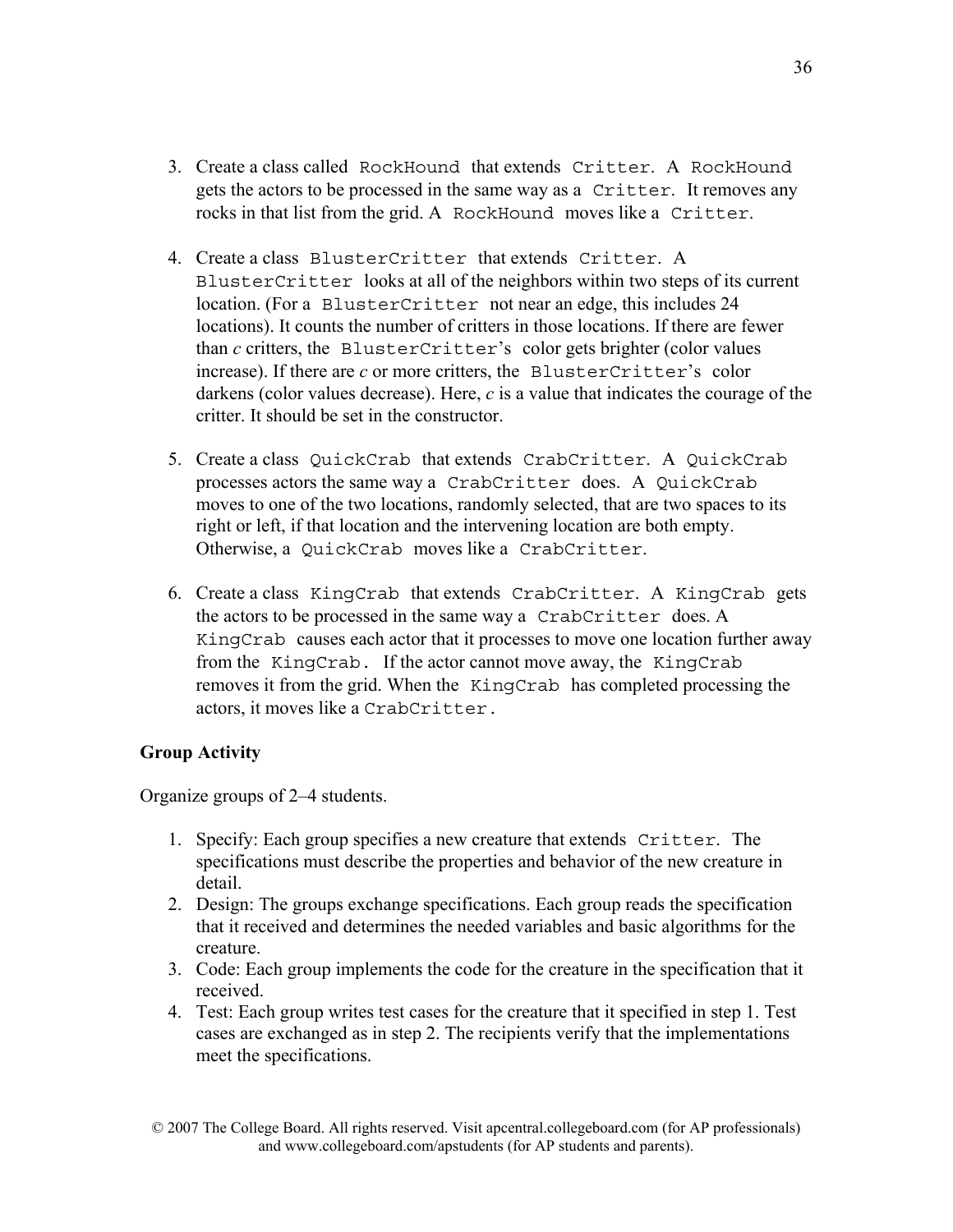#### **CrabCritter.Java**

```
import info.gridworld.actor.Actor; 
import info.gridworld.actor.Critter; 
import info.gridworld.grid.Grid; 
import info.gridworld.grid.Location; 
import java.awt.Color; 
import java.util.ArrayList; 
/** 
  * A CrabCritter looks at a limited set of neighbors when it eats and moves. 
  * This class is not tested on the AP CS A and AB Exams. 
  */ 
public class CrabCritter extends Critter 
{ 
   public CrabCritter() 
\{setColor(Color.RED);
   } 
   /** 
   * A crab gets the actors in the three locations immediately in front, to its 
    * front-right and to its front-left 
    * @return a list of actors occupying these locations 
    */ 
   public ArrayList<Actor> getActors() 
\{ ArrayList<Actor> actors = new ArrayList<Actor>(); 
    int [] dirs = { Location.AHEAD, Location.HALF LEFT, Location.HALF RIGHT };
     for (Location loc : getLocationsInDirections(dirs)) 
\{Actor a = getGrid().get(loc);if (a := null) actors.add(a); 
     } 
    return actors; 
   } 
   /** 
    * @return list of empty locations immediately to the right and to the left 
    */ 
   public ArrayList<Location> getMoveLocations() 
\{ ArrayList<Location> locs = new ArrayList<Location>(); 
    int[] dirs = \{ Location.LEFT, Location.RIGHT \}; for (Location loc : getLocationsInDirections(dirs)) 
       if (getGrid().get(loc) == null) 
         locs.add(loc); 
     return locs; 
 }
```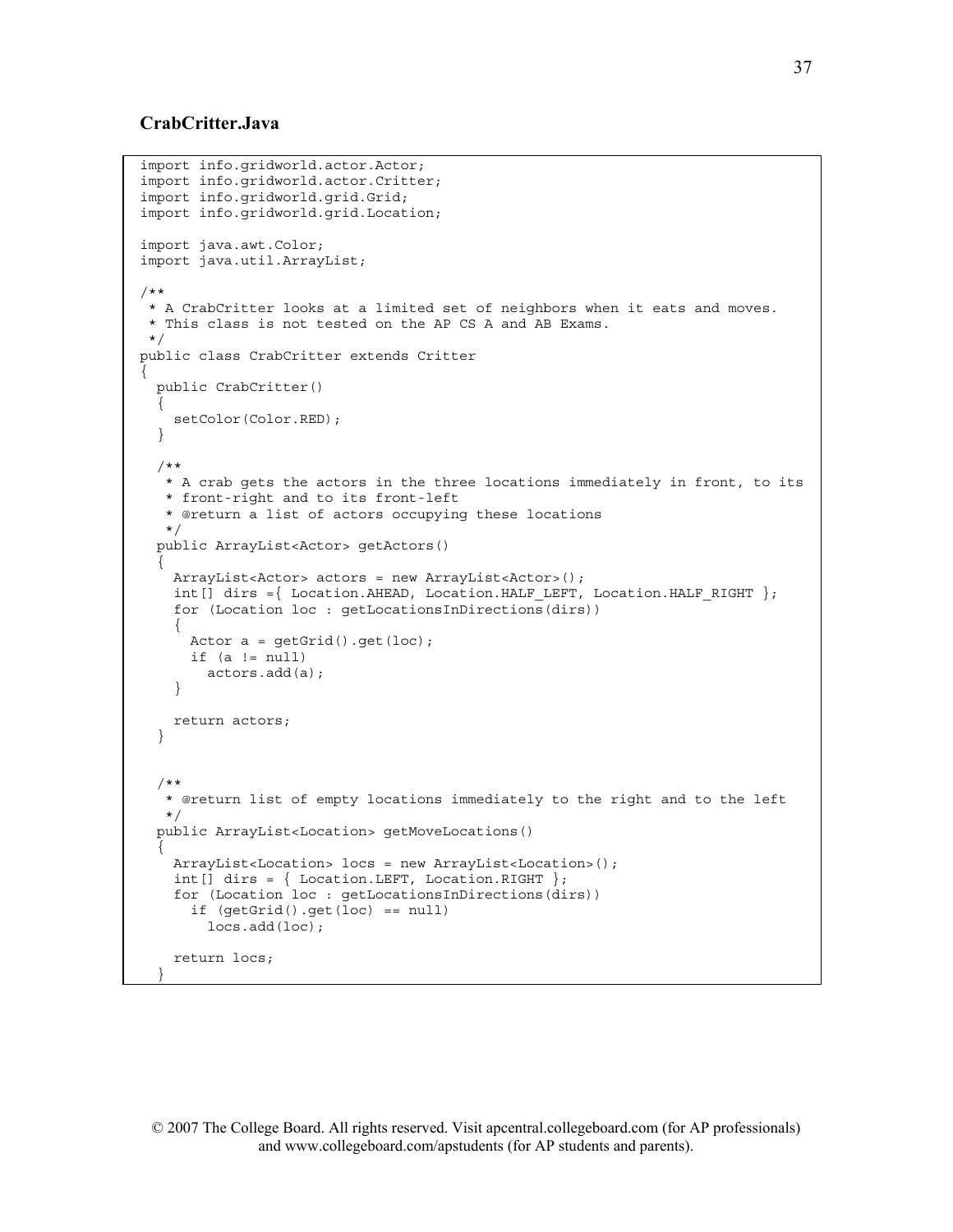```
 /** 
    * If the crab critter doesn't move, it randomly turns left or right. 
    */ 
   public void makeMove(Location loc) 
\{ if (loc.equals(getLocation())) 
     { 
      double r = Math.random();
       int angle; 
       if (r < 0.5) 
         angle = Location.LEFT; 
       else 
         angle = Location.RIGHT; 
       setDirection(getDirection() + angle); 
     } 
     else 
       super.makeMove(loc); 
   } 
   /** 
    * Finds the valid adjacent locations of this critter in different 
    * directions. 
    * @param directions - an array of directions (which are relative to the 
    * current direction) 
    * @return a set of valid locations that are neighbors of the current 
    * location in the given directions 
    */ 
   public ArrayList<Location> getLocationsInDirections(int[] directions) 
\{ ArrayList<Location> locs = new ArrayList<Location>(); 
    Grid qr = qetGrid();
    Location loc = getLocation();
     for (int d : directions) 
\{Location neighborLoc = loc.getAdjacentLocation(getDirection() + d);
       if (gr.isValid(neighborLoc)) 
         locs.add(neighborLoc); 
 } 
     return locs; 
   } 
}
```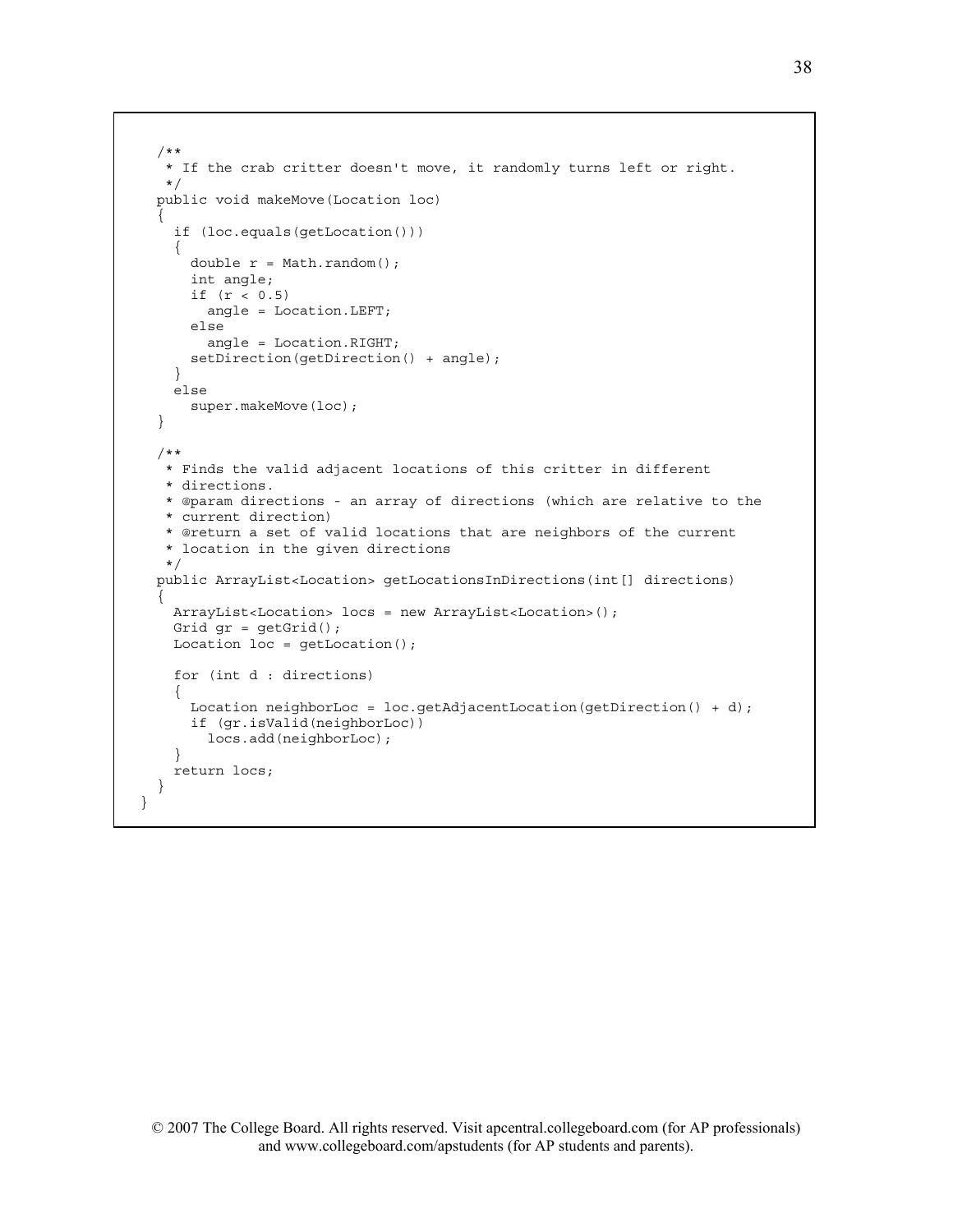### **GridWorld Case Study**

### **Part 5: Grid Data Structures (AP® CS AB only)**

### **The AbstractGrid Class**

Two concrete implementations of the Grid interface are provided, one for a bounded grid that has a fixed number of rows and columns, and a second for an unbounded grid, for which any row and column values are valid. Rather than have repeated code in two classes, the AbstractGrid class defines five methods of the Grid interface that are common to both implementations.

```
public ArrayList<E> getNeighbors(Location loc) 
public ArrayList<Location> getValidAdjacentLocations(Location loc) 
public ArrayList<Location> getEmptyAdjacentLocations(Location loc) 
public ArrayList<Location> getOccupiedAdjacentLocations(Location loc) 
public String toString()
```
The code for these methods uses other methods specified in the interface. Here is the definition of the getNeighbors method. Note that the same method works for bounded and unbounded grids.

```
public ArrayList<E> getNeighbors(Location loc) 
{ 
    ArrayList<E> neighbors = new ArrayList<E>(); 
     for (Location neighborLoc : getOccupiedAdjacentLocations(loc)) 
         neighbors.add(get(neighborLoc)); 
    return neighbors; 
}
```
The AbstractGrid class is a superclass of the BoundedGrid and UnboundedGrid classes. Since AbstractGrid does not define all methods specified by the Grid interface, it is an abstract class. The concrete BoundedGrid and UnboundedGrid classes define the methods of the Grid interface that are not defined in AbstractGrid. This design is illustrated in the following figure.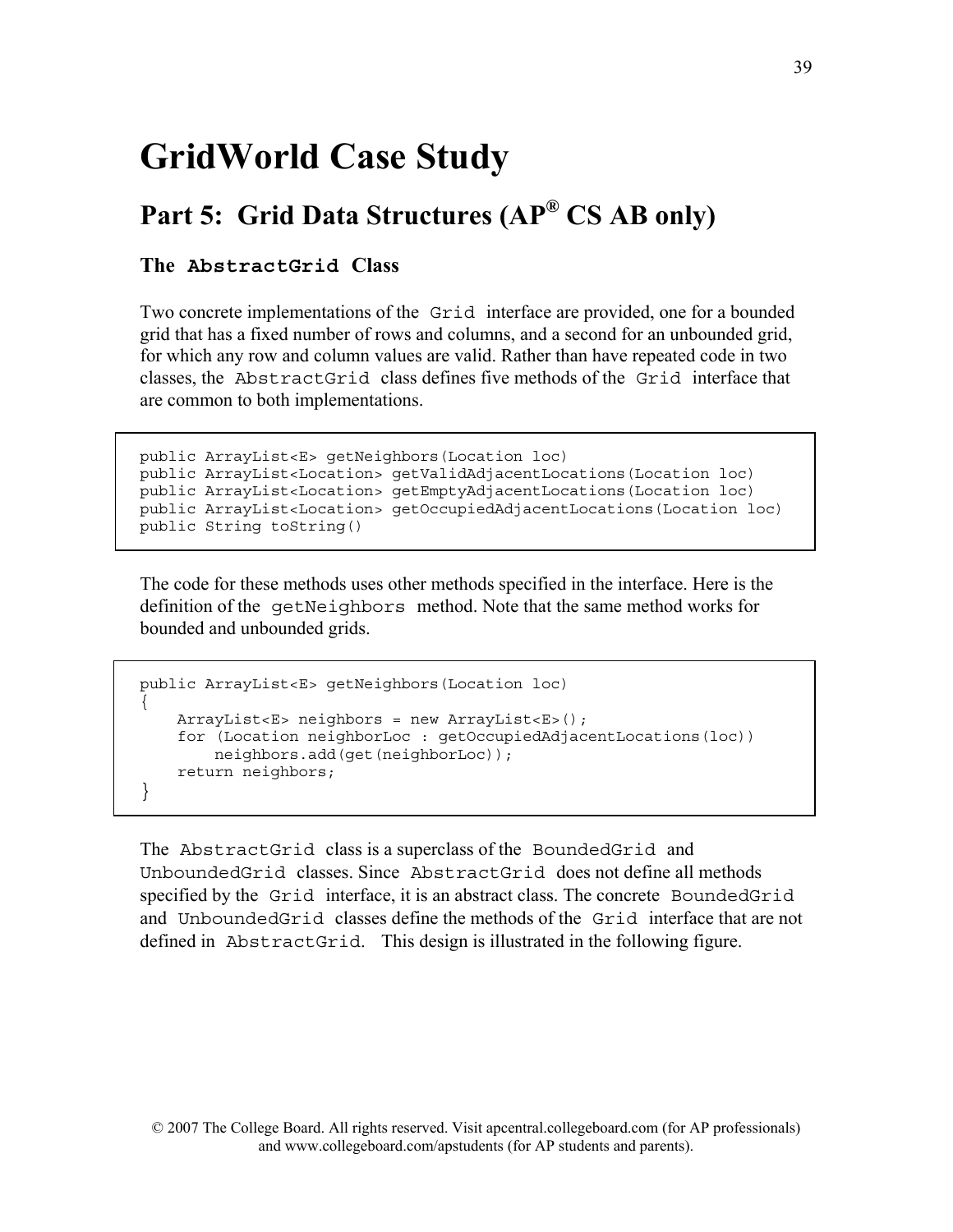

The source code for the AbstractGrid class is in Appendix D.

- 1. Where is the isValid method specified? Which classes provide an implementation of this method?
- 2. Which AbstractGrid methods call the isValid method? Why don't the other methods need to call it?
- 3. Which methods of the Grid interface are called in the getNeighbors method? Which classes provide implementations of these methods?
- 4. Why must the get method, which returns an object of type E, be used in the getEmptyAdjacentLocations method when this method returns locations, not objects of type E?
- 5. What would be the effect of replacing the constant Location. HALF RIGHT with Location.RIGHT in the two places where it occurs in the getValidAdjacentLocations method?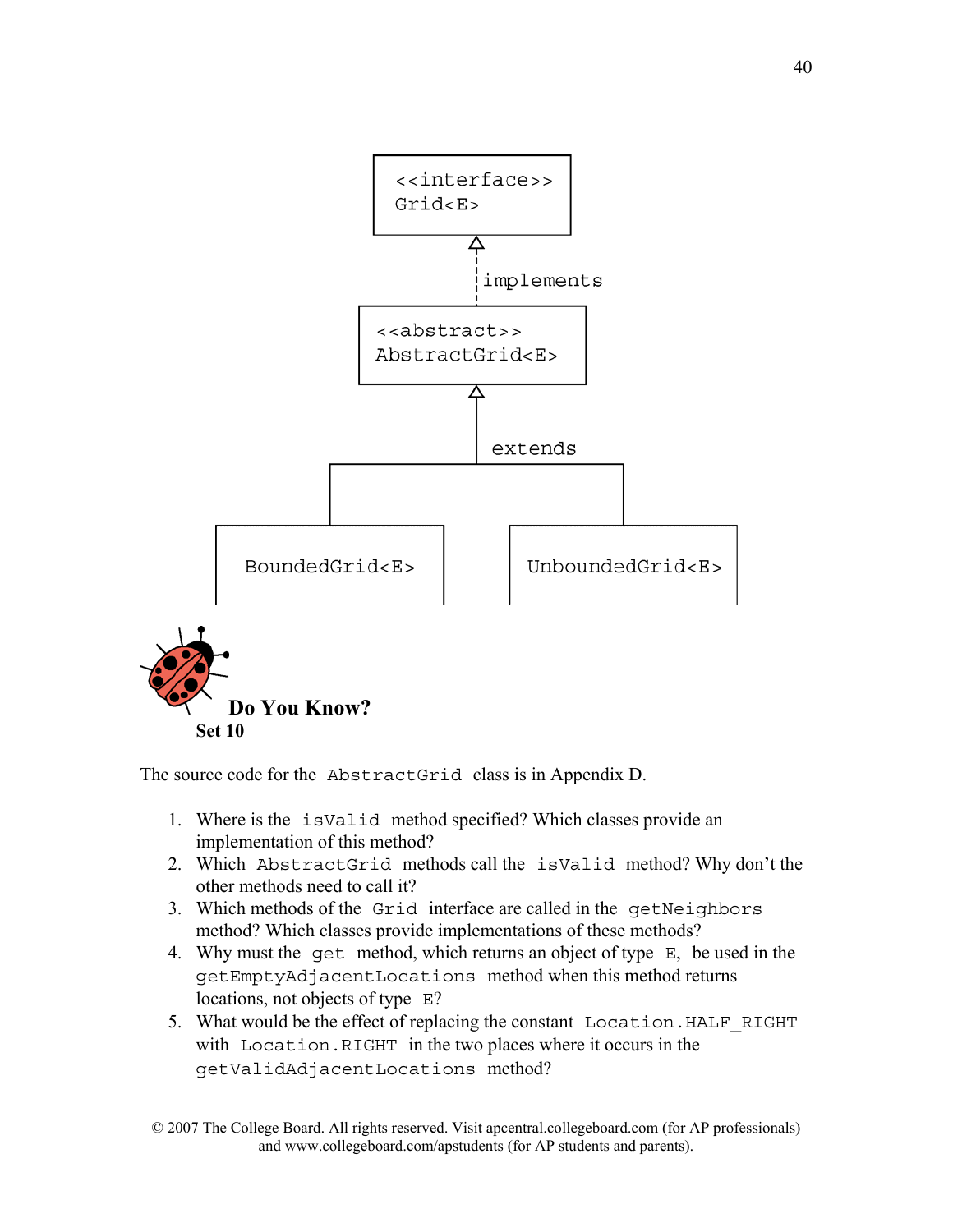### **The BoundedGrid Class**

A bounded grid has a fixed number of rows and columns. You can access only locations that are within the bounds of the grid. If you try to access an invalid location, a run-time exception will be thrown.

The BoundedGrid<E> class stores grid occupants in a two-dimensional array.

```
private Object[][] occupantArray;
```
Note that occupantArray is declared to hold references of type Object rather than the generic type  $E$ . (In the Java language, it is impossible to declare arrays of generic types.) Nevertheless, all elements of occupantArray must belong to the type E. Only the put method adds elements to the array, and it requires elements of type E.



The source code for the BoundedGrid class is in Appendix D.

- 1. What ensures that a grid has at least one valid location?
- 2. How is the number of columns in the grid determined by the getNumCols method? What assumption about the grid makes this possible?
- 3. What are the requirements for a Location to be valid in a BoundedGrid?



In the next four questions, let  $r =$  number of rows,  $c =$  number of columns, and  $n =$  number of occupied locations.

- 4. What type is returned by the getOccupiedLocations method? What is the time complexity (Big-Oh) for this method?
- 5. What type is returned by the get method? What parameter is needed? What is the time complexity (Big-Oh) for this method?
- 6. What conditions may cause an exception to be thrown by the put method? What is the time complexity (Big-Oh) for this method?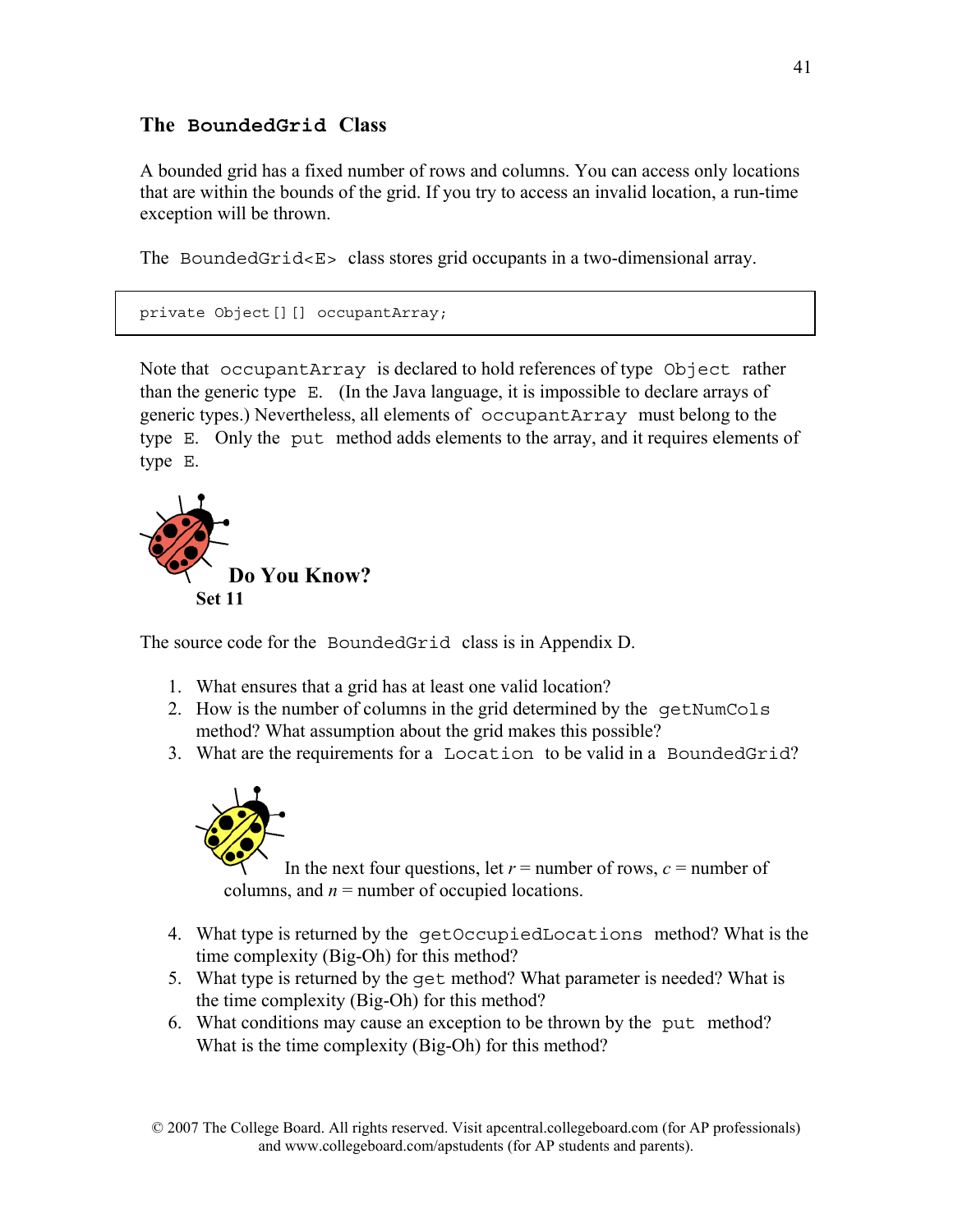- 7. What type is returned by the remove method? What happens when an attempt is made to remove an item from an empty location? What is the time complexity (Big-Oh) for this method?
- 8. Based on the answers to questions 4, 5, 6, and 7, would you consider this an efficient implementation? Justify your answer.

### **The UnboundedGrid Class**

In an unbounded grid, any location is valid, even when the row or column is negative or very large. Since there is no bound on the row or column of a location in this grid, the UnboundedGrid<E> class does not use a fixed size two-dimensional array. Instead, it stores occupants in a Map<Location, E>. The key type of the map is Location and the value type is E, the type of the grid occupants.

The numRows and numCols methods both return -1 to indicate that an unbounded grid does not have any specific number of rows or columns. The isValid method always returns true. The get, put, and remove methods simply invoke the corresponding Map methods. The getOccupiedLocations method returns the same locations that are contained in the key set for the map.



The source code for the UnboundedGrid class is in Appendix D.

- 1. Which method must the Location class implement so that an instance of HashMap can be used for the map? What would be required of the Location class if a TreeMap were used instead? Does Location satisfy these requirements?
- 2. Why are the checks for null included in the get, put, and remove methods? Why are no such checks included in the corresponding methods for the BoundedGrid?
- 3. What is the average time complexity (Big-Oh) for the three methods: get, put, and remove? What would it be if a TreeMap were used instead of a HashMap?
- 4. How would the behavior of this class differ, aside from time complexity, if a TreeMap were used instead of a HashMap?
- 5. Could a map implementation be used for a bounded grid? What advantage, if any, would the two-dimensional array implementation that is used by the BoundedGrid class have over a map implementation?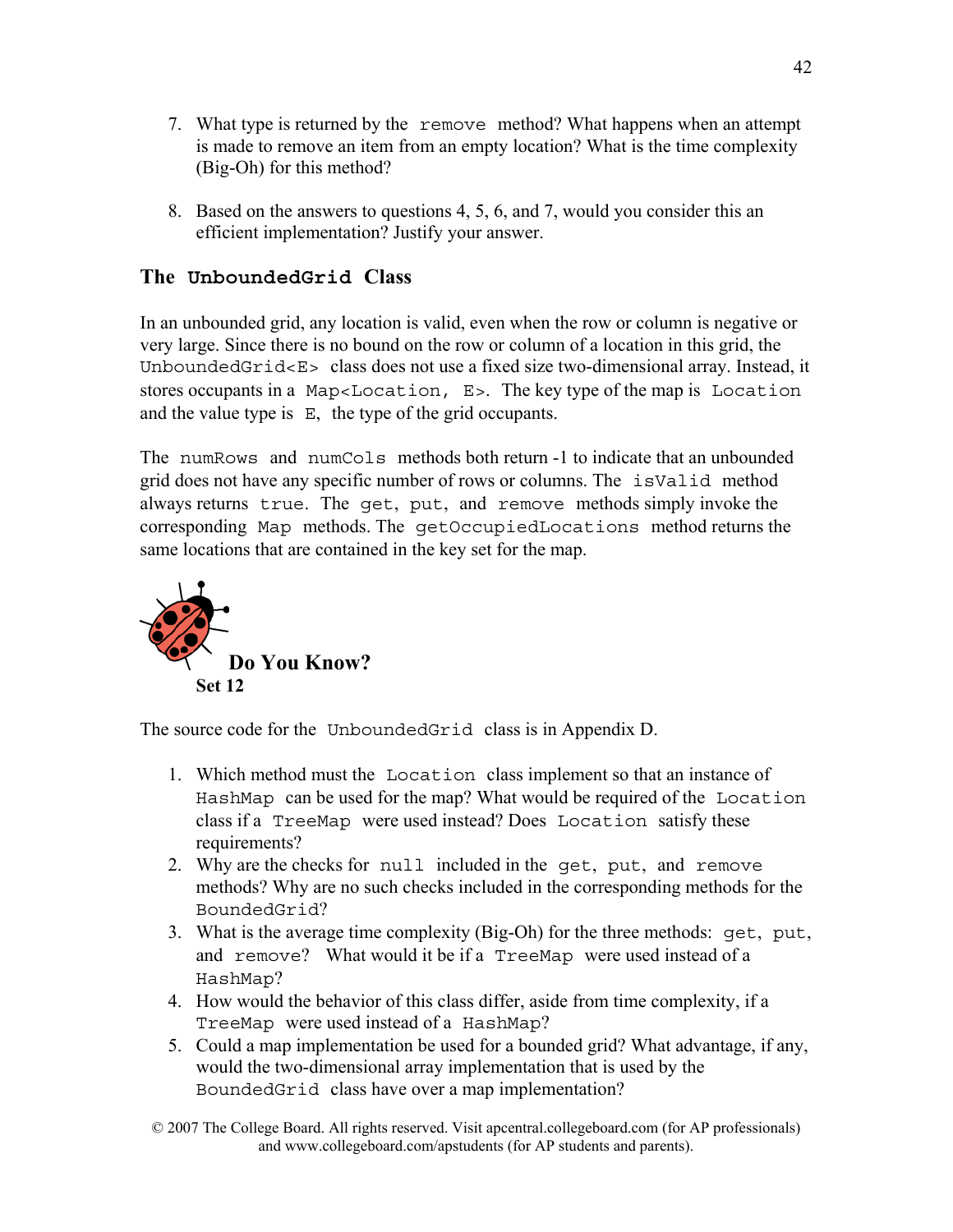### **Exercises**

1. Suppose that a program requires a very large bounded grid that contains very few objects and that the program frequently calls the getOccupiedLocations method (as, for example, ActorWorld). Create a class SparseBoundedGrid that uses a "sparse array" implementation. Your solution need not be a generic class; you may simply store occupants of type Object.

The "sparse array" is an array list of linked lists. Each linked list entry holds both a grid occupant and a column index. Each entry in the array list is a linked list or is null if that row is empty.

You may choose to implement the linked list in one of two ways. You can use raw list nodes.

```
public class SparseGridNode 
{ 
    private Object occupant; 
    private int col; 
    private SparseGridNode next; 
 . . . 
}
```
Or you can use a LinkedList<OccupantInCol> with a helper class.

```
public class OccupantInCol 
{ 
    private Object occupant; 
    private int col; 
    . . . 
}
```
For a grid with *r* rows and *c* columns, the sparse array has length *r*. Each of the linked lists has maximum length *c*.

Implement the methods specified by the Grid interface using this data structure. Why is this a more time-efficient implementation than BoundedGrid?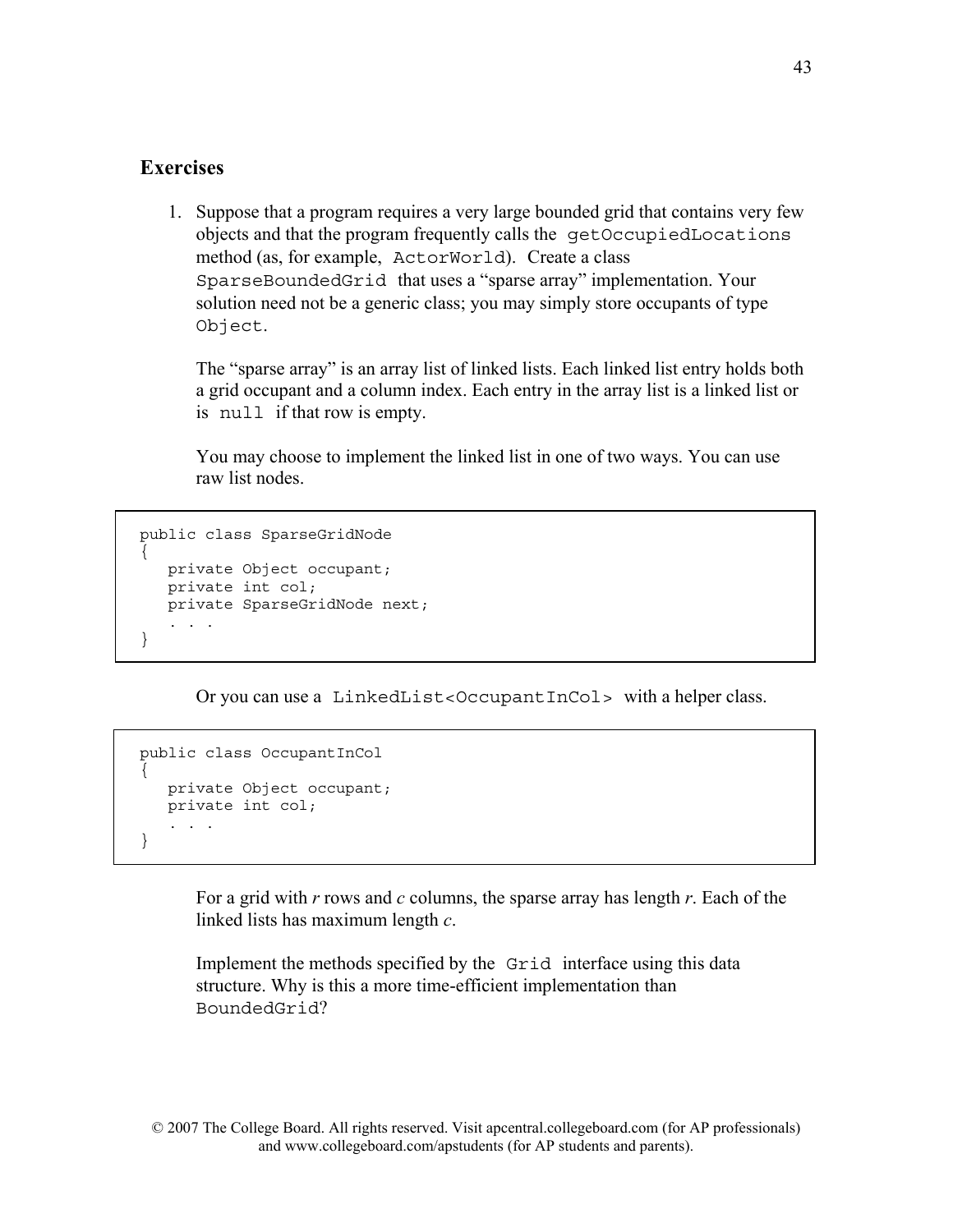The World has a public addGridClass method. Since the ActorWorld is a World, you can call this method in a runner. Here is the code to add a new grid to the GUI.

```
import info.gridworld.actor.Actor; 
import info.gridworld.actor.ActorWorld; 
import info.gridworld.grid.Location; 
import info.gridworld.actor.Critter; 
import info.gridworld.actor.Rock; 
import info.gridworld.actor.Flower; 
/** 
  * This class runs a world with additional grid choices. 
  */ 
public class SparseGridRunner 
{ 
     public static void main(String[] args) 
 { 
         ActorWorld world = new ActorWorld(); 
         world.addGridClass("SparseBoundedGrid"); 
         world.addGridClass("SparseBoundedGrid2"); 
         world.addGridClass("SparseBoundedGrid3"); 
         world.addGridClass("UnboundedGrid2"); 
         world.add(new Location(2, 2), new Critter()); 
         world.show(); 
     } 
}
```
When you execute a runner class and choose the World menu->set grid, the new grid type will be available for you to choose.



© 2007 The College Board. All rights reserved. Visit apcentral.collegeboard.com (for AP professionals) and www.collegeboard.com/apstudents (for AP students and parents).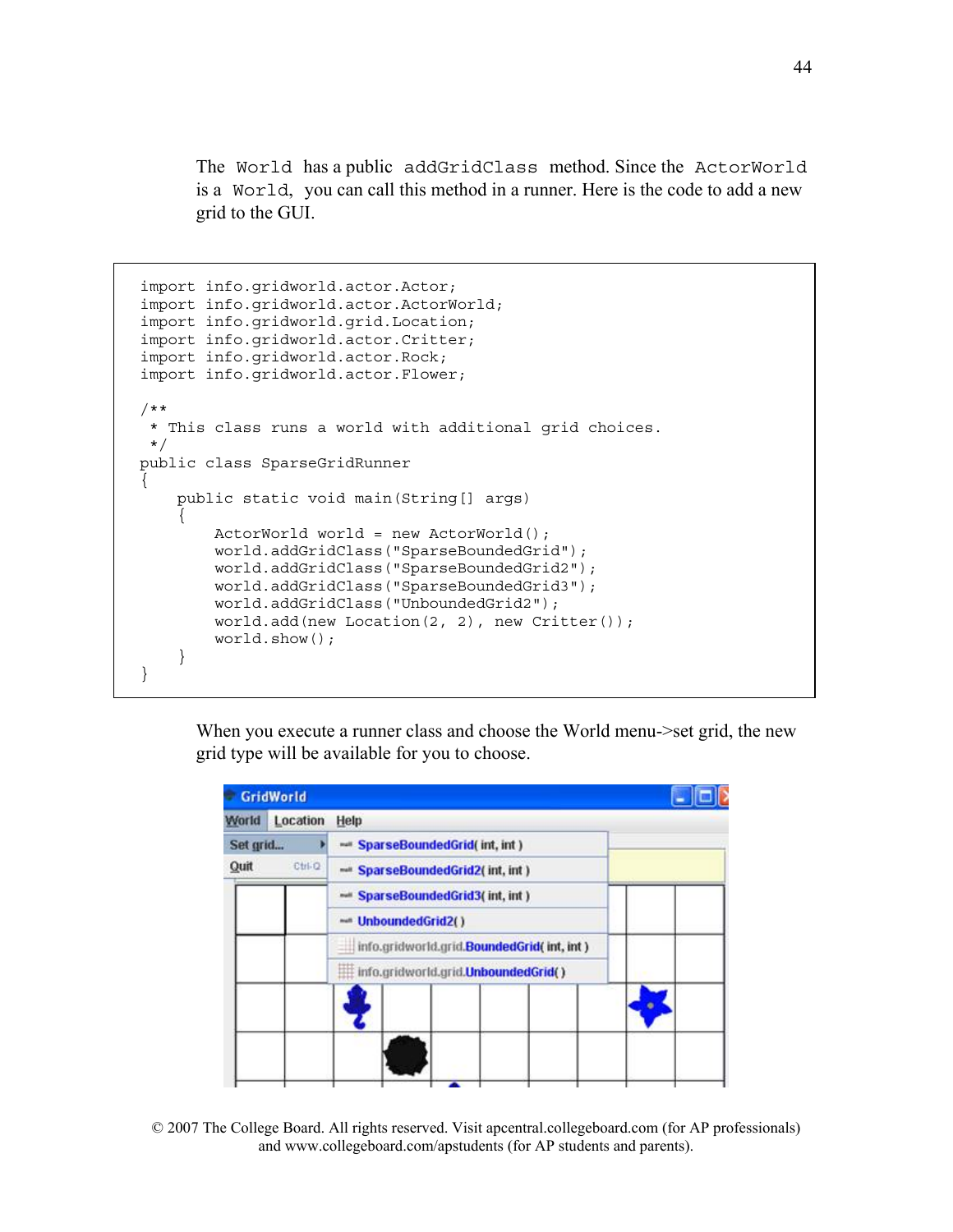2. Consider using a HashMap or TreeMap to implement the SparseBoundedGrid. How could you use the UnboundedGrid class to accomplish this task? Which methods of UnboundedGrid could be used without change?

Fill in the following chart to compare the expected Big-Oh efficiencies for each implementation of the SparseBoundedGrid.

Let  $r =$  number of rows,  $c =$  number of columns, and  $n =$  number of occupied locations

| Methods                      | SparseGridNode<br>version | LinkedList <occupantincol><br/>version</occupantincol> | HashMap<br>version | TreeMap<br>version |
|------------------------------|---------------------------|--------------------------------------------------------|--------------------|--------------------|
| qetNeighbors                 |                           |                                                        |                    |                    |
| qetEmptyAdjacentLocations    |                           |                                                        |                    |                    |
| qetOccupiedAdjacentLocations |                           |                                                        |                    |                    |
| qetOccupiedLocations         |                           |                                                        |                    |                    |
| lqet                         |                           |                                                        |                    |                    |
| put                          |                           |                                                        |                    |                    |
| remove                       |                           |                                                        |                    |                    |

3. Consider an implementation of an unbounded grid in which all valid locations have non-negative row and column values. The constructor allocates a 16 x 16 array. When a call is made to the put method with a row or column index that is outside the current array bounds, double both array bounds until they are large enough, construct a new square array with those bounds, and place the existing occupants into the new array.

Implement the methods specified by the Grid interface using this data structure. What is the Big-Oh efficiency of the get method? What is the efficiency of the put method when the row and column index values are within the current array bounds? What is the efficiency when the array needs to be resized?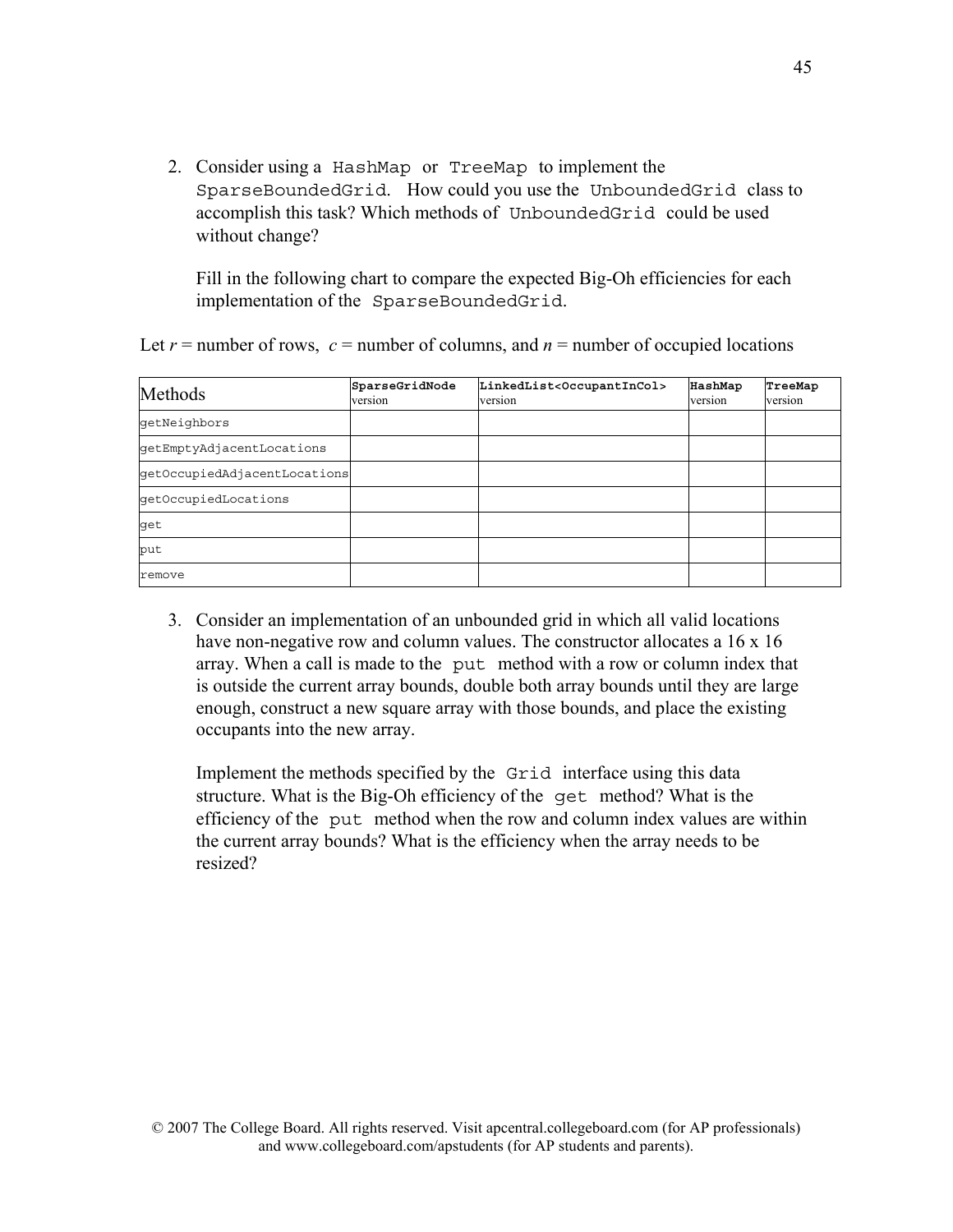### Quick Reference AP<sup>®</sup> Computer Science A and AB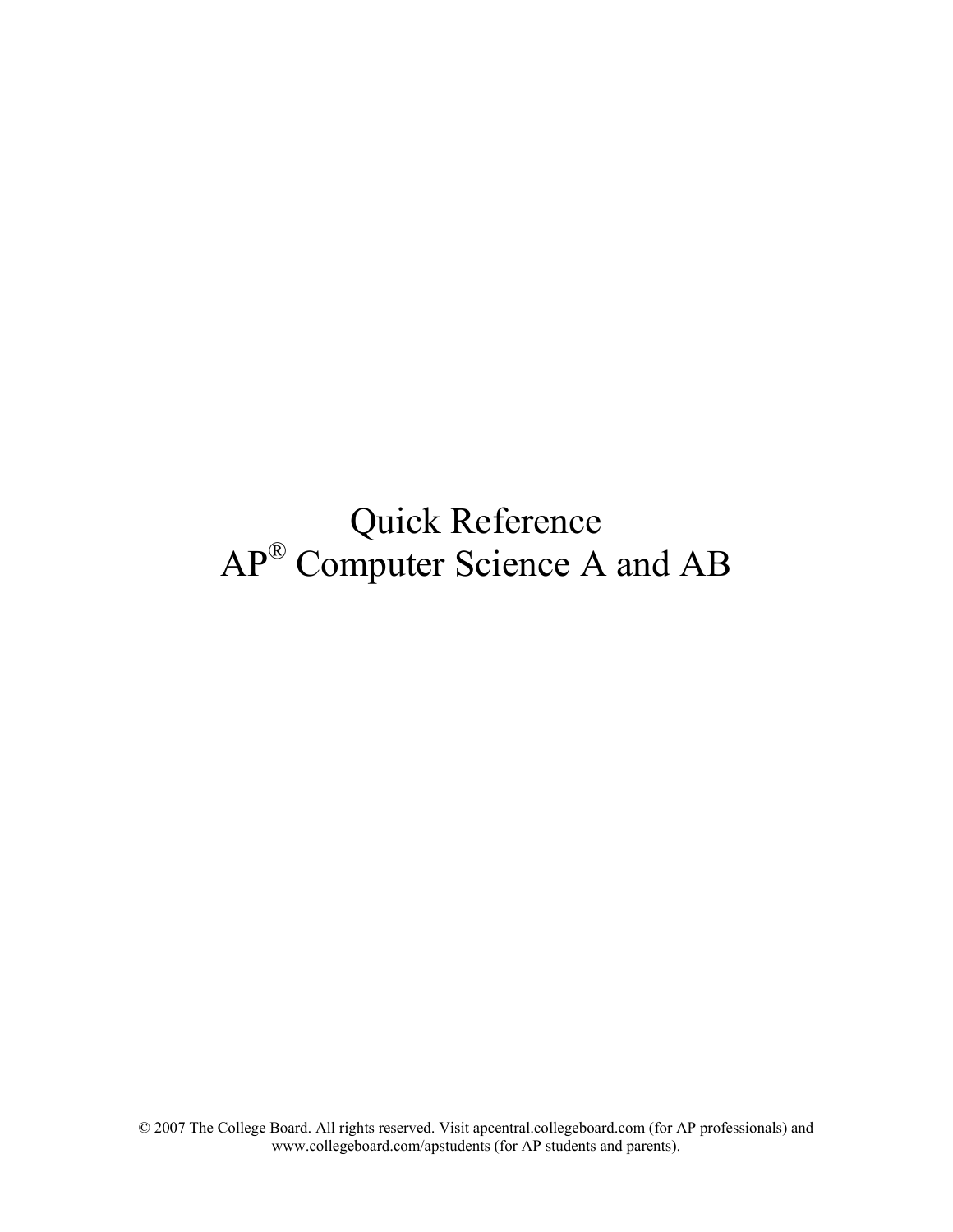### **Content of Appendixes**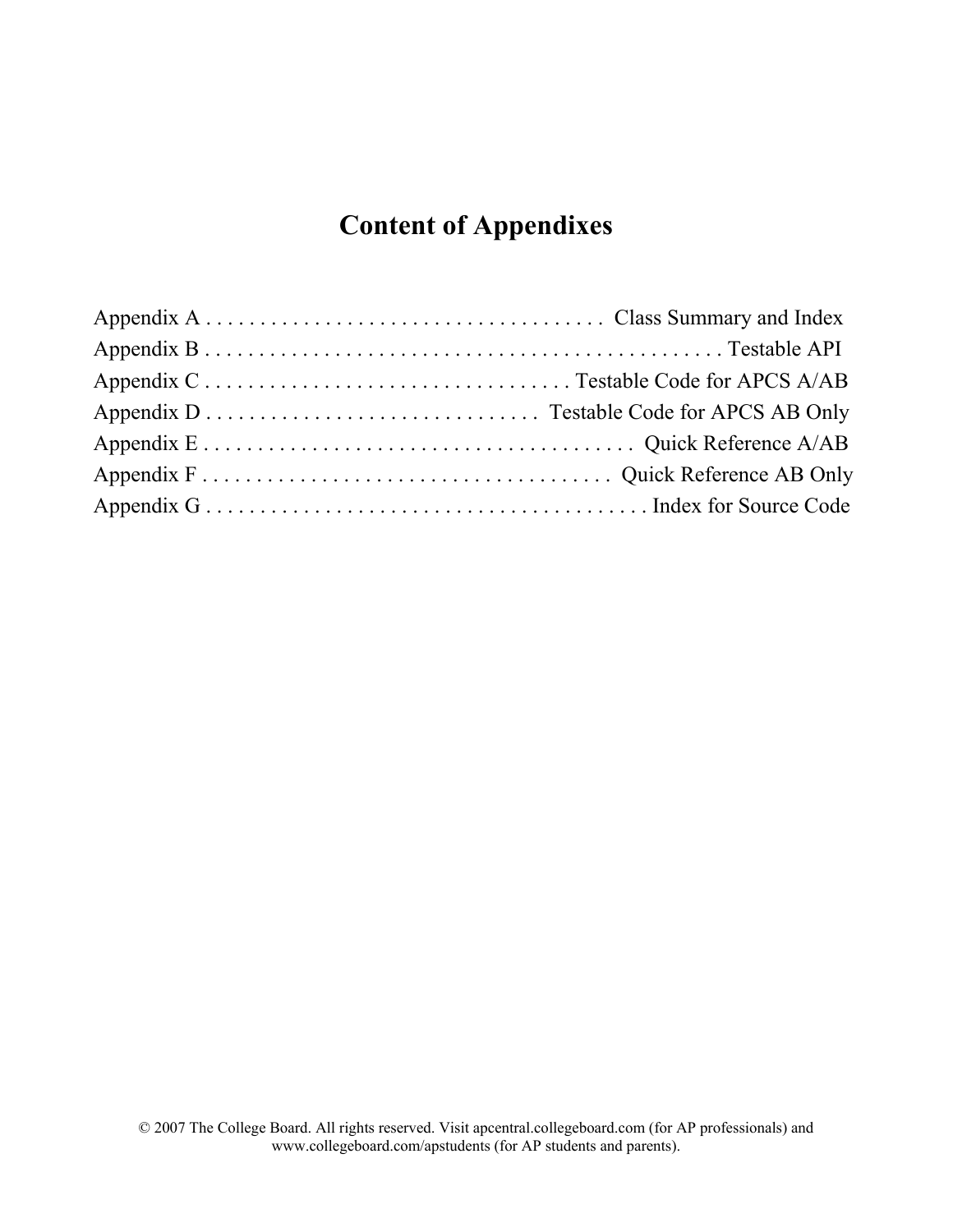| $Class^*$                                         | Description                                                  | Page                                | <b>Tested in AP</b><br><b>CS Exam?</b> |  |
|---------------------------------------------------|--------------------------------------------------------------|-------------------------------------|----------------------------------------|--|
| Package                                           |                                                              |                                     |                                        |  |
| AbstractGrid<br>---------------------             | AbstractGrid contains the<br>methods that are common to      | $D - 1, D - 2$                      | Implementation                         |  |
| info.gridworld.grid                               | grid implementations.                                        |                                     | (AB only)                              |  |
| Actor                                             | An Actor is an entity that can                               | $B - 3$<br>API only                 |                                        |  |
| info.gridworld.actor                              | act. It has a color and direction.                           |                                     |                                        |  |
| ActorWorld<br>---------------------------         | An ActorWorld is occupied                                    | <b>Student Manual</b>               | Not tested                             |  |
| info.gridworld.actor                              | by actors.                                                   | Part 3                              |                                        |  |
| BoundedGrid<br>-----------------------            | A BoundedGrid is a<br>rectangular grid with a finite         | $D - 3$ , $D - 4$                   | Implementation                         |  |
| info.gridworld.grid                               | number of rows and columns.                                  |                                     | (AB only)                              |  |
| BoxBug                                            | A BoxBug traces out a square                                 |                                     |                                        |  |
| (none)                                            | "box" of a given size.                                       | $C - 3$                             | Implementation                         |  |
| BoxBugRunner                                      | This class runs a world that                                 | <b>Student Manual</b>               |                                        |  |
| (none)                                            | contains box bugs.                                           | Part 2                              | Not tested                             |  |
| Bug                                               | A Bug is an actor that can                                   |                                     |                                        |  |
| .________________________<br>info.gridworld.actor | move and turn. It drops flowers<br>as it moves.              | $C - 1, C - 2$                      | Implementation                         |  |
| BugRunner                                         | This class runs a world that<br>contains a bug and a rock,   | In the<br>projects/<br>firstProject | Not tested                             |  |
| (none)                                            | added at random locations.                                   | folder of the code<br>distribution  |                                        |  |
| ChameleonCritter<br>______________________        | A ChameleonCritter takes<br>on the color of neighboring      | $C - 6$                             | Implementation                         |  |
| (none)                                            | actors as it moves through the<br>grid.                      |                                     |                                        |  |
| ChameleonRunner                                   |                                                              | In the<br>projects/                 |                                        |  |
|                                                   | This class runs a world that<br>contains chameleon critters. | critters folder                     | Not tested                             |  |
| (none)                                            |                                                              | of the code<br>distribution         |                                        |  |

### Class Summary and Index

\***Bold formatting** of a class name indicates that students are responsible for the use of that class on the AP Computer Science Exams at the level indicated in this chart.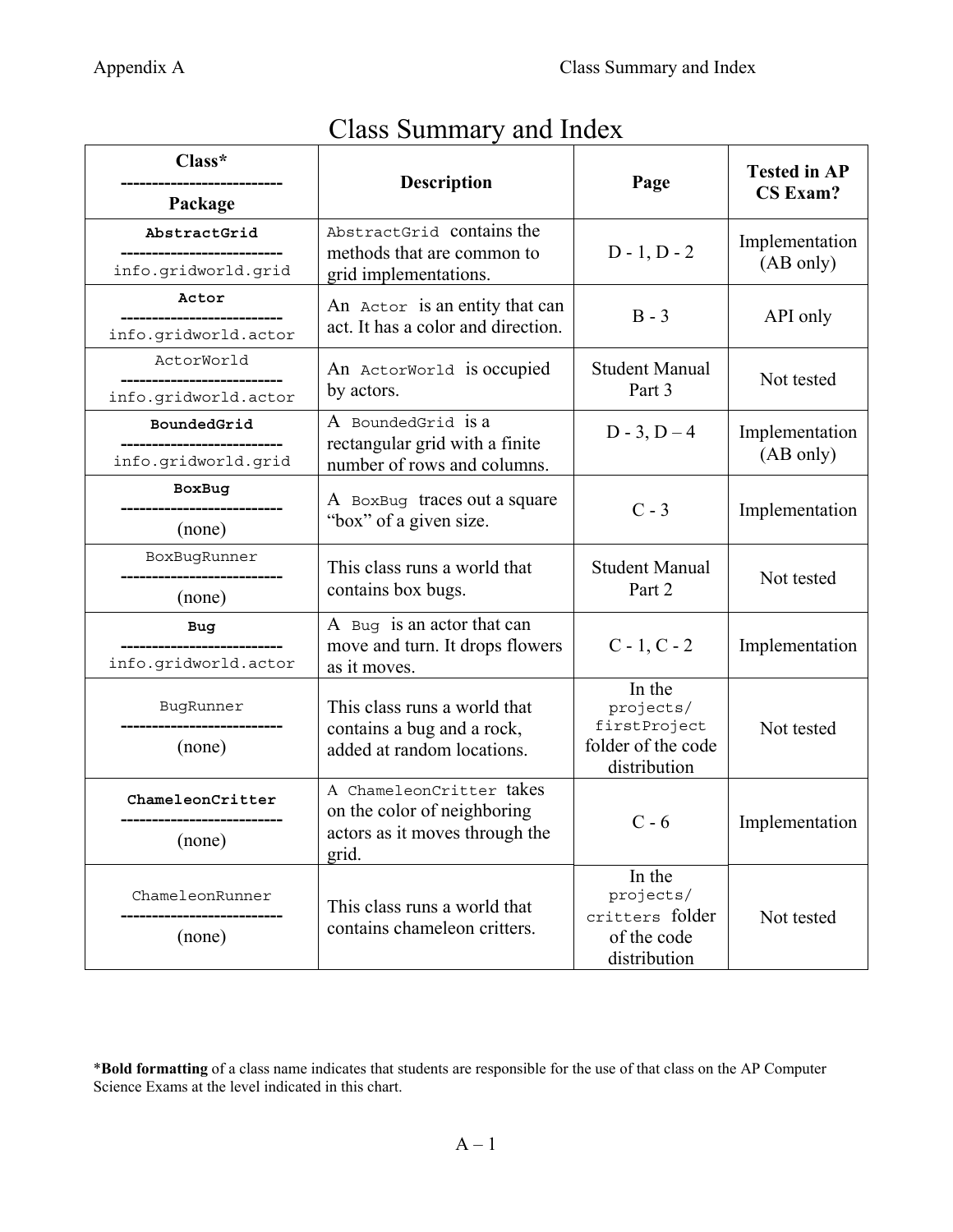| Class*                                          | <b>Description</b>                                                                                                      | Page                                               | <b>Tested in AP</b> |  |
|-------------------------------------------------|-------------------------------------------------------------------------------------------------------------------------|----------------------------------------------------|---------------------|--|
| Package                                         |                                                                                                                         |                                                    | <b>CS Exam?</b>     |  |
| CrabCritter                                     | A CrabCritter looks at a<br>limited set of neighbors when it                                                            | <b>Student Manual</b>                              | Not tested          |  |
| (none)                                          | eats and moves.                                                                                                         | Part 4                                             |                     |  |
| CrabRunner                                      | This class runs a world that                                                                                            | In the projects/<br>critters folder                | Not tested          |  |
| (none)                                          | contains crab critters.                                                                                                 | of the code<br>distribution                        |                     |  |
| Critter<br>info.gridworld.actor                 | A Critter is an actor that<br>moves through its world,<br>processing other actors in some<br>way and then picking a new | $C - 4, C - 5,$<br>$C - 6$                         | Implementation      |  |
| CritterRunner                                   | location.<br>This class runs a world that<br>contains critters.                                                         | In the projects/<br>critters folder<br>of the code | Not tested          |  |
| (none)                                          |                                                                                                                         | distribution                                       |                     |  |
| Flower                                          | A Flower is an actor that<br>darkens over time. Some actors                                                             | $B - 4$                                            | API only            |  |
| info.gridworld.actor                            | drop flowers as they move.                                                                                              |                                                    |                     |  |
| Grid                                            | Grid provides an interface for<br>a two-dimensional, grid-like                                                          | $B - 2$                                            | API only            |  |
| info.gridworld.grid                             | environment containing<br>arbitrary objects.                                                                            |                                                    |                     |  |
| Location                                        | A Location object represents<br>the row and column of a                                                                 | $B - 1$                                            | API only            |  |
| info.gridworld.grid                             | location in a two-dimensional<br>grid.                                                                                  |                                                    |                     |  |
| Rock                                            | A Rock is an actor that does<br>nothing. It is commonly used to                                                         | $B - 4$                                            | API only            |  |
| info.gridworld.actor                            | block other actors from<br>moving.                                                                                      |                                                    |                     |  |
| UnboundedGrid                                   | An UnboundedGrid is a<br>rectangular grid with an                                                                       | $D - 5$ , $D - 6$                                  | Implementation      |  |
| info.gridworld.grid                             | unbounded number of rows and<br>columns.                                                                                | (AB only)                                          |                     |  |
| World                                           | A world is the mediator                                                                                                 | In the API<br>documentation of                     |                     |  |
| -----------------------<br>info.gridworld.world | between a grid and the<br>GridWorld GUI.                                                                                | the code<br>distribution                           | Not tested          |  |

\***Bold formatting** of a class name indicates that students are responsible for the use of that class on the AP Computer Science Exams at the level indicated in this chart.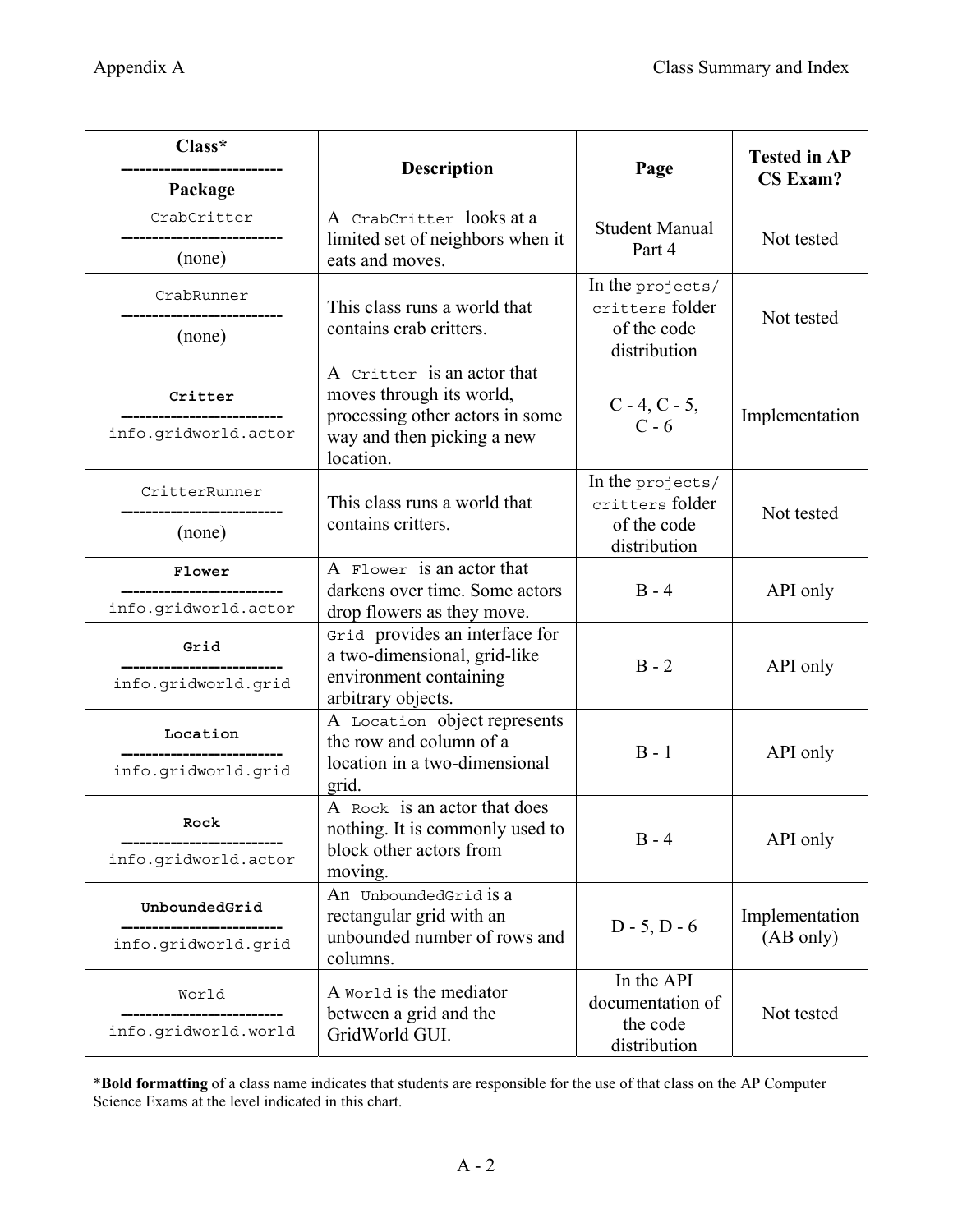### Appendix B — Testable API

#### **info.gridworld.grid.Location class (implements Comparable)**

- public Location(int r, int c) constructs a location with given row and column coordinates
- public int getRow() returns the row of this location
- public int getCol() returns the column of this location
- public Location getAdjacentLocation(int direction) returns the adjacent location in the direction that is closest to direction
- public int getDirectionToward(Location target) returns the closest compass direction from this location toward target
- public boolean equals(Object other) returns true if other is a Location with the same row and column as this location; false otherwise
- public int hashCode() returns a hash code for this location
- public int compareTo(Object other) returns a negative integer if this location is less than other, zero if the two locations are equal, or a positive integer if this location is greater than other. Locations are ordered in row-major order. **Precondition:** other is a Location object.
- public String toString() returns a string with the row and column of this location, in the format (row, col)

Compass directions:

```
public static final int NORTH = 0; 
public static final int EAST = 90; 
public static final int SOUTH = 180; 
public static final int WEST = 270;
public static final int NORTHEAST = 45; 
public static final int SOUTHEAST = 135; 
public static final int SOUTHWEST = 225; 
public static final int NORTHWEST = 315;
```
Turn angles:

```
public static final int LEFT = -90; 
public static final int RIGHT = 90; 
public static final int HALF_LEFT = -45; 
public static final int HALF RIGHT = 45;
public static final int {\tt FULL\_CIRCLE~=~} 360;
public static final int HALF<sup>-</sup>CIRCLE = 180;
public static final int AHEA\overline{D} = 0;
```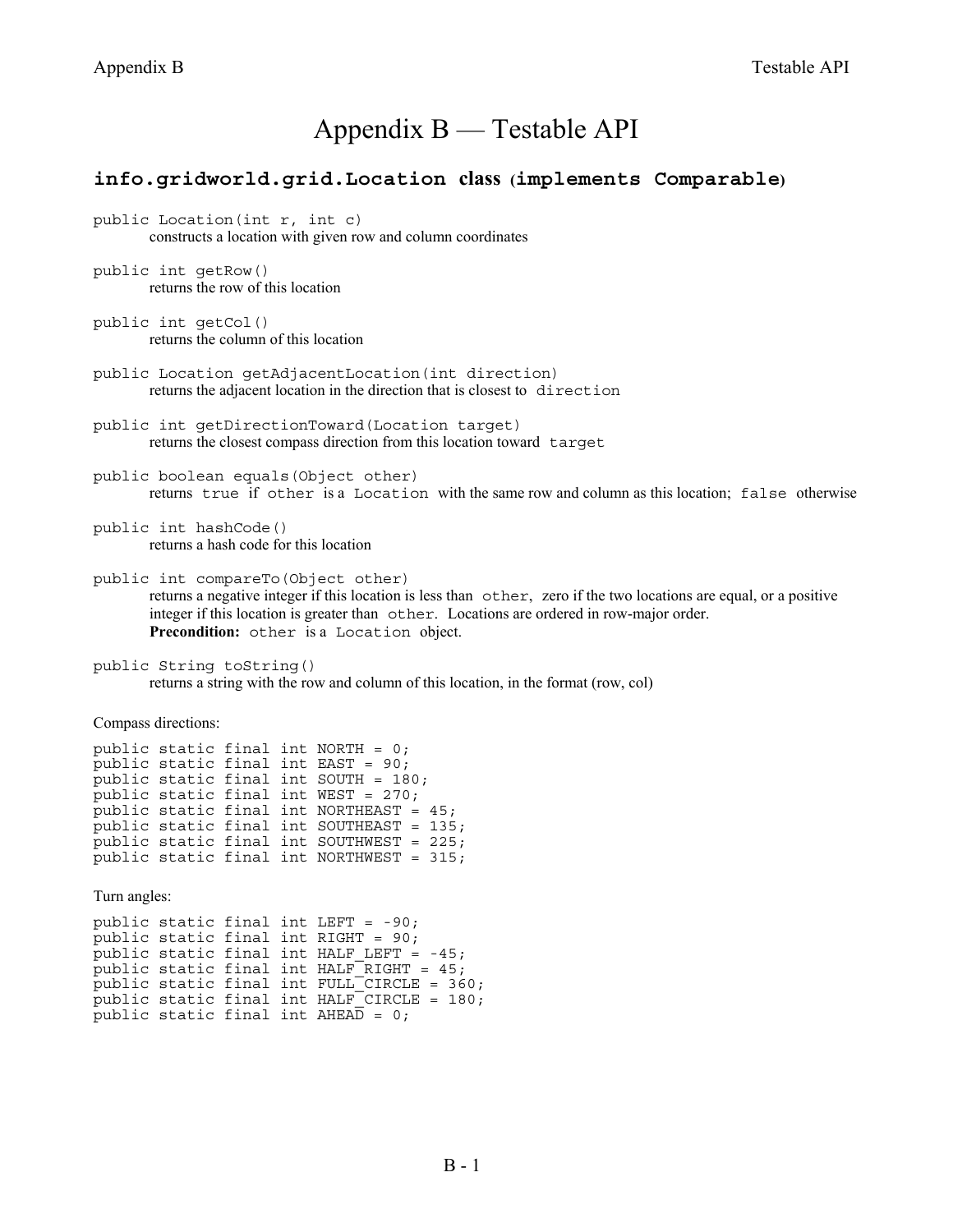### **info.gridworld.grid.Grid<E> interface**

int getNumRows() returns the number of rows, or -1 if this grid is unbounded

- int getNumCols() returns the number of columns, or -1 if this grid is unbounded
- boolean isValid(Location loc) returns true if loc is valid in this grid, false otherwise **Precondition:** loc is not null

E put(Location loc, E obj) puts obj at location loc in this grid and returns the object previously at that location (or null if the location was previously unoccupied). **Precondition:** (1) loc is valid in this grid (2) obj is not null

- E remove(Location loc) removes the object at location loc from this grid and returns the object that was removed (or null if the location is unoccupied) **Precondition:** loc is valid in this grid
- E get(Location loc) returns the object at location loc (or null if the location is unoccupied) **Precondition:** loc is valid in this grid
- ArrayList<Location> getOccupiedLocations() returns an array list of all occupied locations in this grid
- ArrayList<Location> getValidAdjacentLocations(Location loc) returns an array list of the valid locations adjacent to loc in this grid **Precondition:**  $\log$  is valid in this grid
- ArrayList<Location> getEmptyAdjacentLocations(Location loc) returns an array list of the valid empty locations adjacent to loc in this grid **Precondition:** loc is valid in this grid
- ArrayList<Location> getOccupiedAdjacentLocations(Location loc) returns an array list of the valid occupied locations adjacent to loc in this grid Precondition: loc is valid in this grid

ArrayList<E> getNeighbors(Location loc)

returns an array list of the objects in the occupied locations adjacent to loc in this grid **Precondition:** loc is valid in this grid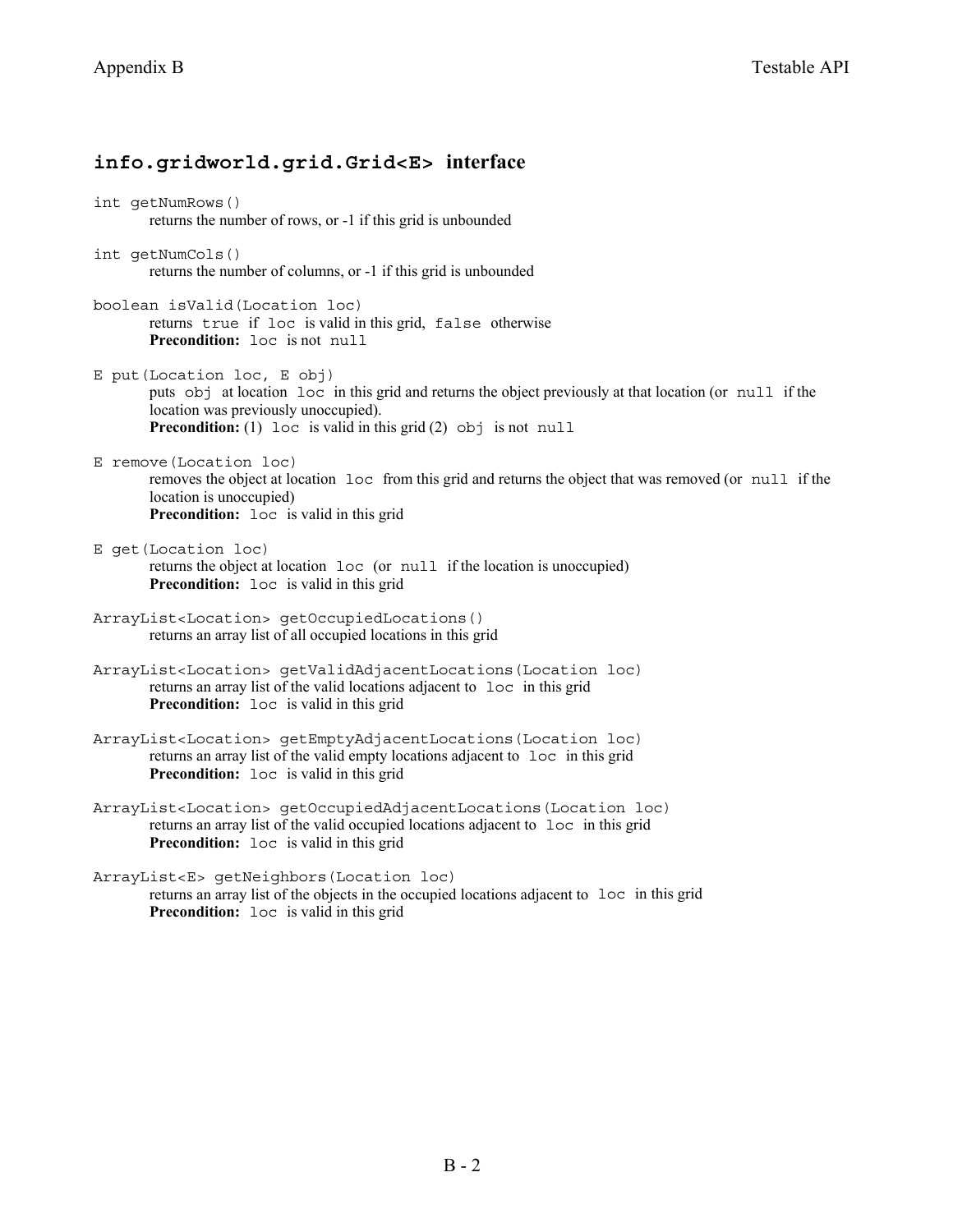#### **info.gridworld.actor.Actor class**

public Actor() constructs a blue actor that is facing north public Color getColor() returns the color of this actor public void setColor(Color newColor) sets the color of this actor to newColor public int getDirection() returns the direction of this actor, an angle between 0 and 359 degrees public void setDirection(int newDirection) sets the direction of this actor to the angle between 0 and 359 degrees that is equivalent to newDirection public Grid<Actor> getGrid() returns the grid of this actor, or null if this actor is not contained in a grid public Location getLocation() returns the location of this actor, or null if this actor is not contained in a grid public void putSelfInGrid(Grid<Actor> gr, Location loc) puts this actor into location loc of grid gr. If there is another actor at loc, it is removed. **Precondition:** (1) This actor is not contained in a grid (2) loc is valid in gr public void removeSelfFromGrid() removes this actor from its grid. **Precondition:** this actor is contained in a grid public void moveTo(Location newLocation) moves this actor to newLocation. If there is another actor at newLocation, it is removed. **Precondition:** (1) This actor is contained in a grid (2) newLocation is valid in the grid of this actor

#### public void act()

reverses the direction of this actor. Override this method in subclasses of Actor to define types of actors with different behavior

```
public String toString()
```
returns a string with the location, direction, and color of this actor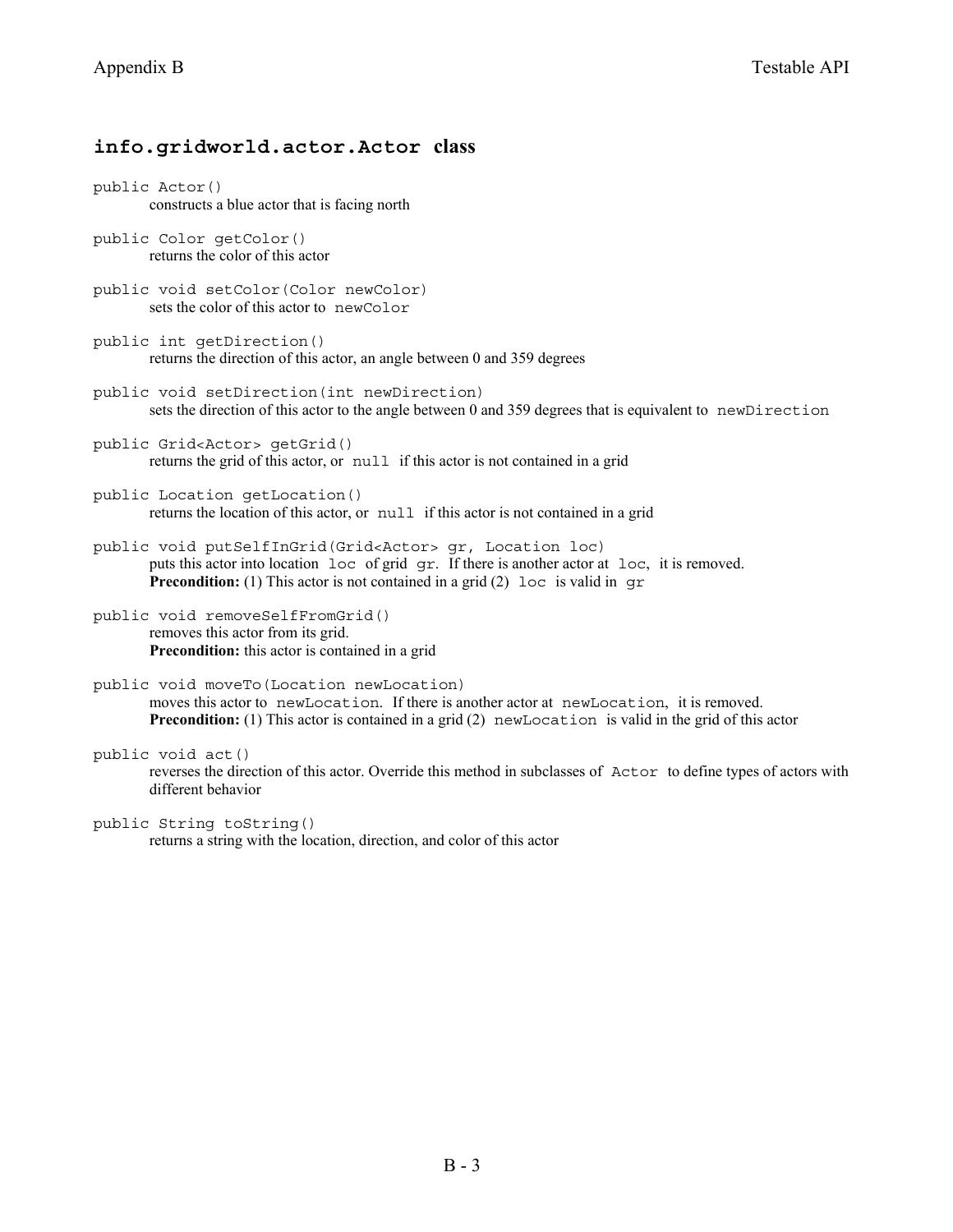#### **info.gridworld.actor.Rock class (extends Actor)**

public Rock() constructs a black rock

public Rock(Color rockColor) constructs a rock with color rockColor

public void act() overrides the act method in the Actor class to do nothing

#### **info.gridworld.actor.Flower class (extends Actor)**

public Flower() constructs a pink flower

public Flower(Color initialColor) constructs a flower with color initialColor

public void act() causes the color of this flower to darken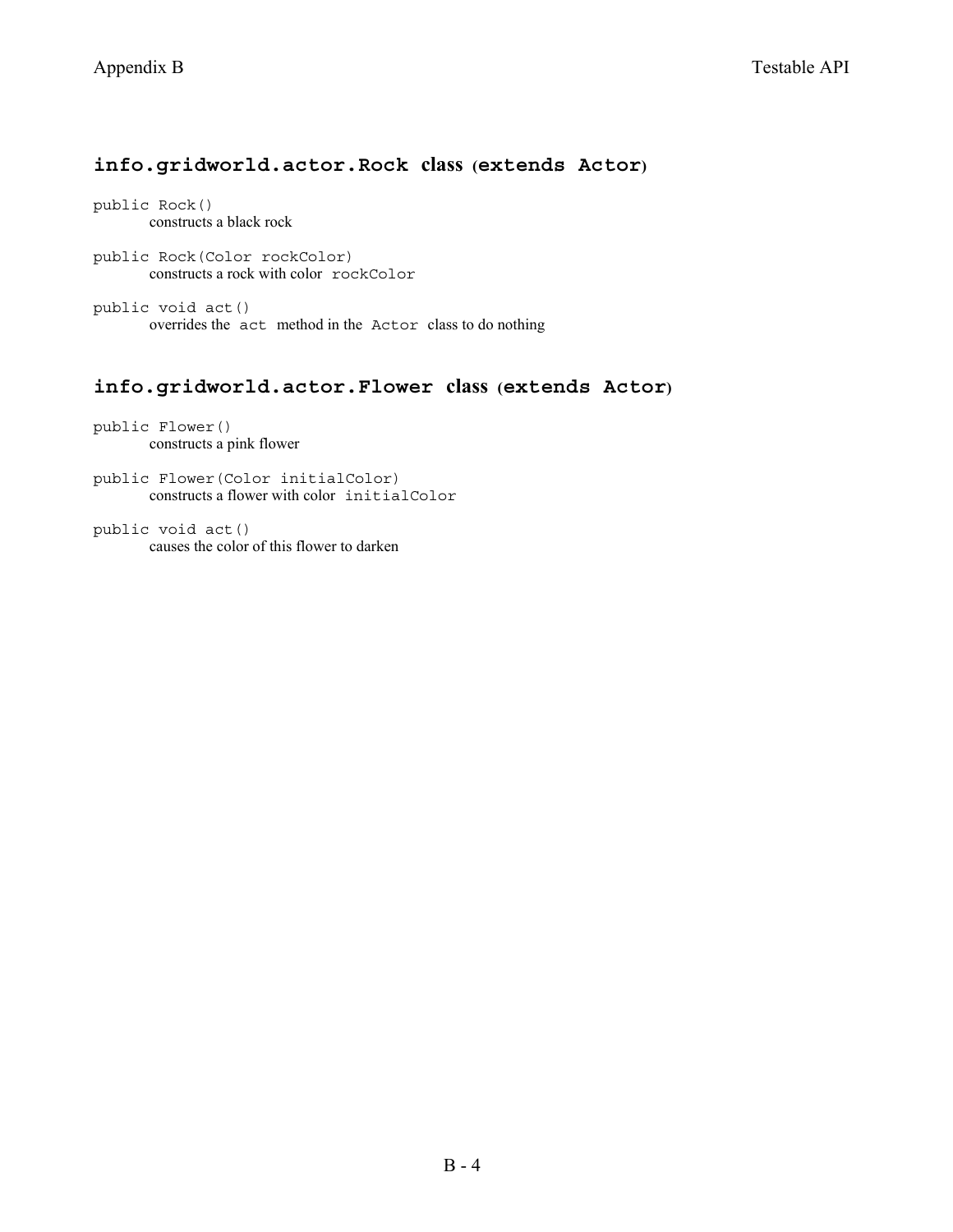### Appendix C — Testable Code for APCS A/AB

### **Bug.java**

```
package info.gridworld.actor; 
import info.gridworld.grid.Grid; 
import info.gridworld.grid.Location; 
import java.awt.Color; 
/** 
  * A Bug is an actor that can move and turn. It drops flowers as it moves. 
  * The implementation of this class is testable on the AP CS A and AB Exams. 
  */ 
public class Bug extends Actor 
\left\{ \right. /** 
     * Constructs a red bug. 
     */
   public Bug() 
 { 
     setColor(Color.RED);
    } 
    /** 
     * Constructs a bug of a given color. 
     * @param bugColor the color for this bug 
     */ 
   public Bug(Color bugColor) 
\{setColor(bugColor);
    } 
    /** 
     * Moves if it can move, turns otherwise.
    \star public void act() 
   \{ if (canMove()) 
         move(); 
      else 
         turn(); 
    } 
    /** 
     * Turns the bug 45 degrees to the right without changing its location. 
     */ 
   public void turn() 
    { 
     setDirection(getDirection() + Location.HALF_RIGHT);
    }
```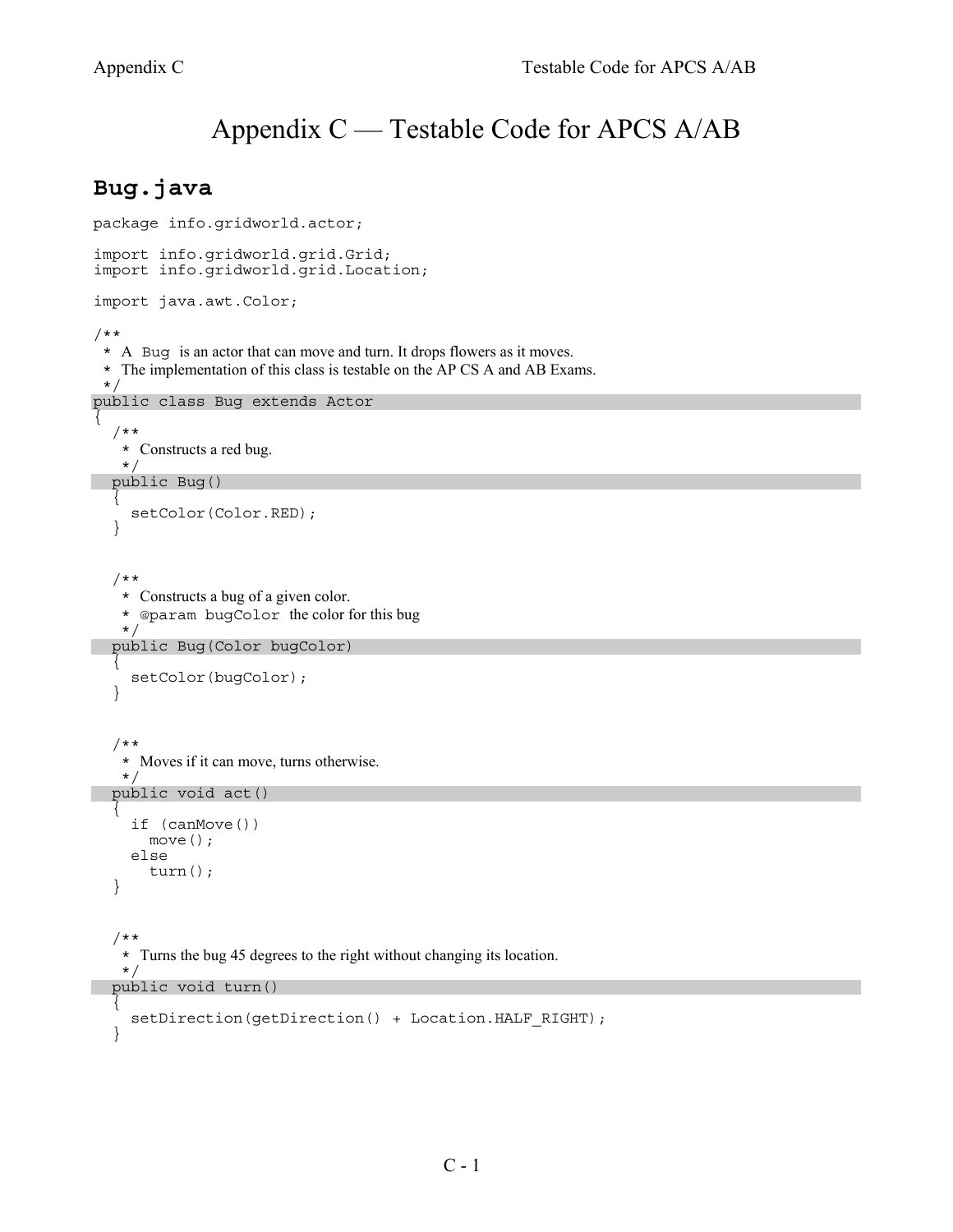```
 /** 
    * Moves the bug forward, putting a flower into the location it previously occupied. 
    */ 
   public void move() 
\{Grid<Actor> qr = qetGrid();
    if (qr == null) return; 
    Location loc = getLocation();
    Location next = loc.getAdjacentLocation(getDirection());
     if (gr.isValid(next)) 
       moveTo(next); 
     else 
       removeSelfFromGrid(); 
    Flower flower = new Flower(getColor());
     flower.putSelfInGrid(gr, loc); 
   } 
   /** 
    * Tests whether this bug can move forward into a location that is empty or contains a flower. 
    * @return true if this bug can move. 
    */ 
   public boolean canMove() 
  \{Grid<Actor> gr = getGrid();
    if (qr == null) return false; 
     Location loc = getLocation(); 
    Location next = loc.getAdjacentLocation(getDirection());
     if (!gr.isValid(next)) 
        return false; 
    Actor neighbor = qr.get(new);
     return (neighbor == null) || (neighbor instanceof Flower); 
     // ok to move into empty location or onto flower
     // not ok to move onto any other actor
   } 
}
```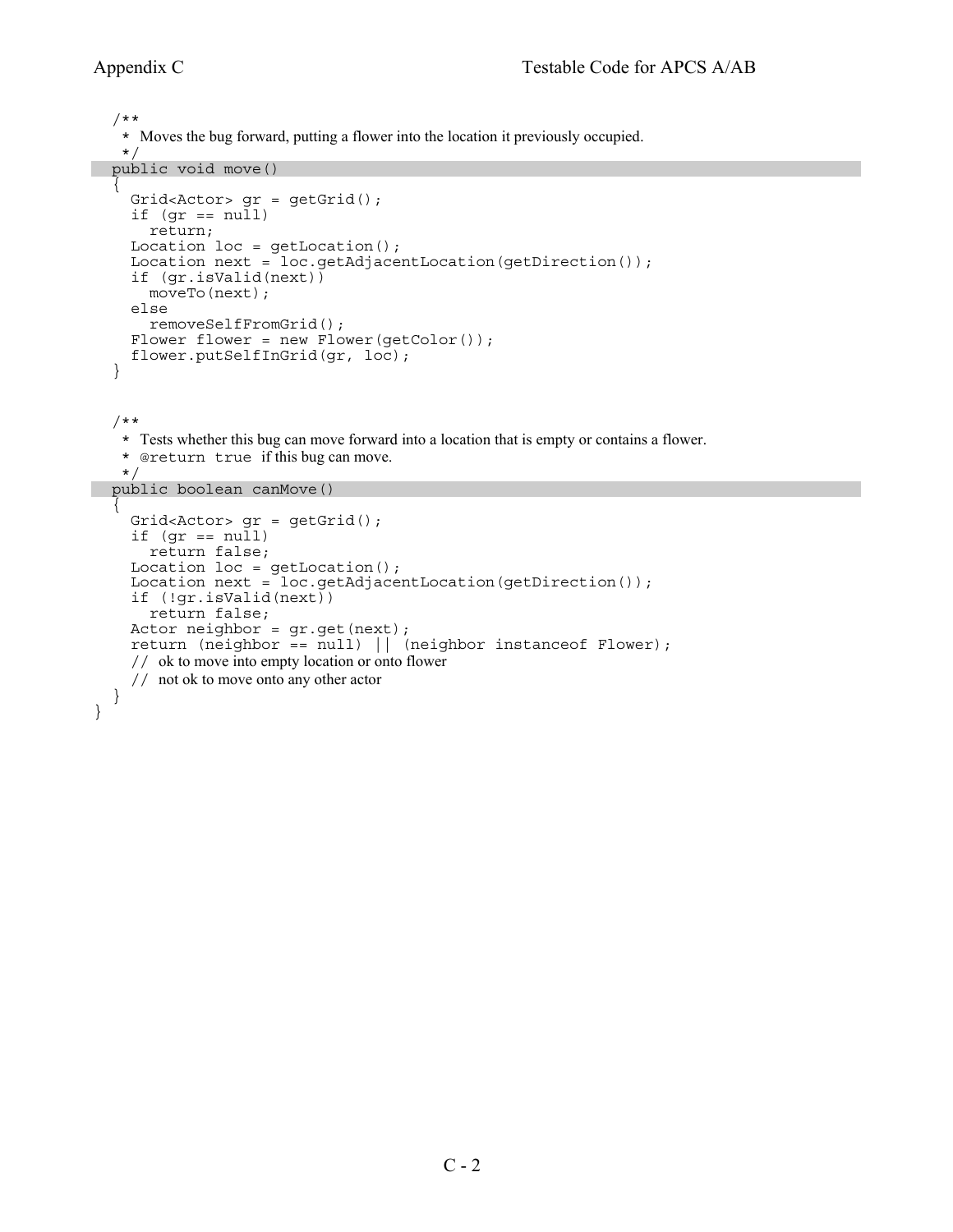### **BoxBug.java**

```
import info.gridworld.actor.Bug; 
/** 
  * A BoxBug traces out a square "box" of a given size. 
  * The implementation of this class is testable on the AP CS A and AB Exams. 
  */ 
public class BoxBug extends Bug 
\{ private int steps; 
   private int sideLength; 
   /** 
     * Constructs a box bug that traces a square of a given side length 
     * @param length the side length 
     */ 
   public BoxBug(int length) 
\{steps = 0; sideLength = length; 
   } 
      /** 
      * Moves to the next location of the square.
 */ 
 public void act() 
 { 
      if (steps < sideLength && canMove()) 
      { 
        move(); 
        steps++; 
      } 
      else 
     \{ turn(); 
        turn(); 
       steps = 0; } 
   } 
}
```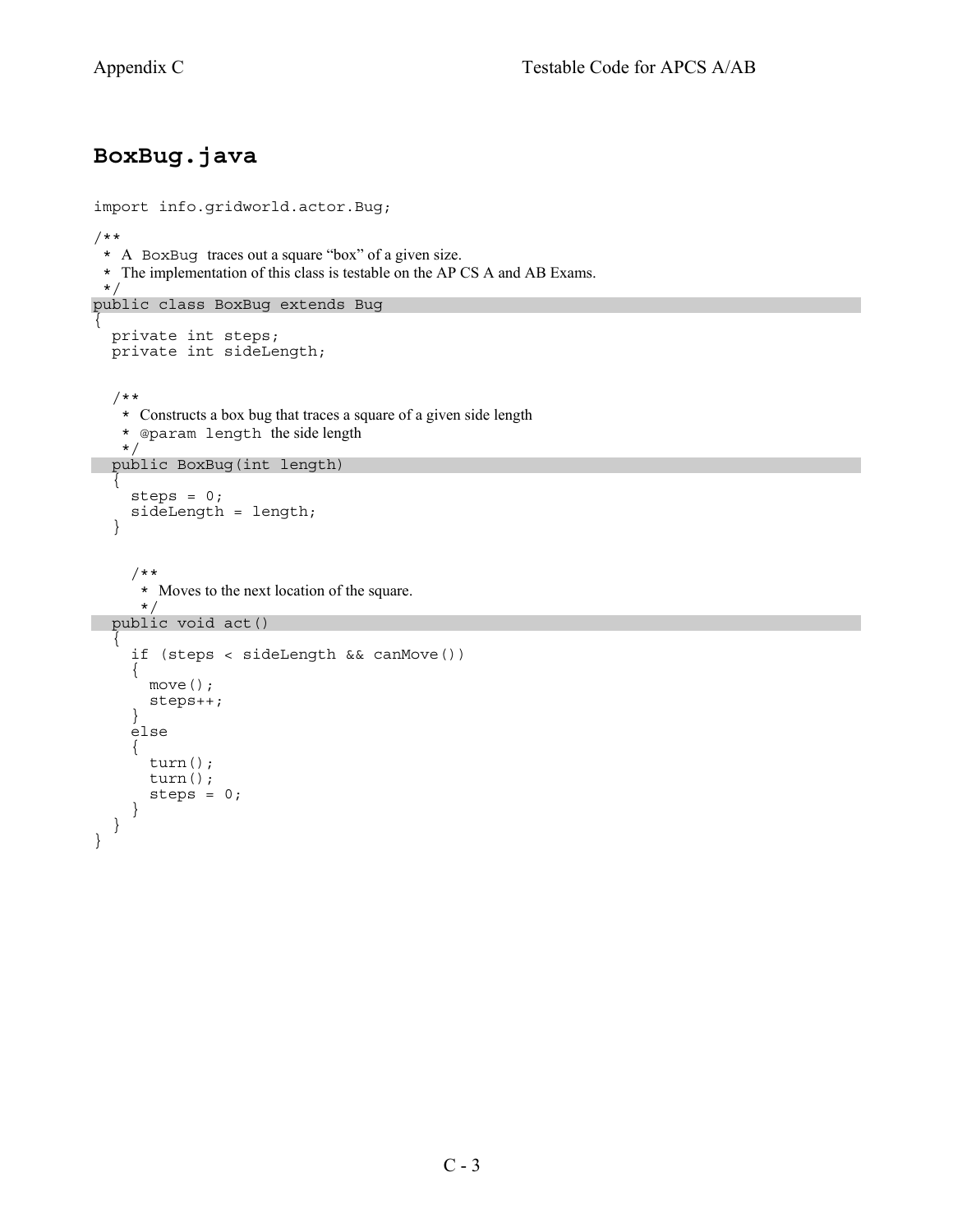### **Critter.java**

```
package info.gridworld.actor; 
import info.gridworld.grid.Location; 
import java.util.ArrayList; 
/** 
  * A Critter is an actor that moves through its world, processing 
  * other actors in some way and then moving to a new location. 
  * Define your own critters by extending this class and overriding any methods of this class except for act. * When you override these methods, be sure to preserve the postconditions.
  * The implementation of this class is testable on the AP CS A and AB Exams. 
  */ 
public class Critter extends Actor 
\{ /** 
     * A critter acts by getting a list of other actors, processing that list, getting locations to move to, 
     * selecting one of them, and moving to the selected location. 
     */ 
   public void act() 
   \{ if (getGrid() == null) 
         return; 
      ArrayList<Actor> actors = getActors(); 
      processActors(actors); 
      ArrayList<Location> moveLocs = getMoveLocations(); 
      Location loc = selectMoveLocation(moveLocs); 
      makeMove(loc); 
    } 
    /** 
     * Gets the actors for processing. Implemented to return the actors that occupy neighboring grid locations. 
     * Override this method in subclasses to look elsewhere for actors to process.
     * Postcondition: The state of all actors is unchanged.
     * @return a list of actors that this critter wishes to process.
    \star public ArrayList<Actor> getActors() 
 { 
      return getGrid().getNeighbors(getLocation()); 
 }
```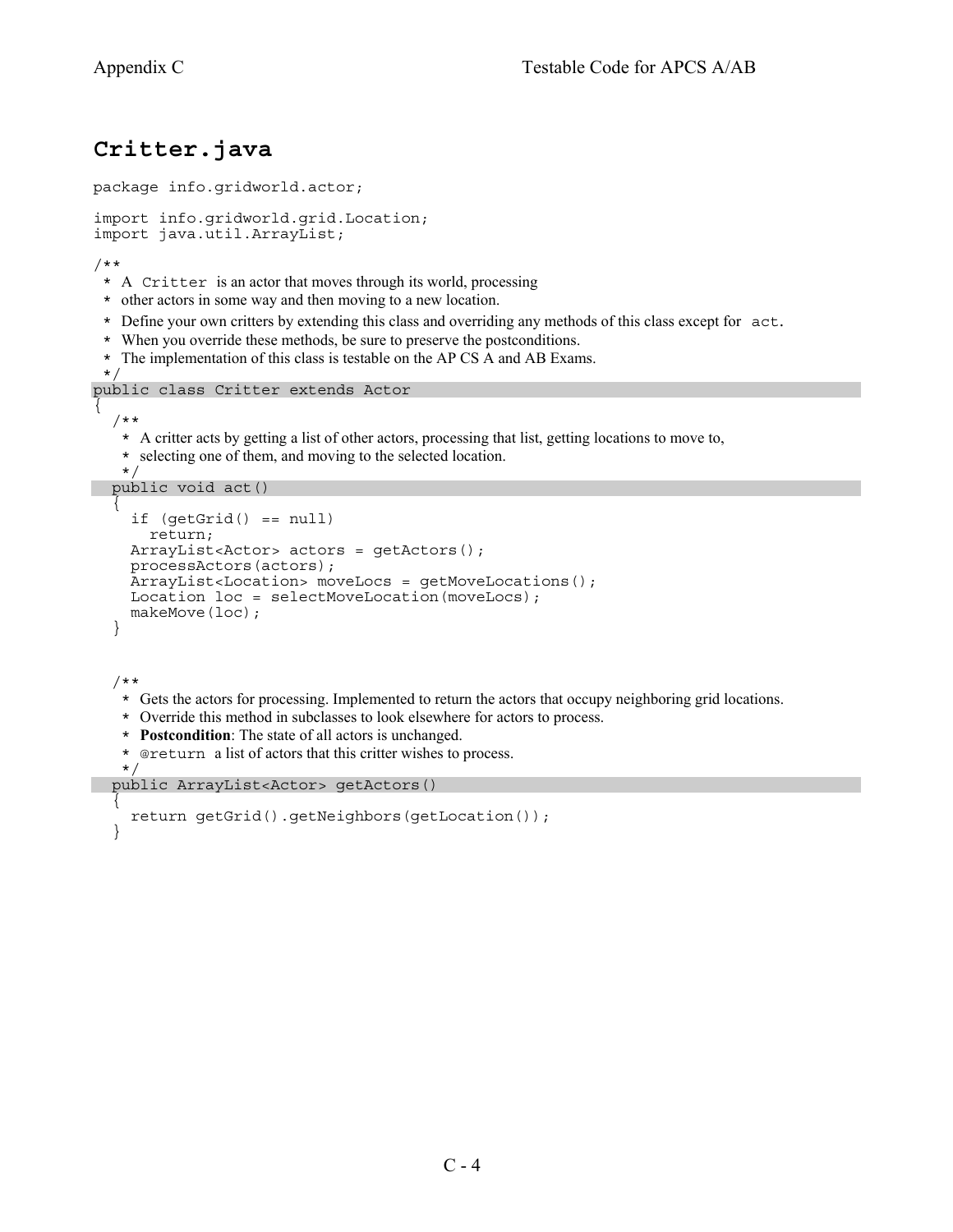```
 /** 
    * Processes the elements of actors. New actors may be added to empty locations. 
    * Implemented to "eat" (i.e., remove) selected actors that are not rocks or critters. 
    * Override this method in subclasses to process actors in a different way.
    * Postcondition: (1) The state of all actors in the grid other than this critter and the 
    * elements of actors is unchanged. (2) The location of this critter is unchanged.
     * @param actors the actors to be processed
    */ 
   public void processActors(ArrayList<Actor> actors) 
\{ for (Actor a : actors) 
      { 
         if (!(a instanceof Rock) && !(a instanceof Critter)) 
           a.removeSelfFromGrid(); 
      } 
   } 
   /** 
     * Gets a list of possible locations for the next move. These locations must be valid in the grid of this critter. 
    * Implemented to return the empty neighboring locations. Override this method in subclasses to look
    * elsewhere for move locations.
    * Postcondition: The state of all actors is unchanged.
     * @return a list of possible locations for the next move
    */ 
   public ArrayList<Location> getMoveLocations() 
\overline{f} return getGrid().getEmptyAdjacentLocations(getLocation()); 
   } 
   /** 
    * Selects the location for the next move. Implemented to randomly pick one of the possible locations, 
     * or to return the current location if locs has size 0. Override this method in subclasses that 
     * have another mechanism for selecting the next move location. 
     * Postcondition: (1) The returned location is an element of locs, this critter's current location, or null.
    * (2) The state of all actors is unchanged.
    * @param locs the possible locations for the next move
    * @return the location that was selected for the next move.
    */ 
   public Location selectMoveLocation(ArrayList<Location> locs) 
\overline{f}int n = \text{locs.size}();
     if (n == 0) return getLocation(); 
     int r = (int) (Math.random() * n);
     return \text{locs.get}(r);
   }
```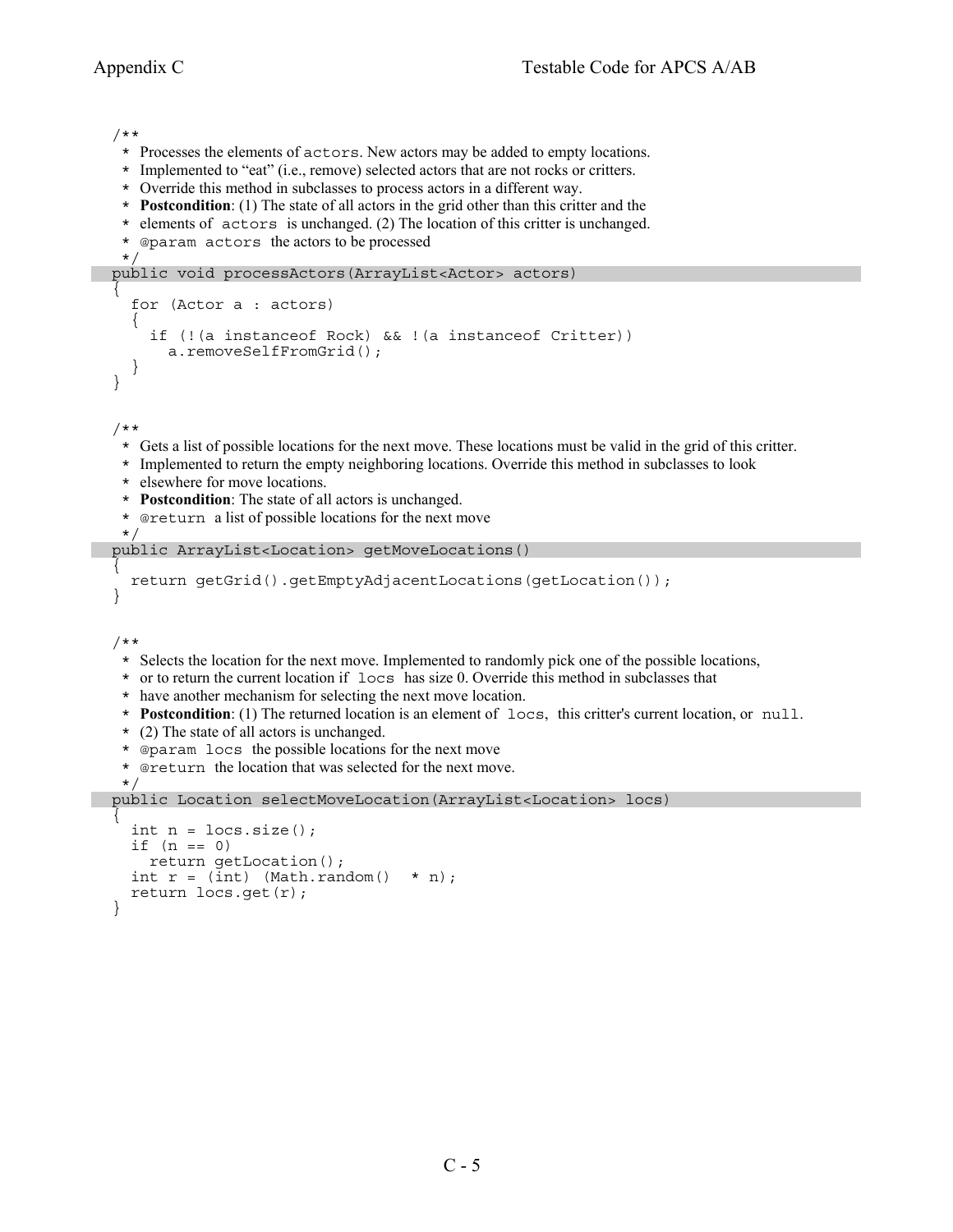/\*\*

- \* Moves this critter to the given location loc, or removes this critter from its grid if loc is null.
- \* An actor may be added to the old location. If there is a different actor at location loc, that actor is
- \* removed from the grid. Override this method in subclasses that want to carry out other actions
- \* (for example, turning this critter or adding an occupant in its previous location).
- \* **Postcondition**: (1) getLocation() == loc.
- \* (2) The state of all actors other than those at the old and new locations is unchanged.
- \* @param loc the location to move to \*/

```
 public void makeMove(Location loc)
```

```
\overline{f}if (loc == null) removeSelfFromGrid(); 
     else 
        moveTo(loc); 
 } 
}
```
### **ChameleonCritter.java**

```
import info.gridworld.actor.Actor; 
import info.gridworld.actor.Critter; 
import info.gridworld.grid.Location; 
import java.util.ArrayList; 
/** 
  * A ChameleonCritter takes on the color of neighboring actors as it moves through the grid. 
  * The implementation of this class is testable on the AP CS A and AB Exams. 
  */ 
public class ChameleonCritter extends Critter 
{ 
   /** 
    * Randomly selects a neighbor and changes this critter's color to be the same as that neighbor's. 
    * If there are no neighbors, no action is taken. 
    */ 
   public void processActors(ArrayList<Actor> actors) 
\overline{f}int n = actors.size();
     if (n == 0) return; 
     int r = (int) (Math.random() * n);
    Actor other = actors.get(r);
      setColor(other.getColor()); 
   } 
   /** 
    * Turns towards the new location as it moves. 
   \star public void makeMove(Location loc) 
\overline{f}setDirection(qetLocation().getDirectionToward(loc));
      super.makeMove(loc); 
 } 
}
```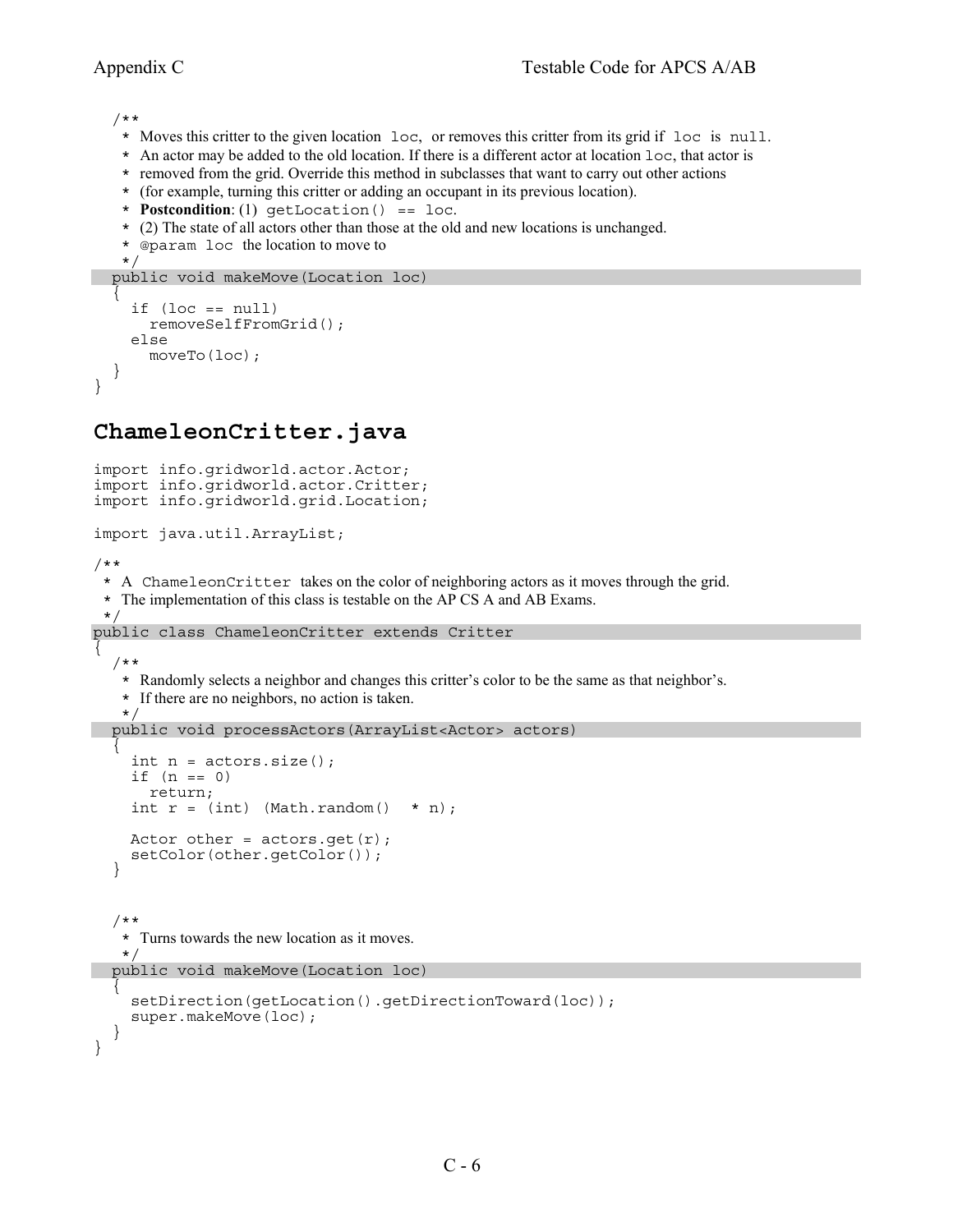}

### Appendix D — Testable Code for APCS AB

### **AbstractGrid.java**

```
package info.gridworld.grid; 
import java.util.ArrayList; 
/** 
  * AbstractGrid contains the methods that are common to grid implementations. 
  * The implementation of this class is testable on the AP CS AB Exam. 
  */ 
public abstract class AbstractGrid<E> implements Grid<E> 
{ 
 public ArrayList<E> getNeighbors(Location loc) 
  \left\{ \right. ArrayList<E> neighbors = new ArrayList<E>(); 
     for (Location neighborLoc : getOccupiedAdjacentLocations(loc)) 
       neighbors.add(get(neighborLoc)); 
     return neighbors; 
   } 
  public ArrayList<Location> getValidAdjacentLocations(Location loc) 
  \left\{ \right. ArrayList<Location> locs = new ArrayList<Location>(); 
     int d = Location.NORTH; 
     for (int i = 0; i < Location.FULL_CIRCLE / Location.HALF_RIGHT; i++) 
 { 
      Location neighborLoc = loc.getAdjacentLocation(d);
       if (isValid(neighborLoc)) 
          locs.add(neighborLoc);
```

```
d = d + Location.HALF RIGHT; } 
   return locs; 
 }
```
 public ArrayList<Location> getEmptyAdjacentLocations(Location loc)  $\{$ 

```
 ArrayList<Location> locs = new ArrayList<Location>(); 
    for (Location neighborLoc : getValidAdjacentLocations(loc)) 
 { 
       if (get(neighborLoc) == null) 
         locs.add(neighborLoc); 
 } 
    return locs;
```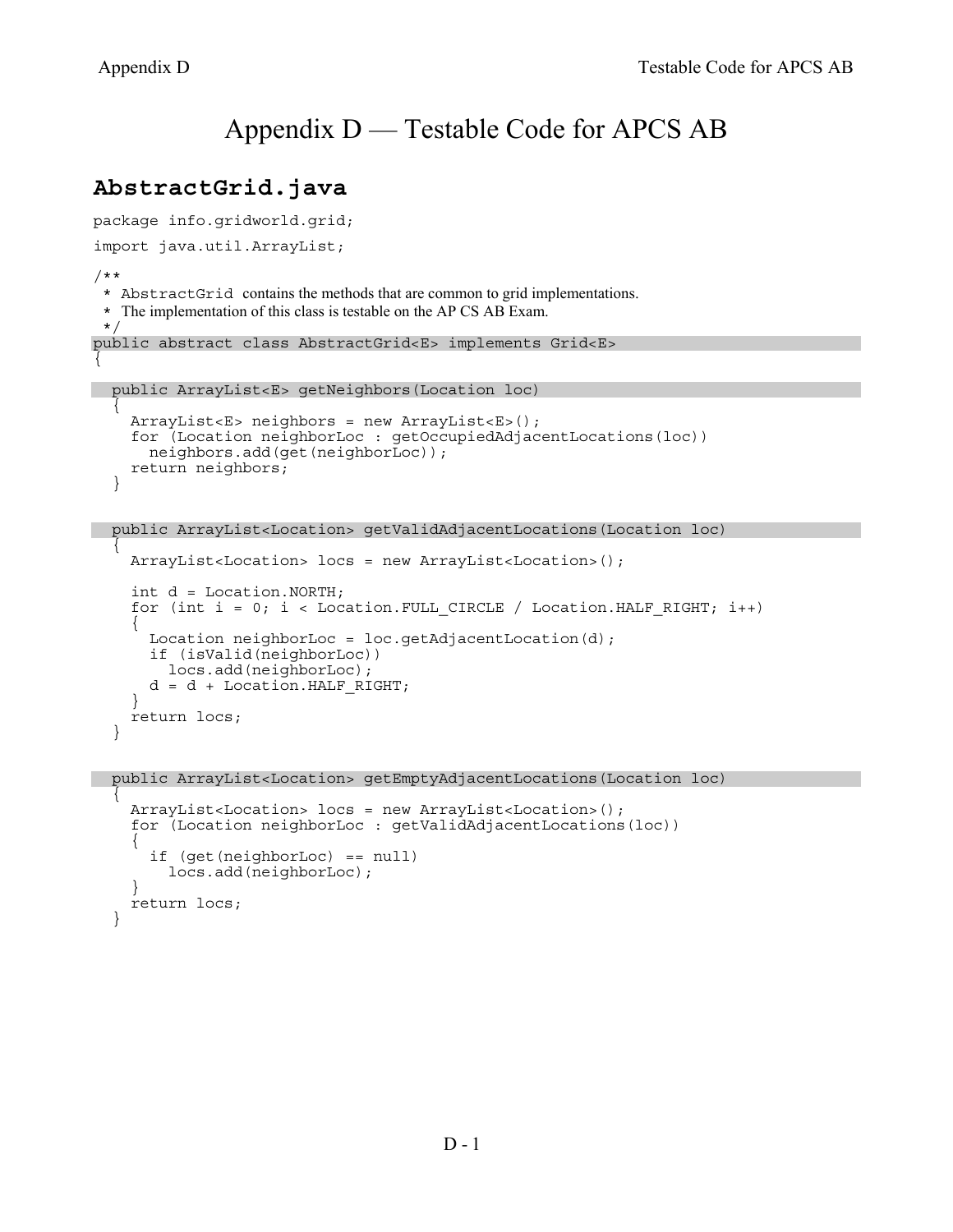```
 public ArrayList<Location> getOccupiedAdjacentLocations(Location loc) 
  \left\{ \right. ArrayList<Location> locs = new ArrayList<Location>(); 
     for (Location neighborLoc : getValidAdjacentLocations(loc)) 
     { 
        if (get(neighborLoc) != null) 
          locs.add(neighborLoc); 
     } 
     return locs; 
   } 
   /** 
    * Creates a string that describes this grid. 
    * @return a string with descriptions of all objects in this grid (not 
    * necessarily in any particular order), in the format {loc=obj, loc=obj, ...} 
    */ 
   public String toString() 
  \{String s = "\n;
     for (Location loc : getOccupiedLocations()) 
     { 
       if (s.length() > 1)S += '', '';
s += loc + "=" + get(loc);
     } 
    return s + "}';
   } 
}
```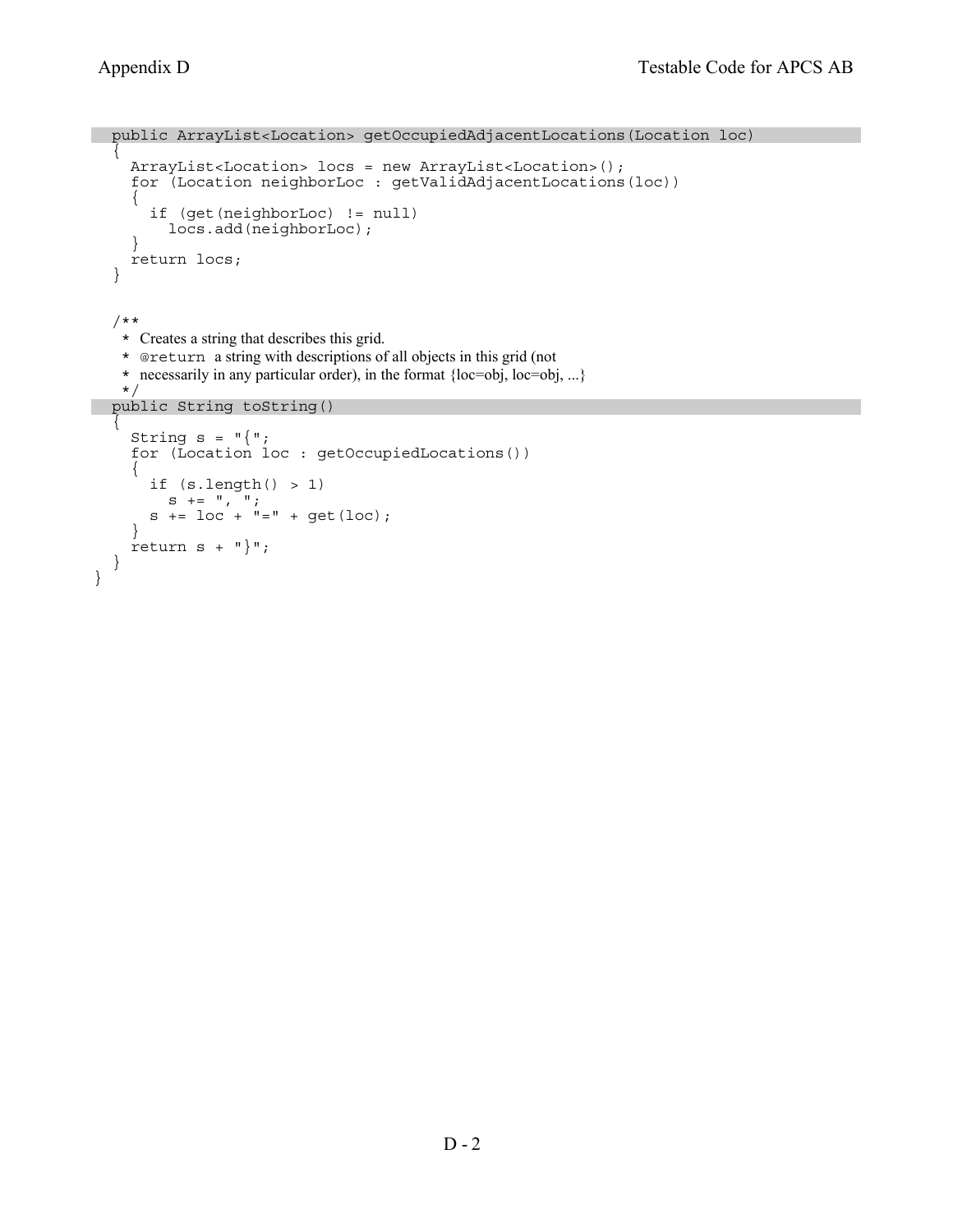### **BoundedGrid.java**

```
package info.gridworld.grid; 
import java.util.ArrayList; 
/** 
  * A BoundedGrid is a rectangular grid with a finite number of rows and columns. 
  * The implementation of this class is testable on the AP CS AB Exam. 
 \starpublic class BoundedGrid<E> extends AbstractGrid<E> 
{ 
  private Object [][] occupantArray; // the array storing the grid elements
   /** 
    * Constructs an empty bounded grid with the given dimensions. 
    * (Precondition: rows > 0 and cols > 0.) 
    * @param rows number of rows in BoundedGrid
    * @param cols number of columns in BoundedGrid
    */ 
   public BoundedGrid(int rows, int cols) 
\{if (rows < = 0) throw new IllegalArgumentException("rows <= 0"); 
    if (cols \le 0) throw new IllegalArgumentException("cols <= 0"); 
     occupantArray = new Object[rows][cols]; 
   }
```

```
 public int getNumRows() 
 { 
     return occupantArray.length; 
   }
```
 public int getNumCols() {

```
// Note: according to the constructor precondition, numRows() > 0, so
   // theGrid[0] is non-null. 
   return occupantArray[0].length; 
 }
```
 public boolean isValid(Location loc)  $\{$ 

```
 return 0 <= loc.getRow() && loc.getRow() < getNumRows() 
           && 0 <= loc.getCol() && loc.getCol() < getNumCols(); 
 }
```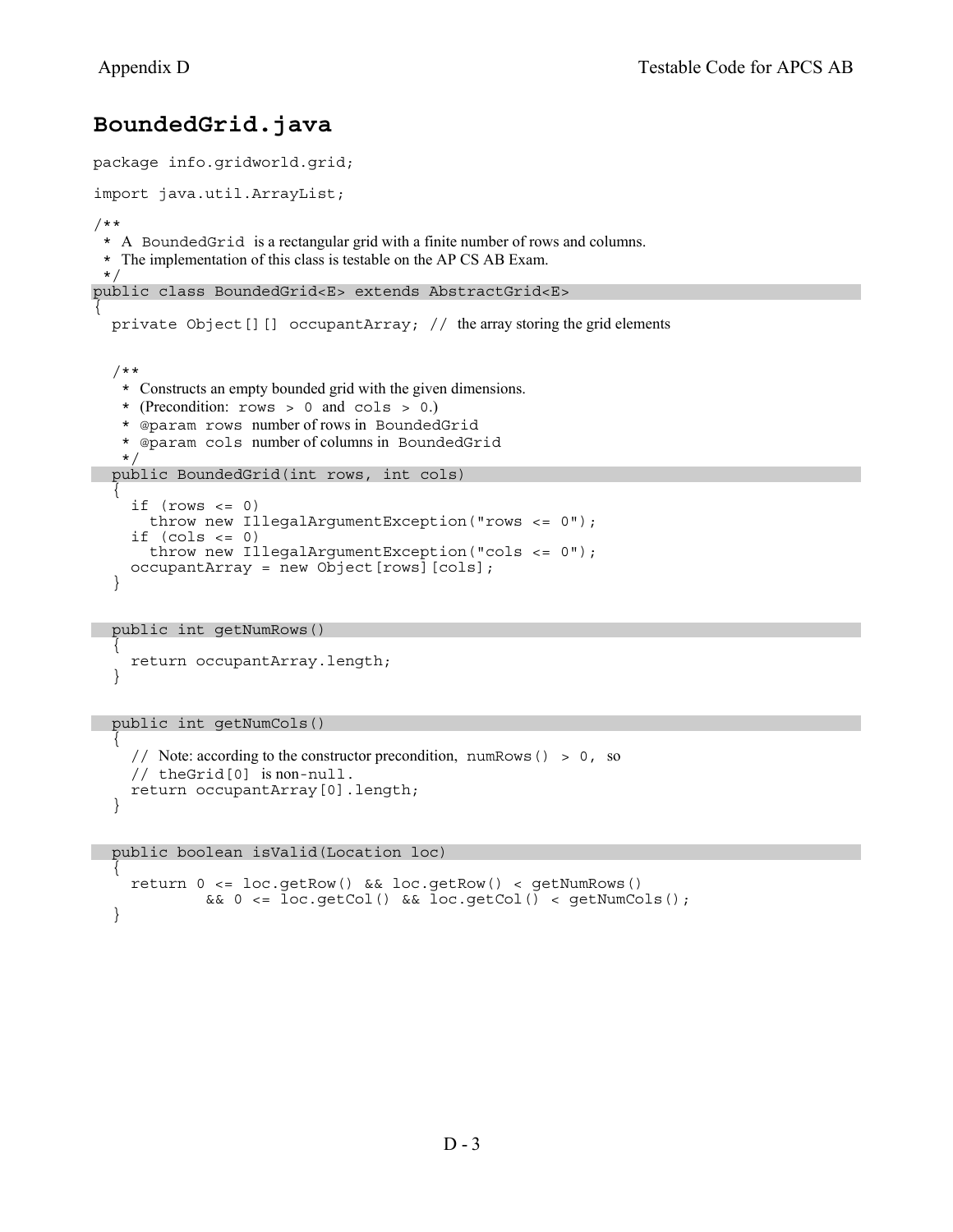```
 public ArrayList<Location> getOccupiedLocations() 
 { 
     ArrayList<Location> theLocations = new ArrayList<Location>(); 
     // Look at all grid locations.
    for (int r = 0; r < getNumRows(); r++)
 { 
      for (int c = 0; c < qetNumCols(); c++)
\{ // If there's an object at this location, put it in the array.
        Location loc = new Location(r, c);
        if (qet(loc) != null)theLocations.add(loc);<br>}
 } 
     } 
     return theLocations; 
   } 
  public E get(Location loc) 
\{ if (!isValid(loc)) 
       throw new IllegalArgumentException("Location " + loc + " is not valid"); 
     return (E) occupantArray[loc.getRow()][loc.getCol()]; // unavoidable warning
   }
```

```
 public E put(Location loc, E obj)
```

```
\overline{f} if (!isValid(loc)) 
       throw new IllegalArgumentException("Location " + loc+ " is not valid"); 
     if (obj == null) 
       throw new NullPointerException("obj == null"); 
     // Add the object to the grid.
    E oldOccupant = get(loc);
     occupantArray[loc.getRow()][loc.getCol()] = obj; 
     return oldOccupant; 
   }
```
public E remove(Location loc)

}

```
 { 
     if (!isValid(loc)) 
       throw new IllegalArgumentException("Location " + loc + " is not valid"); 
     // Remove the object from the grid.
    E r = qet(loc);
     occupantArray[loc.getRow()][loc.getCol()] = null; 
     return r; 
  }
```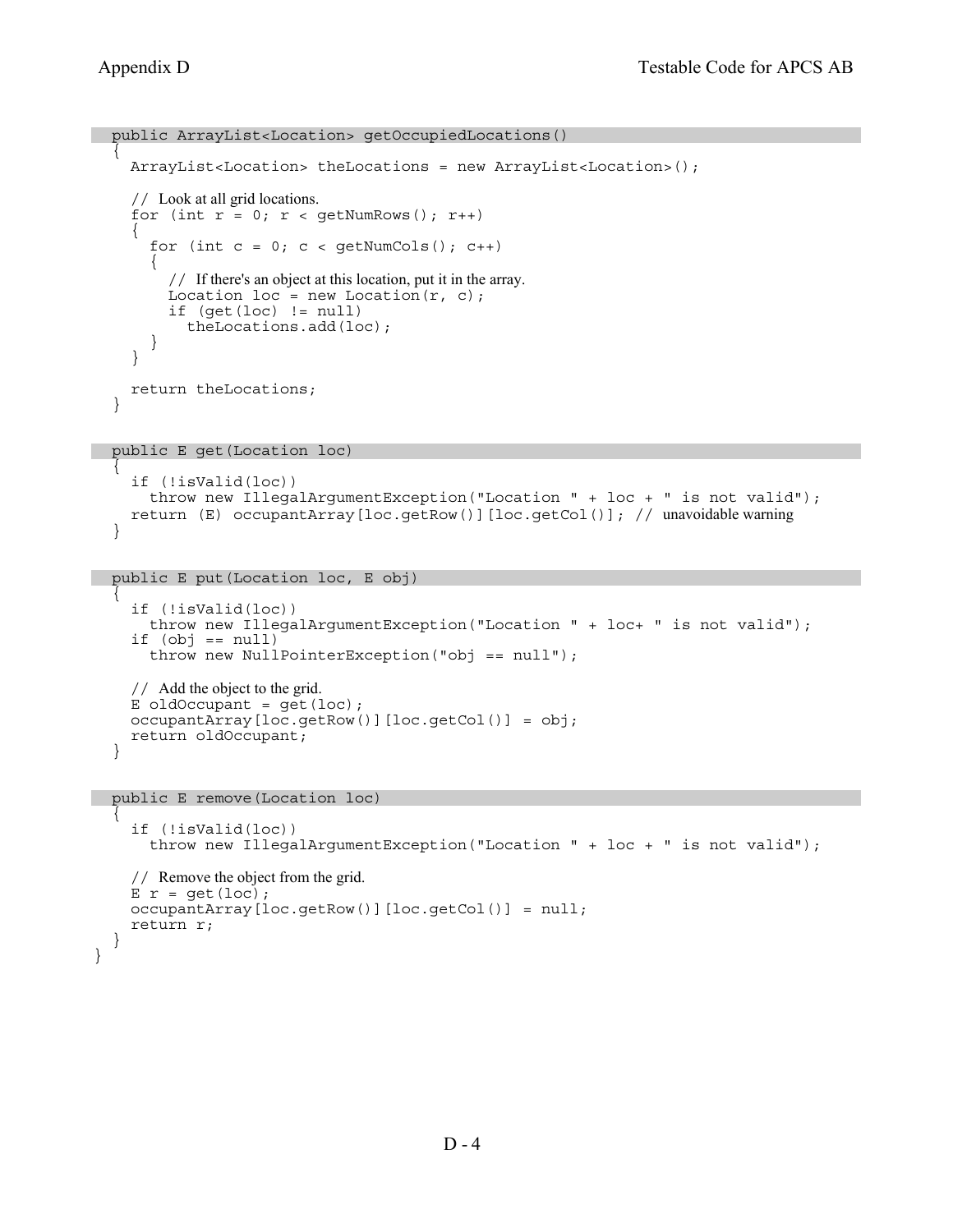### **UnboundedGrid.java**

```
package info.gridworld.grid; 
import java.util.ArrayList; 
import java.util.*; 
/** 
  * An UnboundedGrid is a rectangular grid with an unbounded number of rows and columns. 
  * The implementation of this class is testable on the AP CS AB Exam. 
  */ 
public class UnboundedGrid<E> extends AbstractGrid<E> 
{ 
   private Map<Location, E> occupantMap; 
   /** 
    * Constructs an empty unbounded grid. 
    */ 
   public UnboundedGrid() 
\overline{f} occupantMap = new HashMap<Location, E>(); 
    } 
   public int getNumRows() 
  \left\{ \right.
```

```
 return -1; 
 }
```
}

}

```
 public int getNumCols() 
  { 
    return -1;
```

```
 public boolean isValid(Location loc)
```

```
\overline{f} return true;
```

```
 public ArrayList<Location> getOccupiedLocations()
```

```
\overline{f} ArrayList<Location> a = new ArrayList<Location>(); 
     for (Location loc : occupantMap.keySet()) 
       a.add(loc); 
     return a; 
   }
```

```
 public E get(Location loc)
```

```
\mathcal{L}if (loc == null) throw new NullPointerException("loc == null"); 
   return occupantMap.get(loc); 
 }
```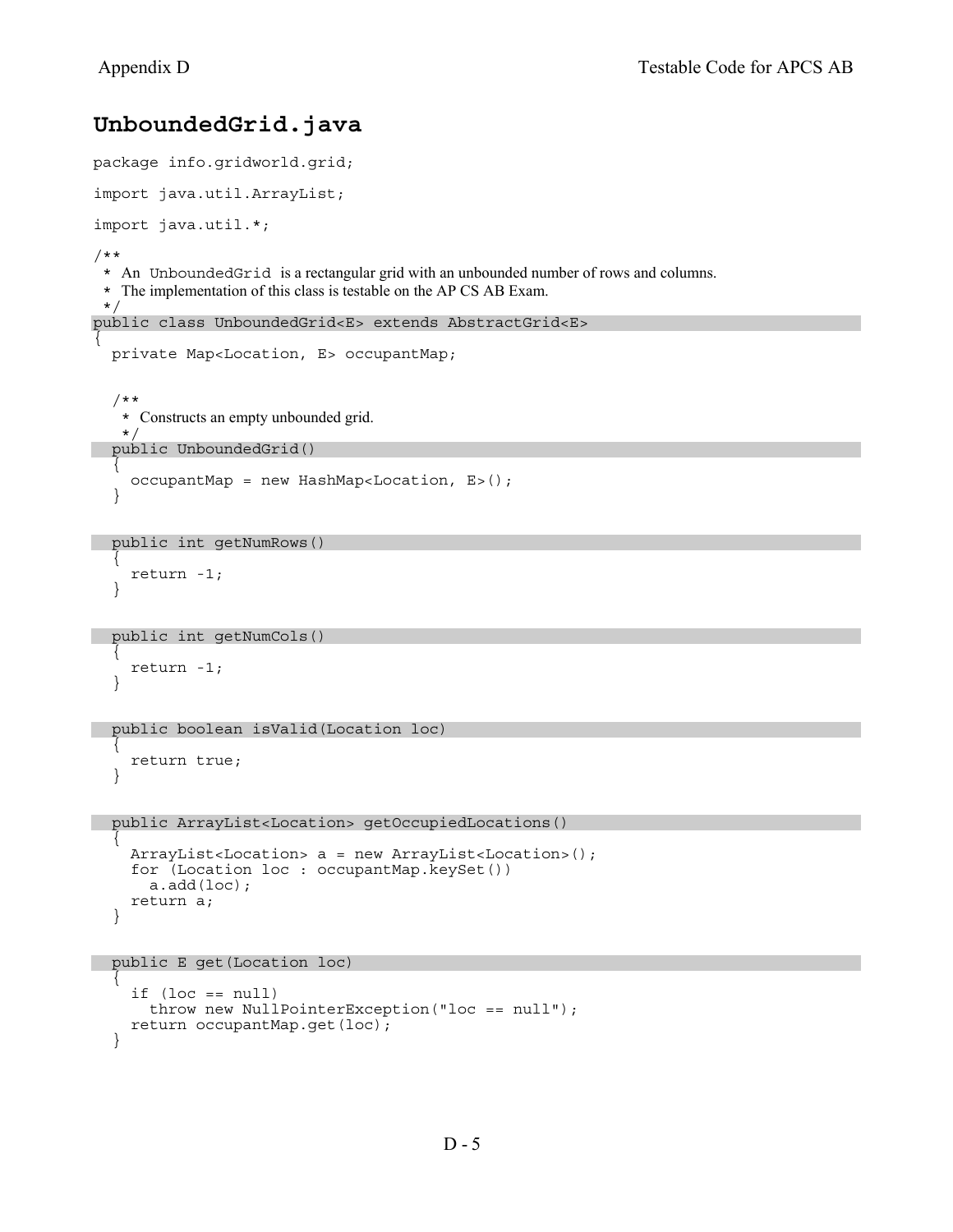}

```
 public E put(Location loc, E obj) 
   { 
     if (loc == null) 
      throw new NullPointerException("loc == null"); 
     if (obj == null) 
 throw new NullPointerException("obj == null"); 
 return occupantMap.put(loc, obj); 
   }
```
public E remove(Location loc)

```
 { 
   if (loc == null) 
     throw new NullPointerException("loc == null"); 
   return occupantMap.remove(loc); 
 }
```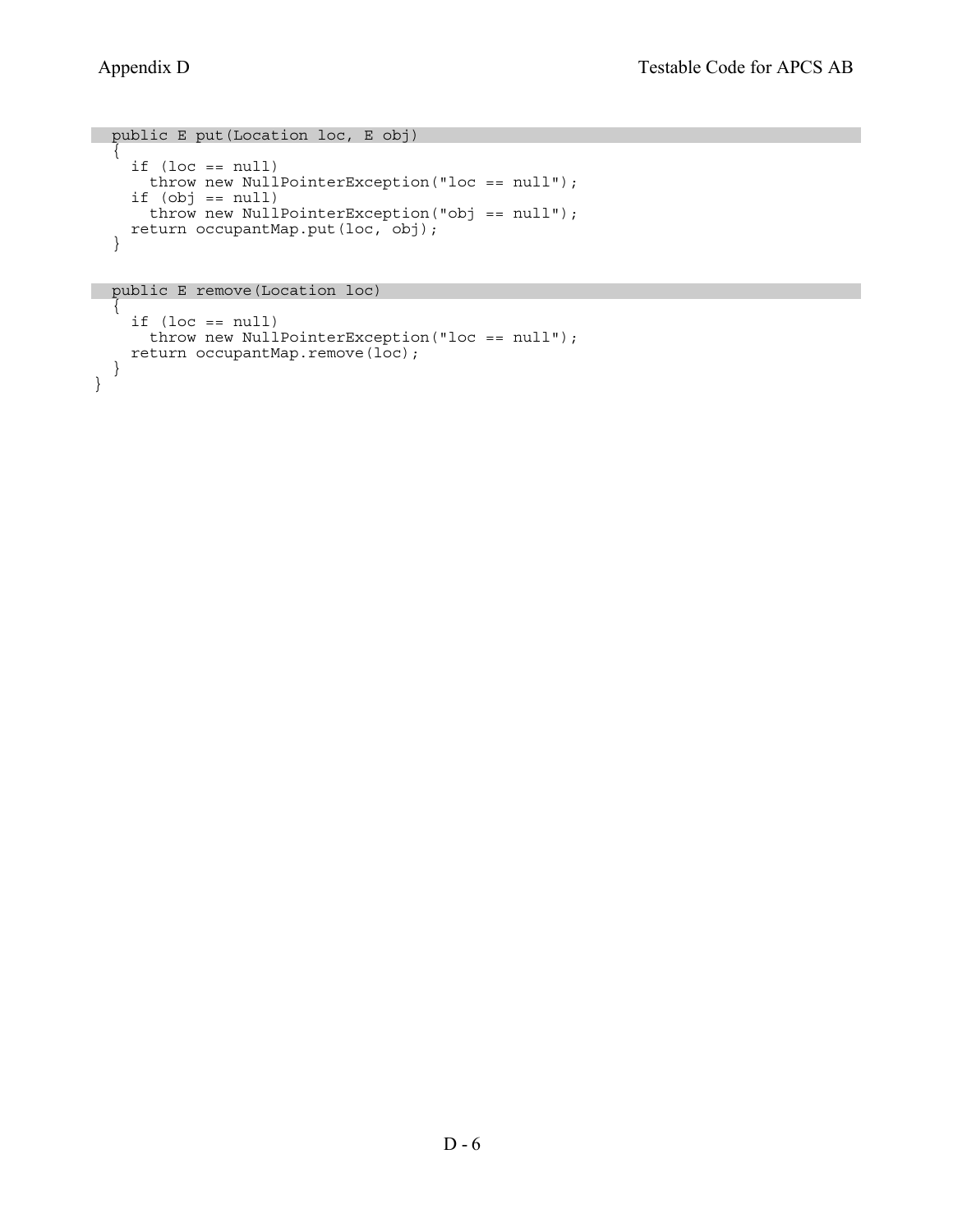### Quick Reference A/AB

#### Location Class (implements Comparable)

public Location(int r, int c) public int getRow() public int getCol() public Location getAdjacentLocation(int direction) public int getDirectionToward(Location target) public boolean equals(Object other) public int hashCode() public int compareTo(Object other) public String toString() NORTH, EAST, SOUTH, WEST, NORTHEAST, SOUTHEAST, NORTHWEST, SOUTHWEST LEFT, RIGHT, HALF LEFT, HALF RIGHT, FULL CIRCLE, HALF CIRCLE, AHEAD

#### Grid<E> Interface

```
int getNumRows() 
int getNumCols() 
boolean isValid(Location loc) 
E put(Location loc, E obj) 
E remove(Location loc) 
E get(Location loc) 
ArrayList<Location> getOccupiedLocations() 
ArrayList<Location> getValidAdjacentLocations(Location loc) 
ArrayList<Location> getEmptyAdjacentLocations(Location loc) 
ArrayList<Location> getOccupiedAdjacentLocations(Location loc) 
ArrayList<E> getNeighbors(Location loc)
```
### Actor Class

```
public Actor() 
public Color getColor() 
public void setColor(Color newColor)
public int getDirection() 
public void setDirection(int newDirection) 
public Grid<Actor> getGrid() 
public Location getLocation()
public void putSelfInGrid(Grid<Actor> gr, Location loc) 
public void removeSelfFromGrid() 
public void moveTo(Location newLocation) 
public void act() 
public String toString()
```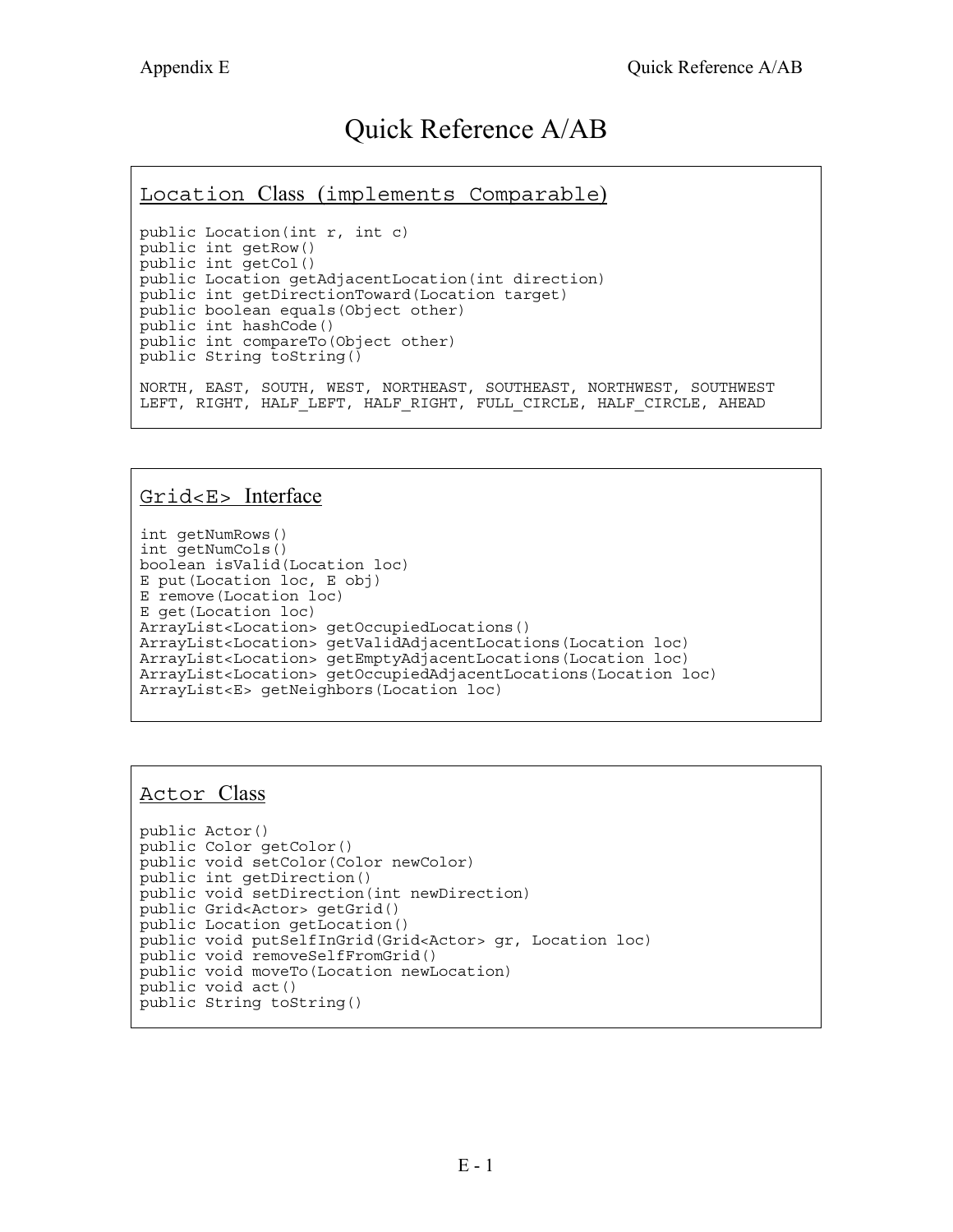### Rock Class (extends Actor)

public Rock() public Rock(Color rockColor) public void act()

### Flower Class (extends Actor)

public Flower() public Flower(Color initialColor) public void act()

### Bug Class (extends Actor)

public Bug() public Bug(Color bugColor) public void act() public void turn() public void move() public boolean canMove()

### BoxBug Class (extends Bug)

public BoxBug(int n) public void act()

### Critter Class (extends Actor)

public void act() public ArrayList<Actor> getActors() public void processActors(ArrayList<Actor> actors) public ArrayList<Location> getMoveLocations() public Location selectMoveLocation(ArrayList<Location> locs) public void makeMove(Location loc)

### ChameleonCritter Class (extends Critter)

```
public void processActors(ArrayList<Actor> actors) 
public void makeMove(Location loc)
```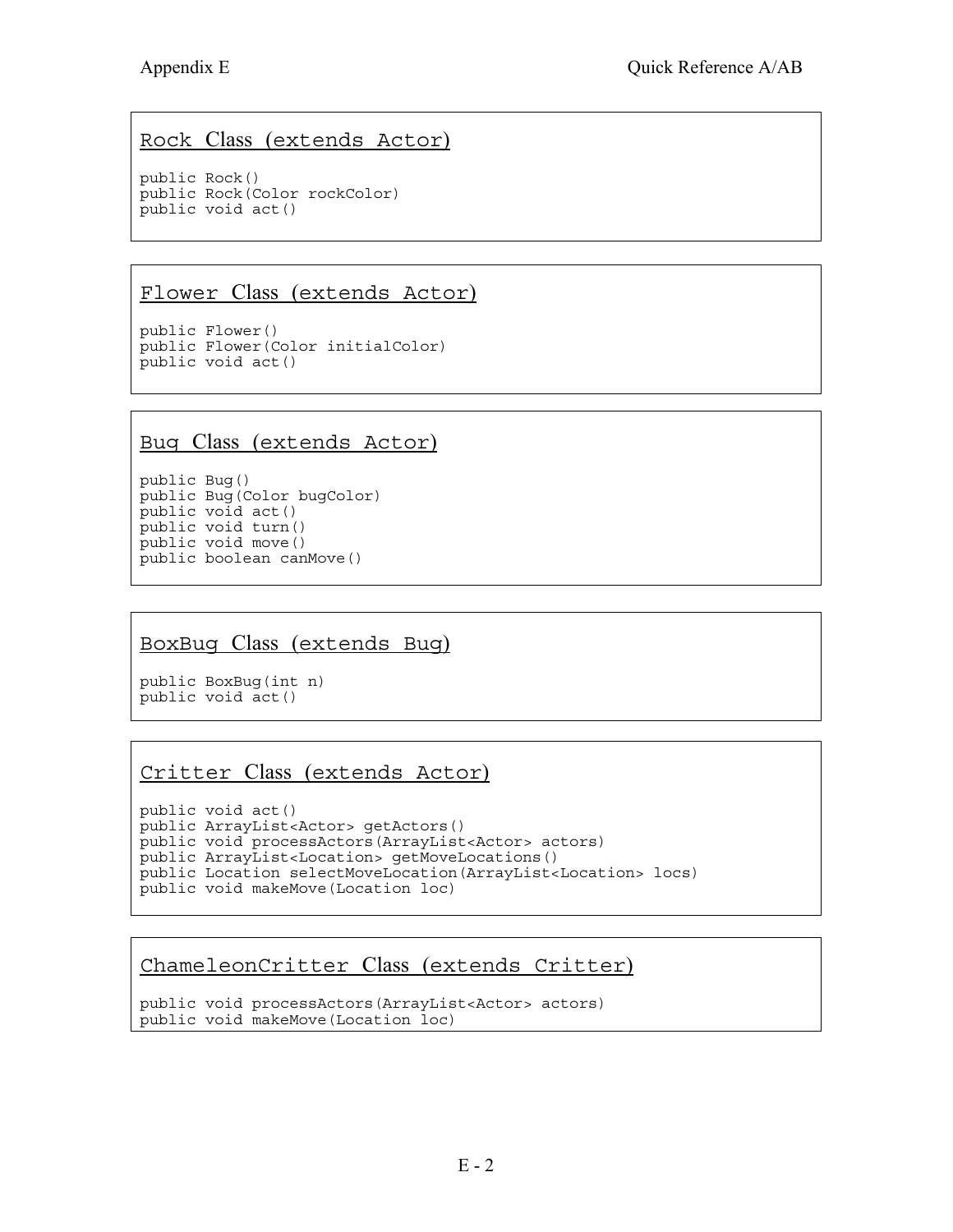### Quick Reference AB Only

AbstractGrid Class (implements Grid)

```
public ArrayList<E> getNeighbors(Location loc) 
public ArrayList<Location> getValidAdjacentLocations(Location loc) 
public ArrayList<Location> getEmptyAdjacentLocations(Location loc) 
public ArrayList<Location> getOccupiedAdjacentLocations(Location loc) 
public String toString()
```
#### BoundedGrid Class (extends AbstractGrid)

```
public BoundedGrid(int rows, int cols) 
public int getNumRows() 
public int getNumCols() 
public boolean isValid(Location loc) 
public ArrayList<Location> getOccupiedLocations() 
public E get(Location loc) 
public E put(Location loc, E obj) 
public E remove(Location loc)
```
#### UnboundedGrid Class (extends AbstractGrid)

public UnboundedGrid() public int getNumRows() public int getNumCols() public boolean isValid(Location loc) public ArrayList<Location> getOccupiedLocations() public E get(Location loc) public E put(Location loc, E obj) public E remove(Location loc)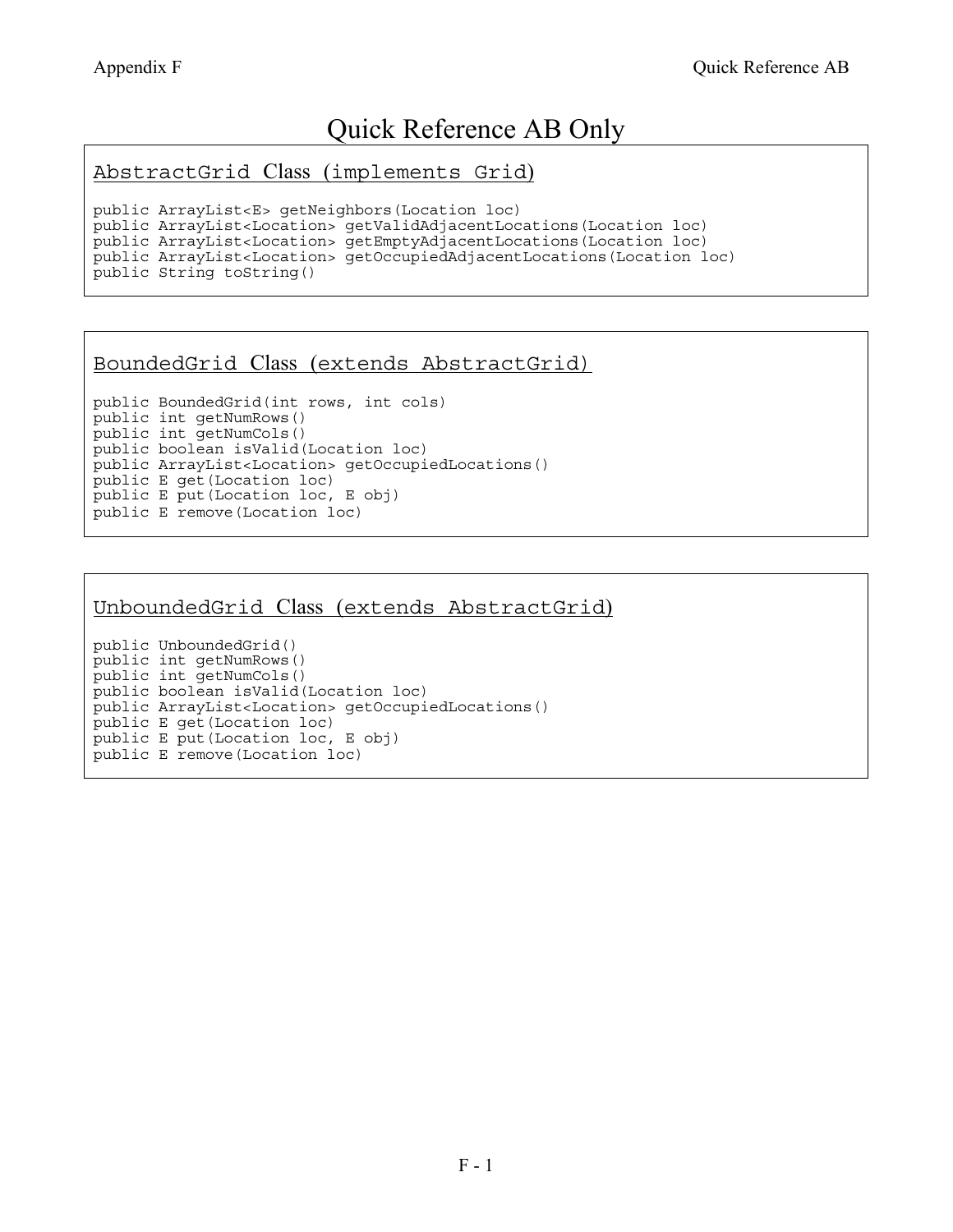### Appendix G: Index for Source Code

This appendix provides an index for the Java source code found in Appendix C and Appendix D.

### **Bug.java**

| Bug()                | C1             |
|----------------------|----------------|
| Bug (Color bugColor) | C1             |
| act()                | C1             |
| turn()               | C1             |
| move()               | C2             |
| $\texttt{canMove}()$ | C <sub>2</sub> |

### **BoxBug.java**

| BoxBug(int length) |  |
|--------------------|--|
| act()              |  |

### **Critter.java**

| act()                                                     | C4             |
|-----------------------------------------------------------|----------------|
| getactors()                                               | C4             |
| processActors (ArrayList <actor> actors)</actor>          | C5             |
| getMoveLocations()                                        | C5             |
| selectMoveLocation (ArrayList <location> locs)</location> | C <sub>5</sub> |
| makeMove(Location loc)                                    | C6             |

### **ChameleonCritter.java**

| processActors (ArrayList <actor> actors)</actor> |  |
|--------------------------------------------------|--|
| makeMove(Location loc)                           |  |